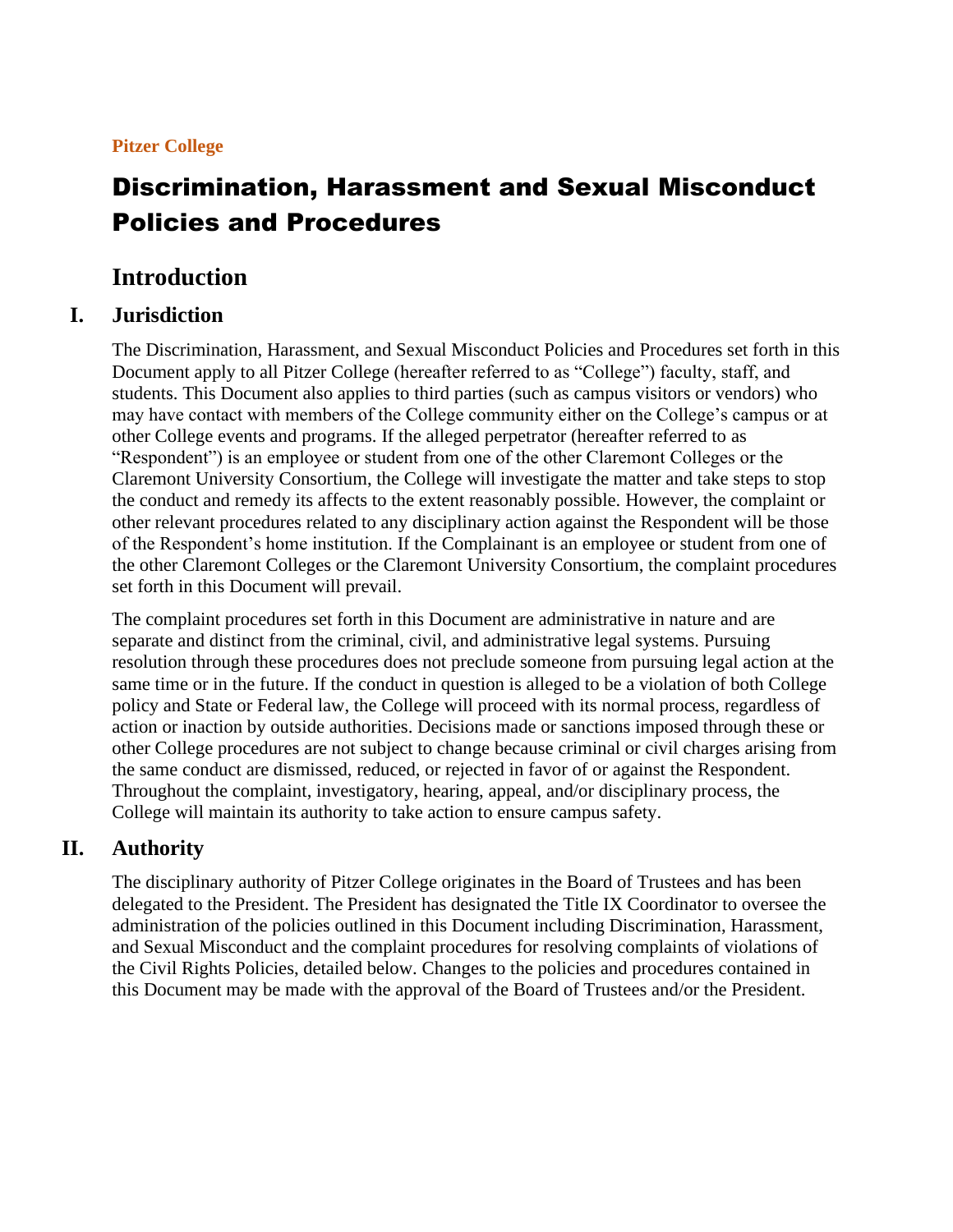### **Title IX Coordinator and Complaint Officers:**

Corinne M. Vorenkamp, Title IX Coordinator Phone: 909-607-2958 E-mail: [corinne\\_vorenkamp@pitzer.edu](mailto:corinne_vorenkamp@pitzer.edu)

## **Complaint Officers**

### **Students:**

Gabriella Tempestoso, Co-Interim Assistant Vice President and Dean of Students Phone: 909-607-3553 E-mail: [gabriella\\_tempestoso@pitzer.edu](mailto:gabriella_tempestoso@pitzer.edu)

Kirsten Carrier, Co-Interim Assistant Vice President and Dean of Students Phone: 909-607-3896 Email: [kirsten\\_carrier@pitzer.edu](mailto:kirsten_carrier@pitzer.edu)

## **Faculty:**

Allen Omoto, Vice President for Academic Affairs & Dean of Faculty Phone: 909-621-8218 E-mail: [allen.omoto@pitzer.edu](mailto:allen.omoto@pitzer.edu)

Adrian Patoja, Associate Dean & Professor of Political Studies & Chicano Studies Phone: 909-607-0485 E-mail: [adrian\\_pantoja@pitzer.edu](mailto:adrian_pantoja@pitzer.edu)

## **Staff and Third Parties:**

Deanna Caballero, Assistant Vice President of Human Resources and Payroll Services Phone: 909-607-8533 E-mail: [deanna\\_caballero@pitzer.edu](mailto:deanna_caballero@pitzer.edu)

# **III. General Policy Statement**

Pitzer College seeks to maintain an environment of mutual respect among all members of its community. All forms of harassment and discrimination on the basis of sex, gender identity and expression, pregnancy, religion, creed, color, race, national or ethnic origin, ancestry, sexual orientation, medical condition, physical or mental disability, age, marital status, veteran status, family care leave status, or any other basis described in this Document or otherwise prohibited by state or federal law destroy the foundation for such respect and violate the sense of community vital to the College's educational enterprise. Sexual misconduct offenses are a form of sexual harassment and are strictly prohibited by the College. Retaliation against a person who reports, complains about, or participates in the investigation of a complaint of discrimination, harassment, and/or sexual misconduct is likewise prohibited.

This policy strictly prohibits discrimination against, or the harassment of, any individual at the College or at College activities occurring away from campus, including but not limited to all individuals regularly or temporarily employed, studying, or with an official capacity at Pitzer College (such as Trustees, guest lecturers, volunteers, and contractors). Persons violating this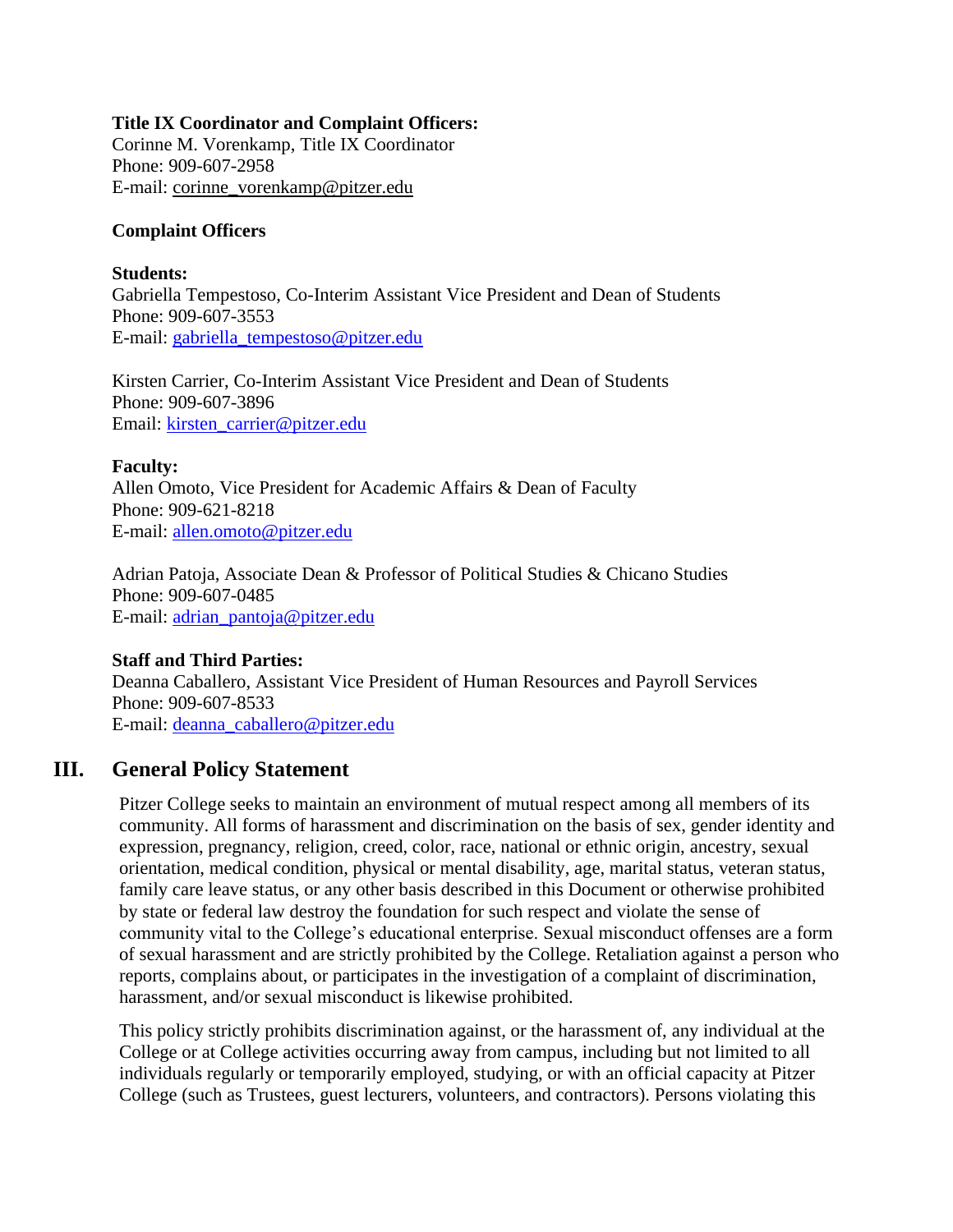policy will be subject to disciplinary action up to and including discharge from employment or expulsion from the College.

It is the responsibility of all faculty, staff and students at the College to ensure compliance with this policy. Accordingly, faculty, staff or students who believe they are being harassed, discriminated, or retaliated against, have observed harassment of, discrimination, or retaliation against, another person at the College in violation of this policy, or believe such conduct has occurred, should immediately report the incident following the complaint reporting procedures below.

Because harassment, discrimination, and retaliation can also constitute violations of federal and state law (Title VII of the Civil Rights Act of 1964, Title IX of the Education Amendments of 1972, and/or the California Fair Employment and Housing Act ("FEHA") Section 12940, et seq. of the California Government Code), individuals who feel that they have been subjected to harassment or discrimination may, in addition to notifying the College by using the complaint reporting procedures below, file a complaint with the appropriate state or federal agencies. Such complaints may be filed with the California Department of Fair Employment and Housing ("DFEH") or the comparable federal agency, the Equal Employment Opportunity Commission ("EEOC"). Complaints may also be filed with the federal government's Office of Civil Rights ("OCR").

The faculty and other academic appointees, staff, and students of Pitzer College enjoy significant free speech protections guaranteed by the First Amendment of the United States Constitution and Article I, Section I of the California Constitution. This policy is intended to protect members of the College community from discrimination, not to regulate protected speech. This policy shall be implemented in a manner that recognizes the importance of rights to freedom of speech and expression. The College also has a compelling interest in unfettered inquiry, the collective search for knowledge, and insuring that faculty base their decisions about teaching, both inside and beyond the classroom, on their knowledge and best professional judgment. The College thus affirms, and indeed embraces, principles of academic freedom as a special area of protected speech. Consistent with these principles, no provision of this policy shall be interpreted to prohibit conduct that is legitimately related to the course content, teaching methods, scholarship, or public commentary of an individual faculty member, or of the educational, political, artistic, or literary expression of students in classrooms and public forums. Freedom of speech and academic freedom do not protect conduct (inclusive of speech) that violates federal or state anti-discrimination laws.

In addition, consistent with California Education Code Section 94367, the definition of harassment contained in this policy and its application to student speech shall be subject to the limitations of the First Amendment to the United States Constitution and Article 1, Section 2 of the California Constitution.

Last updated 9/18/18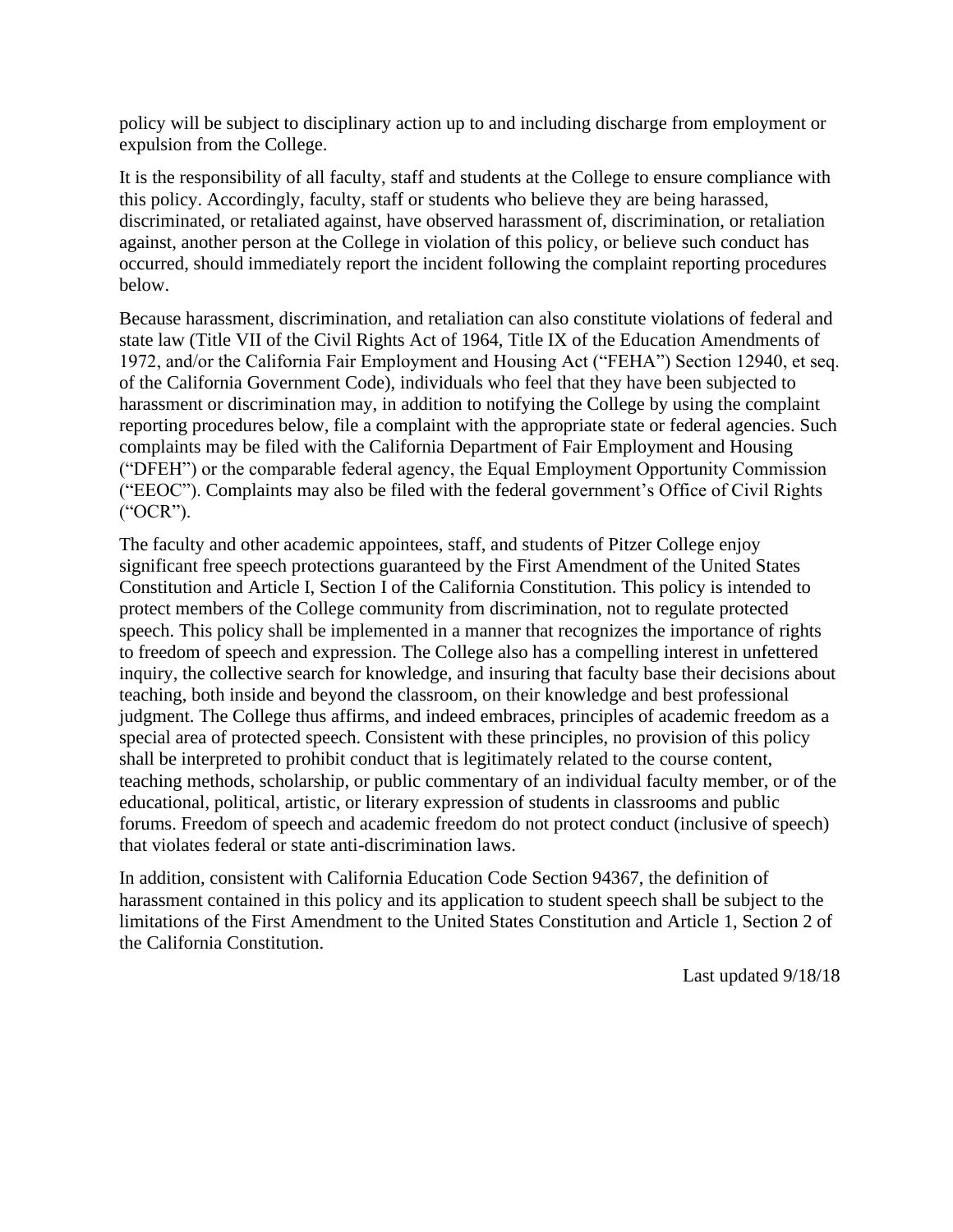# **Civil Rights Related Policies**

# I. **Statement on Non-Discrimination, Equal Opportunity, and Related Laws**

Pitzer College does not discriminate on any illegal basis in the administration of its admission, educational, or employment policies and practices, nor in the recruitment, training, promotion, financial support, or compensation of its faculty, students, or staff. The College complies with all applicable state and federal laws, including, but not limited to:

- 1. Title IX of the Higher Education Amendments of 1972;
- 2. Title VII of the Civil Rights Act of 1964;
- 3. California Fair Employment and Housing Act ("FEHA");
- 4. California Unruh Civil Rights Act;
- 5. Family Educational Rights and Privacy Act of 1974;
- 6. Section 504 of the Rehabilitation Act of 1973;
- 7. Americans with Disabilities Act (the "ADA");
- 8. Age Discrimination in Employment Act of 1967, as amended by the Older Worker's Benefit Protection Act ("ADEA");
- 9. Any other applicable federal, state, or local law addressing nondiscrimination and/or equal employment opportunity.

Inquiries about application of Title IX to this institution should be referred to the Title IX Coordinator (Corinne\_vorenkamp@pitzer.edu; 909-607-2958). Inquiries about application of all other laws referenced in this section should be referred to the Assistant Vice President for Human Resources and Payroll Services, Deanna Caballero (Deanna\_Caballero@pitzer.edu; 311 McConnell, 909-607-8533).

Students: For specific inquiries concerning potential accommodations of disabilities, pursuant to the ADA, Section 504 of the Rehabilitation Act of 1973, and/or the FEHA, please contact Gabriella Tempestoso, Associate Dean of Students and Director of Academic Support Services (Gabriella\_Tempestoso@pitzer.edu, Scott Hall, Room 122, 909-607-3553).

Faculty and Staff: For specific inquiries concerning potential accommodations of disabilities, pursuant to the ADA, Section 504 of the Rehabilitation Act of 1973, and/or the FEHA, please contact Deanna Caballero, Assistant Vice President for Human Resources and Payroll Services (Deanna\_Caballero@pitzer.edu, 311 McConnell, 909-607-8533).

# **II. Equal Employment Opportunity**

Pitzer College prides itself in being an open, competitive, and equal opportunity employer. The College is committed to a policy of equal employment opportunities for all applicants and employees and complies with all applicable state and federal laws on the matter. The College does not unlawfully discriminate on the basis of race, color, creed, religion, national or ethnic origin, ancestry, sex, age, sexual orientation, gender identity and expression, marital status, pregnancy, physical or mental disability, medical condition, family care leave status, veteran's status, or any other category described in this Document or protected by law. The College also prohibits the harassment of any employee on any of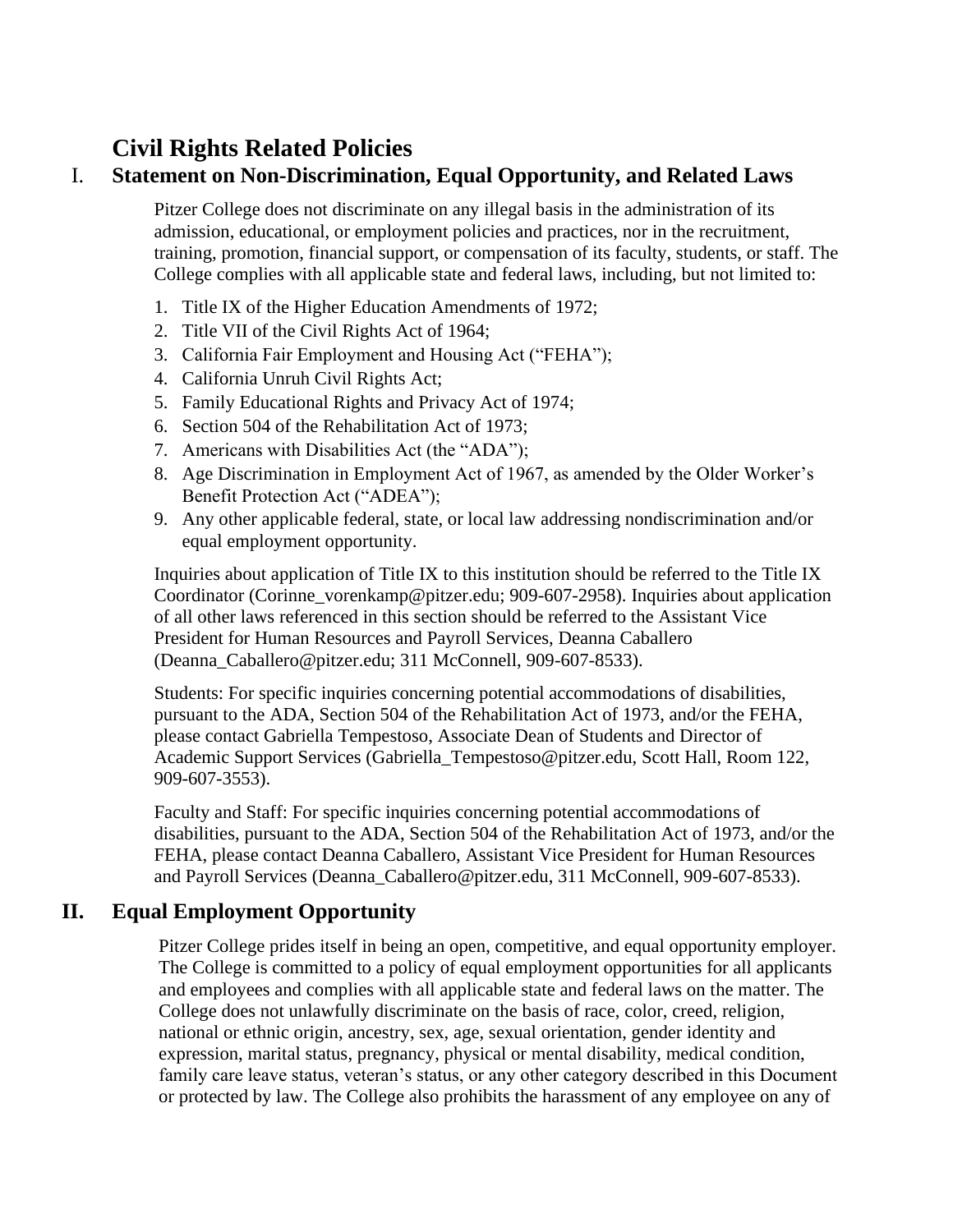these bases and retaliation for the exercise of rights protected herein. The College also makes reasonable accommodations for disabled employees. This policy applies to all areas of employment including recruitment, hiring, training, promotion, compensation, benefits, transfer, and social and recreational programs. It is the responsibility of every manager and employee to follow this policy conscientiously. Employees with questions regarding this policy should discuss them with the Assistant Vice President for Human Resources and Payroll Services or their supervisor.

# **III. Harassment Policy**

## A. **Policy Statement**

It is the policy of Pitzer College to maintain an environment for students, faculty, and staff that is free of sexual, racial and other unlawful harassment. All members of the community should be aware that the College is concerned about such harassment and is prepared to take prompt remedial action to prevent and correct such behavior. Individuals who engage in sexual harassment as well as other unlawful harassment based on such factors as religion, color, race, national or ethnic origin, ancestry, sex (which includes harassment based on gender, pregnancy, childbirth, or related medical conditions), sexual orientation, gender identity and expression, physical or mental disability, age, marital status, family care leave status, or veteran status, will be subject to discipline, up to and including expulsion or termination. Retaliation against a person who reports, complains about, or participates in the investigation of such harassment is likewise prohibited.

## B. **Unlawful Harassment Defined**

## 1. *Unlawful Harassment in General*

Unlawful harassment is conduct that creates an intimidating, offensive, or hostile working or academic environment, or that interferes with work or academic performance based on a person's protected status, including race, color, national origin, ancestry, sex (which includes harassment based on gender, pregnancy, childbirth, or related medical conditions), sexual orientation, gender identity and expression, age, religion, physical or mental disability, medical condition, marital status, veteran status, family care leave status, or other status protected by anti-discrimination and anti-harassment statutes, such as Titles VII or IX of the Civil Rights Act, the Americans with Disabilities Act, the Age Discrimination in Employment Act, and the California Fair Employment and Housing Act. Such harassment can be physical, verbal, or visual. Harassment can be committed by employers, coworkers, fellow students, and third parties. Generally, statements and/or conduct legitimately and reasonably related to the College's mission of education do not constitute harassment.

To count as harassment under this policy, such conduct must:

• be based upon one or more of the categories mentioned above;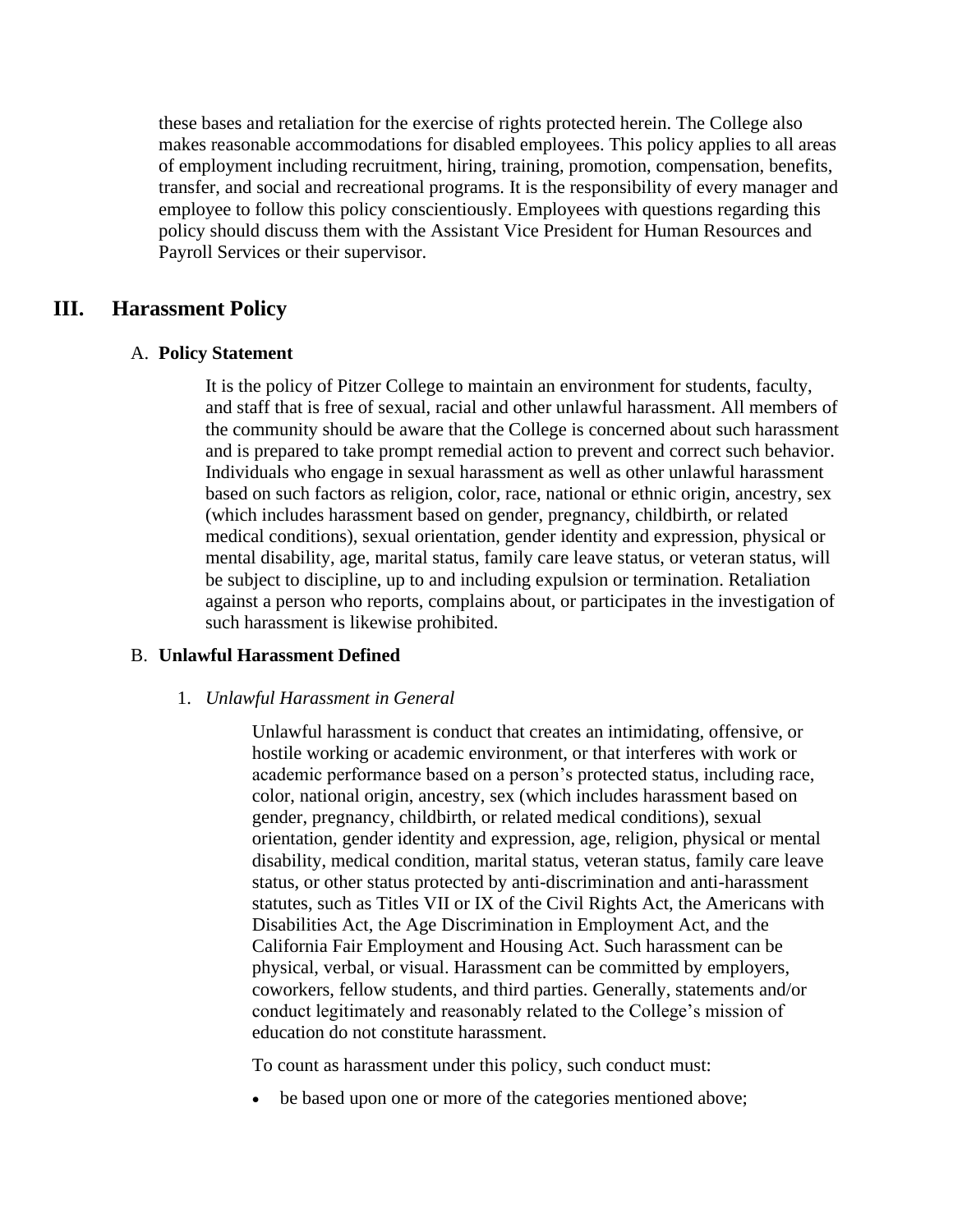- be offensive to the individual complaining of harassment and offensive to a reasonable person; and
- be so persistent, repetitive, pervasive, or severe that it has the purpose or effect of substantially interfering with an individual's academic or professional performance or creating an intimidating, abusive or hostile educational, employment or living environment at the College.

Harassment may also occur when submission to conduct described above is made either explicitly or implicitly a term or condition of an individual's employment, education, living environment at the College, or participation in a College activity.

2. *Sexual Harassment*

One form of unlawful harassment is sexual harassment. Sexual harassment may be either "quid pro quo" harassment, that is sexual advances or requests for sexual favors where submission is made an explicit or implicit term or condition of an individual's employment or education or where submission or rejection is used as the basis for making employment or educational decisions affecting an individual; or "environmental" harassment, where the individual is subjected to a hostile or intimidating environment, in which verbal or physical conduct, because of its severity and/or persistence, is likely to interfere with an individual's work or education, or to affect adversely an individual's living conditions. Occasional compliments that are generally accepted as not offensive or other generally accepted social behavior, on the other hand, do not constitute sexual harassment. Sexually harassing conduct need not be motivated by sexual desire.

Examples of sexual harassment may include such conduct as:

- a. Physical assault or other unwelcome touching;
- b. Direct or implied threats that submission to sexual advances will be a condition of employment, work status, promotion, grades, or letters of recommendations;
- c. Direct propositions of a sexual nature;
- d. Subtle pressure for sexual activity, an element of which may be repeated requests for private meetings without an academic and employment purpose;
- e. A pattern of conduct that would discomfort or humiliate, or both, a reasonable person at whom the conduct was directed that includes one or more of the following: (1) unnecessary touching, patting, hugging, or brushing against a person's body; (2) remarks of a sexual nature about a person's clothing or body, whether or not intended to be complimentary; (3) remarks about sexual activity or speculations about previous sexual experience; or (4) other comments of a sexual nature, including sexually explicit statements, questions, jokes or anecdotes;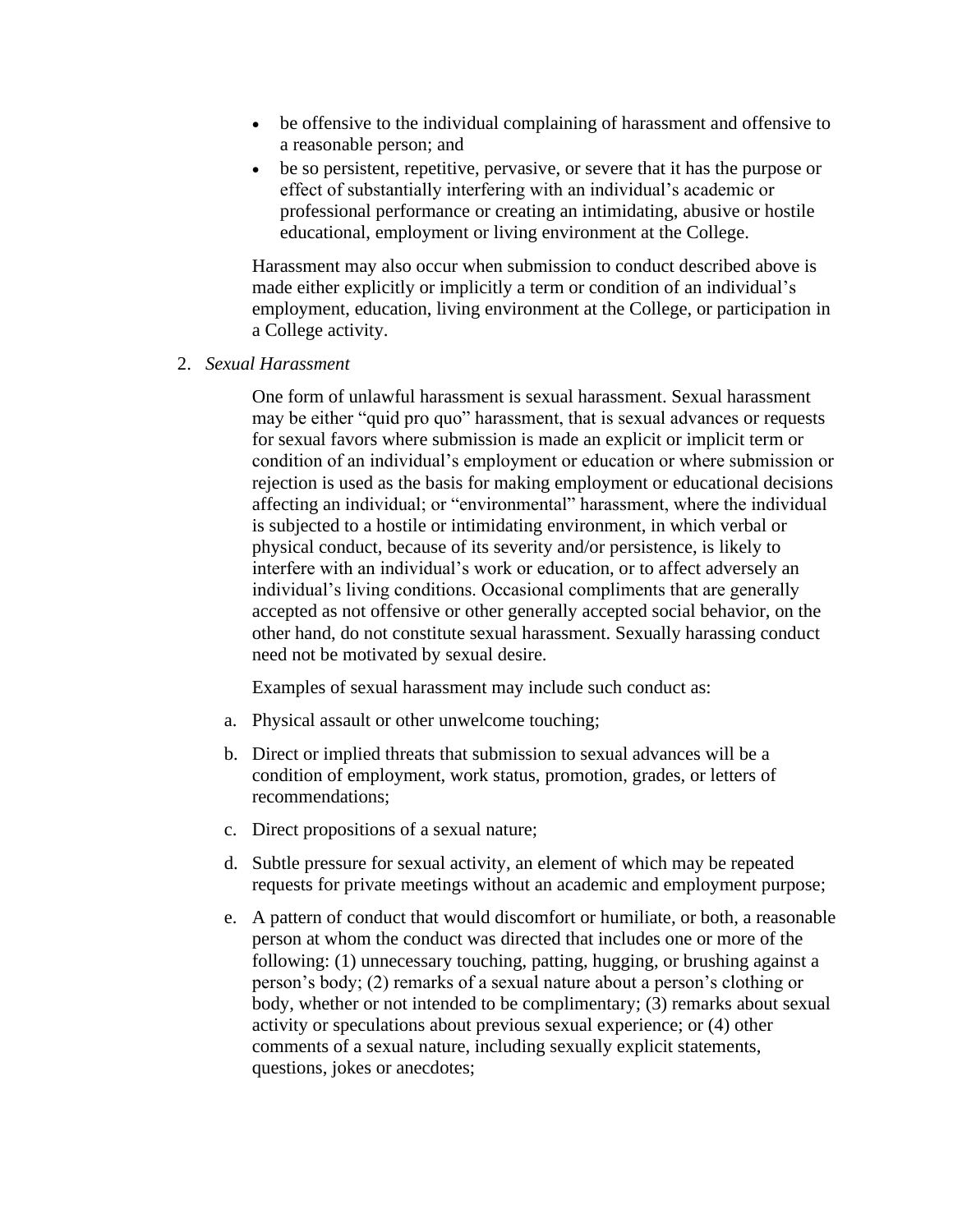- f. Certain visual displays of sexually-oriented images outside the educational context;
- g. Letters, notes or electronic mail containing comments, words or images as described in (e) above.
- h. Sexual harassment includes harassment of women by men, of men by women, and same gender gender-based harassment. Sexual misconduct offenses are specific forms of sexual harassment and are strictly prohibited by the College. Due to the unique nature of sexual misconduct the College has a separate Sexual Misconduct Policy which is outlined below.

# C. **Other Campus Assistance**

In addition to offering counseling and academic support, the College provides assistance to students who believe they have been sexually harassed by:

- Separating the individual who engaged in the harassment and the target of the harassment, provided that such steps avoid or minimize to the extent possible any burden on the target;
- Informing the target of the harassment how to report any subsequent problems, including retaliation;
- Conducting follow-up inquiries to determine whether there have been any new incidents of harassment or any instances of retaliation against the harassed student or any witnesses, and responding promptly and appropriately to address continuing or new instances; and
- Providing training, or other interventions for the larger College community to ensure that all students, and College staff can recognize harassment if it recurs and know how to respond.

# D. **Bullying and Intimidation**

Bullying includes any intentional electronic, written, verbal, or physical act or a series of acts of physical, social, or emotional domination that cause physical or emotional harm to another student or group of students. Bullying conduct may not only cause a negative effect on individuals targeted but also others who observe the conduct. Conduct constitutes bullying in violation of this policy when it is severe, persistent, or pervasive; and when it: 1) has the effect of substantially interfering with a community member's education, employment, or full enjoyment of the college; 2) creating a threatening or intimidating environment; or 3) substantially disrupting the orderly operation of the College. Intimidation is any verbal, written, or electronic threats of violence or other threatening behavior directed toward another person or group that reasonably leads the person(s) in the group to fear for their physical well-being. Intimidation is prohibited and will result in disciplinary action.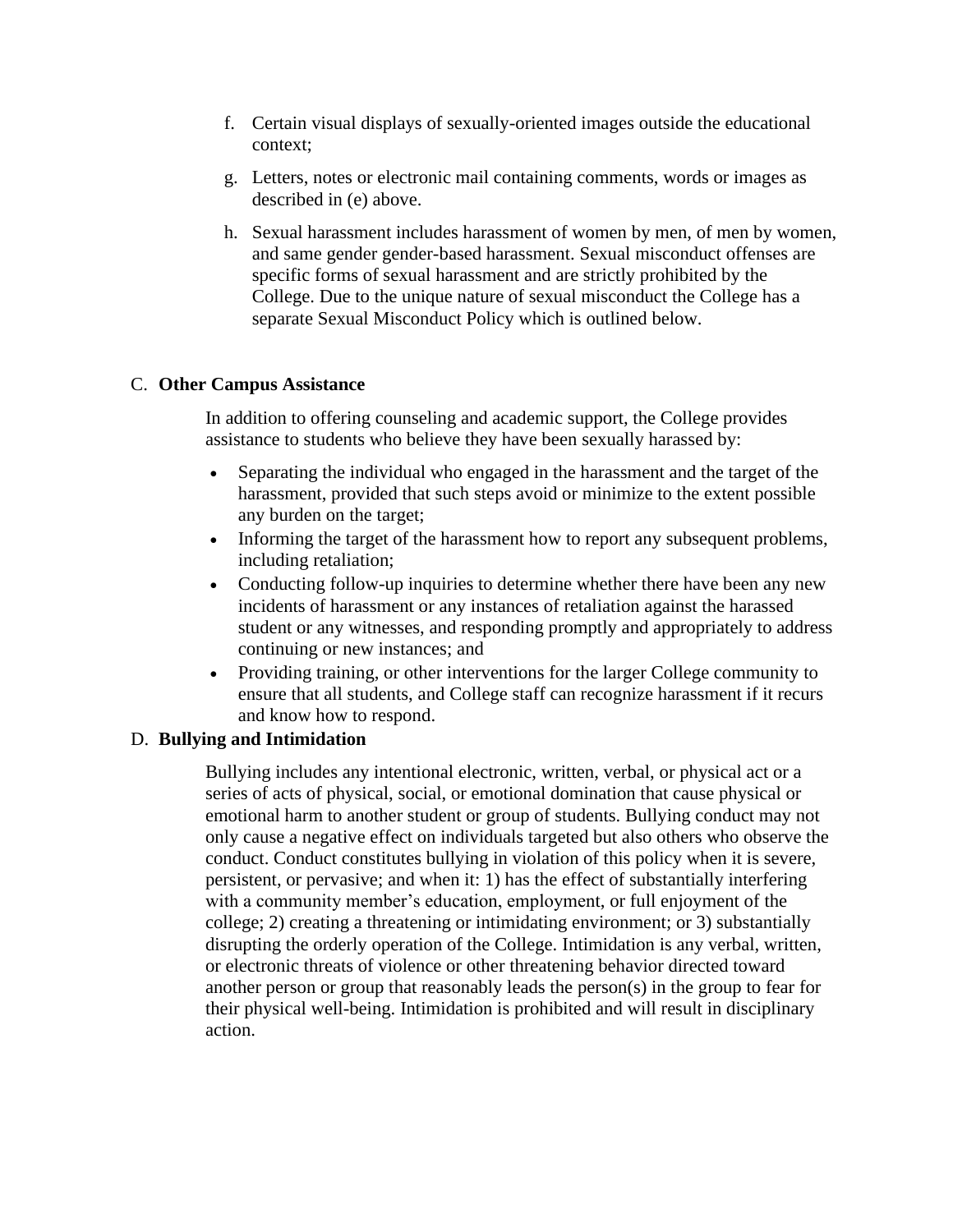# **IV. Sexual Misconduct Policy**

- A. **Consent:** The expectations of our community regarding sexual consent can be summarized as follows: In order for individuals to engage in sexual activity of any type with each other, there must be clear, knowing and voluntary consent prior to and during sexual activity. Consent is sexual permission. Consent is active, not passive. Silence, in and of itself, cannot be interpreted as consent. Consent can be given by words or actions, as long as those words or actions create mutually understandable and clear permission regarding willingness to engage in (and the conditions of) sexual activity. In order to give effective consent, one must be of legal age and have the capacity to give consent. The legal age of consent in the state of California is 18 years.
	- Consent to any one form of sexual activity does not imply consent to any other form(s) of sexual activity.
	- A previous relationship or prior consent does not imply consent to future sexual acts.
	- Consent can be withdrawn. Thus, even if a person agreed to sexual interaction or continued sexual interaction, that person has the right to change their mind, irrespective of how much sexual interaction may have already taken place.
		- 1. **Force and Coercion:** Consent obtained through force is not effective consent. Force is the use of physical violence and/or imposing on someone physically to gain sexual access. Force includes the use of threats, intimidation (implied threats) and/or coercion to produce consent. Coercion is unreasonable pressure for sexual activity ("Have sex with me or I'll hit you." "Okay, don't hit me; I'll do what you want."). Coercive behavior differs from seductive behavior based on the type of pressure used to get consent. When someone makes it clear that they do not want sex, that they want to stop, or that they do not want to go past a certain point of sexual interaction, continued pressure beyond that point can be coercive.

NOTE: There is no requirement that a party resists a sexual advance or request, but resistance is a clear demonstration of non‐consent. The presence of force, however, is not demonstrated by the absence of resistance.

- 2. **Capacity/Incapacitation:** Incapacitation is a state where someone cannot make rational, reasonable decisions because they lack the capacity to give knowing effective consent (e.g., to understand the "who, what, when, where, why or how" of their sexual interaction or contact). Sexual activity with someone who one should have known to be -- or based on the circumstances should reasonably have known to be ‐‐ mentally or physically incapacitated (i.e. by alcohol or other drug use, unconsciousness, asleep, or blacked out), constitutes a violation of this policy.
	- i. **Incapacitation due to alcohol or other drugs**: Because alcohol or other drug use can place an individual's capacity to consent in question, sober sex is less likely to raise such questions. Being under the influence of alcohol or other drugs does not in and of itself indicate incapacitation. When alcohol or other drugs, including date rape drugs (such as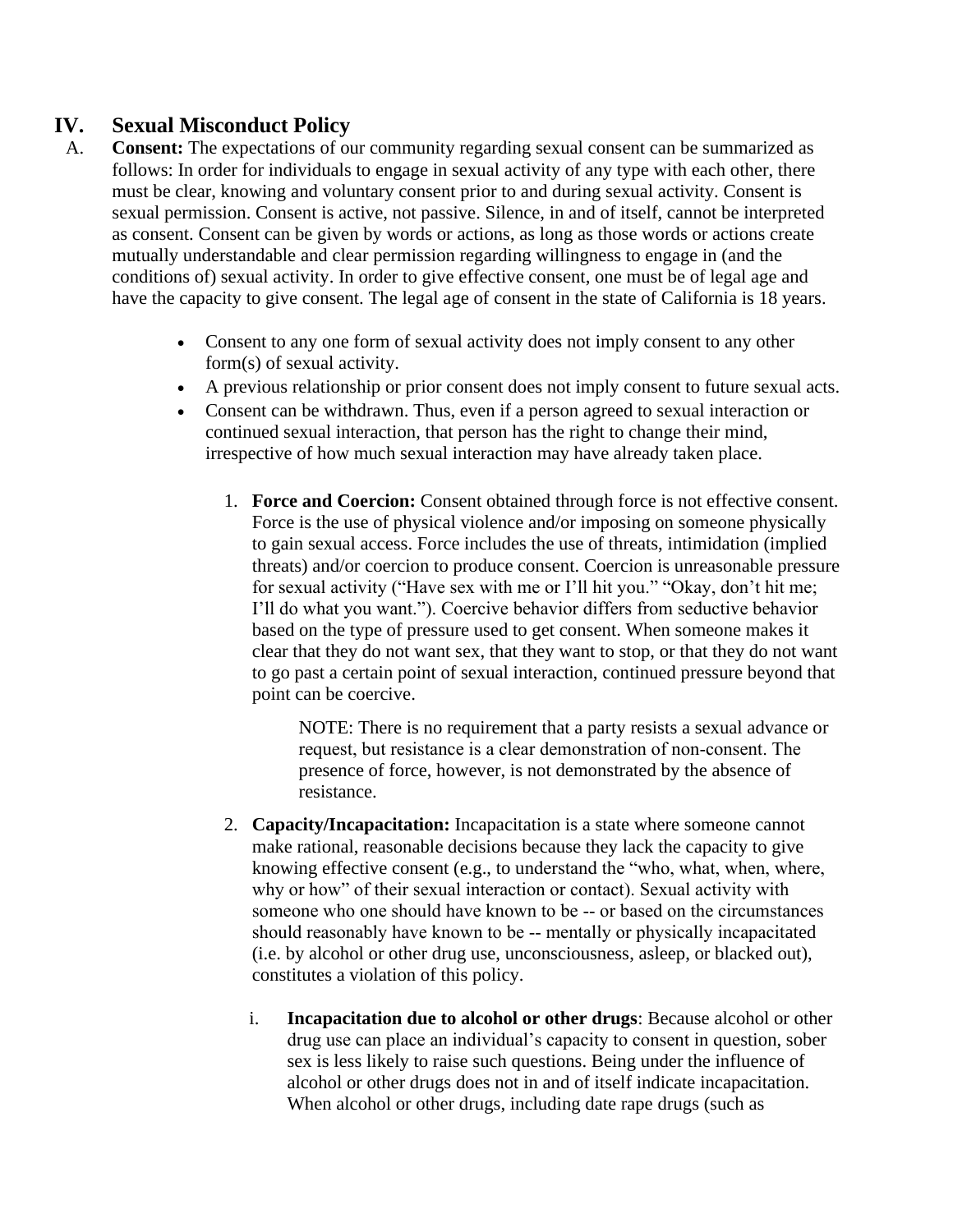Rohypnol, Ketamine, GHB, etc.), are involved, a person will be considered unable to give valid consent if they cannot fully understand the details of a sexual interaction (the who, what, when, where, why, or how) because they lack the capacity to reasonably understand the situation. Administering a date rape drug to another individual is a violation of this policy. More information on these drugs can be found at **[www.911rape.org](http://www.911rape.org/)**.

- ii. **Incapacitation due to other reasons**: This policy also covers a person whose incapacity results from mental or physical disabilities, sleep, unconsciousness, or involuntary physical restraint.
- B. **Sexual Misconduct:** Sexual misconduct is a specific form of sexual harassment and is prohibited by the College. Sexual misconduct is defined as:
- 1. **Non-Consensual Sexual Contact** (or attempts to commit same)

Non-Consensual Sexual Contact is:

- any intentional sexual touching,
- however slight,
- with any object or body part,
- by a person upon a person,
- that is without consent, regardless of whether force is used

Sexual contact includes: Intentional contact with the breasts, buttock, groin, or genitals, or touching another with any of these body parts, or making another touch you or themselves with or on any of these body parts; any intentional bodily contact in a sexual manner, though not involving contact with/of/by breasts, buttocks, groin, genitals, mouth, or other orifice.

## 2. **Non-Consensual Sexual Intercourse** (or attempts to commit same)

Non-Consensual Sexual Intercourse is:

- any sexual intercourse however slight,
- with any object or body part,
- by a person upon a person,
- that is without consent, regardless of whether force is used

Intercourse includes: vaginal penetration by a penis, object, tongue or finger, anal penetration by a penis, object, tongue, or finger, and oral copulation (mouth to genital contact or genital to mouth contact), no matter how slight the penetration or contact.

Nonconsensual sexual contact and nonconsensual sexual intercourse are often referred to as "sexual assault." As defined by the federal Violence Against Women Act, sexual assault means an offense classified as a forcible or nonforcible sex offense under the uniform crime reporting system of the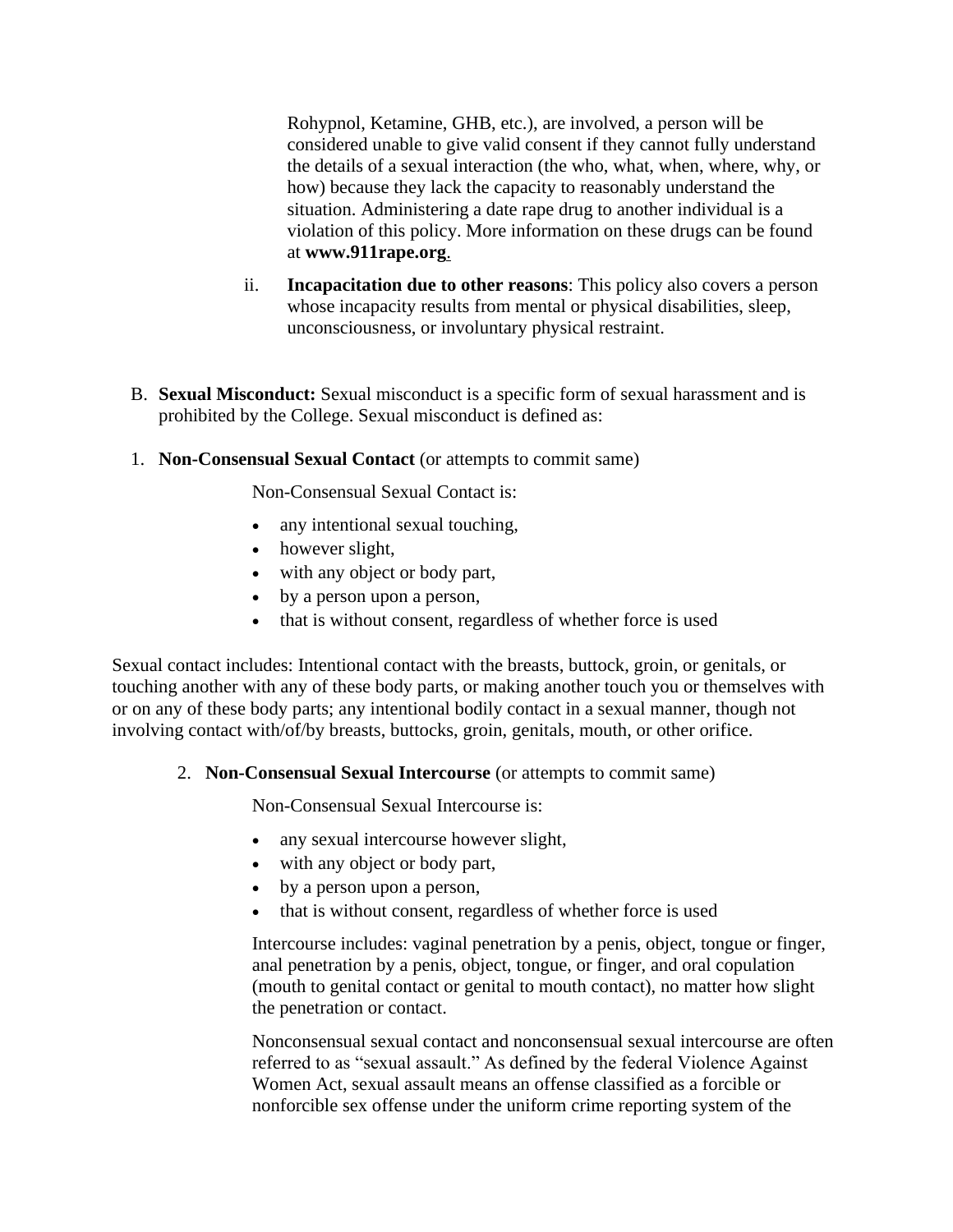Federal Bureau of Investigation. Generally, a sexual assault has been committed when an individual engages in sexual activity without the effective consent of the other individual involved, including when the individual lacks capacity to consent. Sexual activity is any touching of a sexual or other intimate part of a person either for the purpose of asserting power or gratifying sexual desire of either party. This includes coerced touching of the Respondent by the Complainant as well as the touching of the Complainant by the Respondent, whether directly or through clothing.

- 3. **Sexual Exploitation:** Sexual Exploitation is a form of sexual misconduct which occurs when a person takes non-consensual or abusive sexual advantage of another for their own advantage or benefit, or to benefit or advantage anyone other than the one being exploited, and that behavior does not otherwise constitute one of the other sexual misconduct offenses. Examples of sexual exploitation include, but are not limited to:
	- a. Invasion of sexual privacy;
	- b. Prostituting another person;
	- c. Non-consensual video or audio-taping of sexual activity;
	- d. Going beyond the boundaries of consent (such as letting your friends hide in the closet to watch you having consensual sex);
	- e. Engaging in voyeurism;
	- f. Knowingly transmitting a sexually transmitted infection, a sexually transmitted disease, or HIV to another person;
	- g. Exposing one's genitals in non-consensual circumstances; inducing another to expose their genitals;
	- h. Sexually-based stalking.
- 4. **Intimate Partner Violence:** Intimate-partner violence includes dating violence, domestic violence, and relationship violence, includes any act of violence or threatened act of violence against a person who is, or has been involved in, a sexual, dating, domestic, or other intimate relationship with that person. It may involve one act or an ongoing pattern of behavior.

Intimate-partner violence can encompass a broad range of behavior, including, but not limited to, physical violence and sexual violence. Intimate-partner violence may take the form of threats, assault, property damage, violence, or threat of violence to one's self, one's sexual or romantic partner, or to the family members or friends of the sexual or romantic partner.

Dating Violence: Dating violence means violence committed by a person who is or has been in a social relationship of a romantic or intimate nature with the alleged victim. The existence of such a relationship will be determined based on assessment of statements of the parties and witnesses, taking into consideration the following factors: a) the length of the relationship, b) the type of relationship, and c) the frequency of interaction between the persons involved in the relationship. Dating violence includes, but is not limited to, sexual or physical abuse or the threat of such abuse.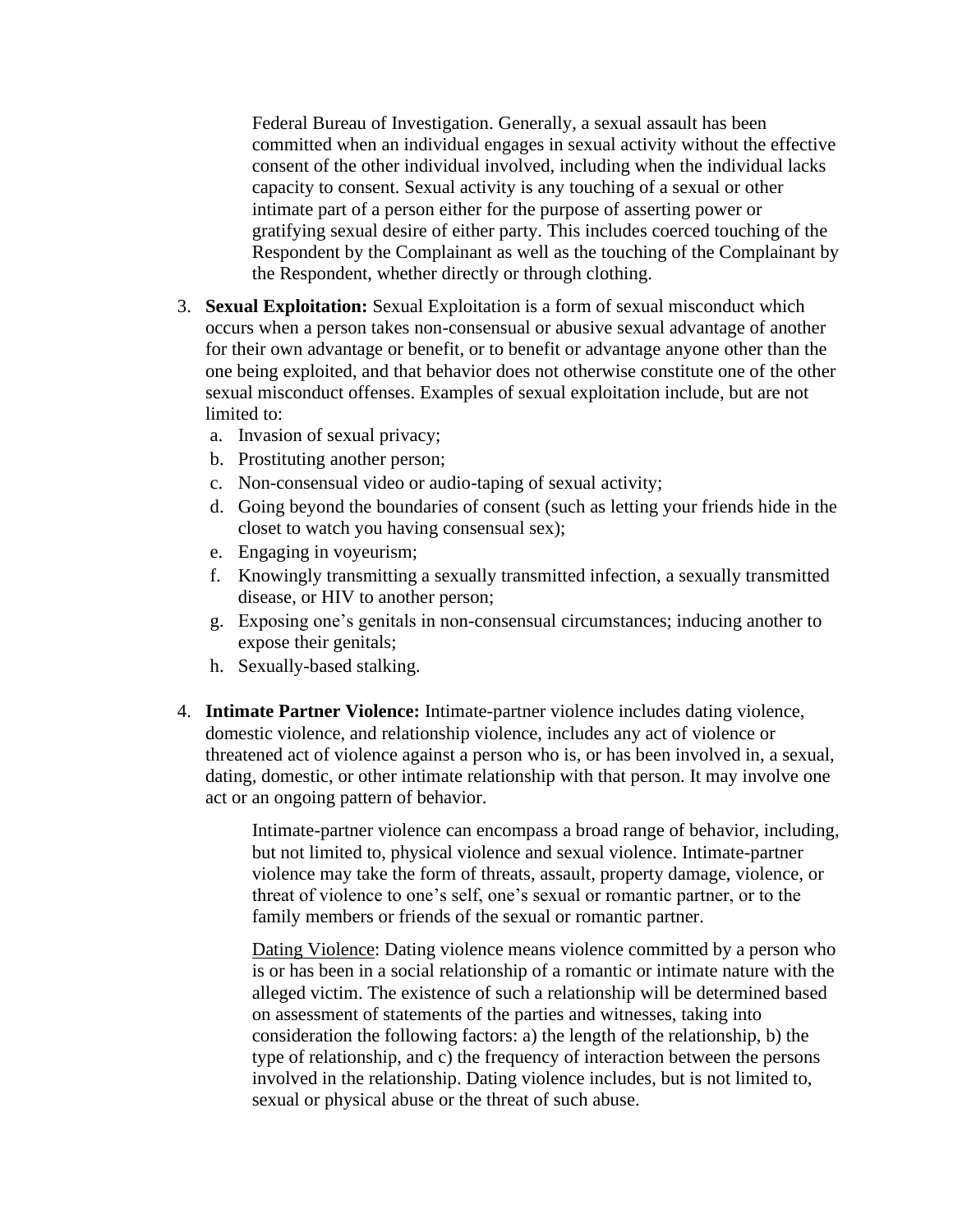Domestic Violence: Domestic violence is violence committed by a current or former spouse, or sexual or intimate partner of the alleged victim, a person who is living as a spouse or who lived as a spouse with the alleged victim, parents and children, other persons related by blood or marriage, or by a person with whom the alleged victim shares a child in common. Under the criminal laws of California certain offenses, including but not limited to, rape, aggravated assault and stalking, can be deemed domestic violence depending on the relationship of the parties involved

The College recognizes that sexual harassment, sexual assault, sexual exploitation, stalking, and retaliation all may be forms of intimate partner violence when committed by a person who is or has been involved in a sexual, dating, or other social relationship of a romantic or intimate nature with the Complainant.

# **V. Stalking Policy**

Stalking will be addressed through the Complaint Procedures outlined in this Document when the conduct is gender-based or is related to an intimate partner relationship.

## A. **Policy Statement**

Pitzer College strives to maintain a campus environment free of violence. Stalking can affect every aspect of an individual's life, often beginning with phone calls, emails, social networking posts and/or letters, and can sometimes escalate to violence. Individuals of all genders, gender identities, races and ethnicities, religions, age, abilities, and sexual orientation can be the subject of stalking. Individuals who engage in stalking behaviors are subject to disciplinary action. Violations of this policy will result in disciplinary action up to and including expulsion for students and up to and including termination for employees. Stalking is a crime in California and is subject to criminal prosecution. Pursuing a complaint through the College does not preclude an individual from pursuing legal action as well.

## B. **Definition**

Stalking is a course of conduct directed at a specific person that would cause a reasonable person to: (1) feel fear for their safety or the safety of others, or (2) suffer substantial emotional distress. Stalking includes behaviors or activities occurring on more than one occasion that collectively instill fear in a victim, and/or threaten their safety, mental health, or physical health. Such behaviors and activities may include, but are not limited to, the following:

- A. Non-consensual communication, including face-to-face communication, telephone calls, voice messages, e-mails, texts, letters, notes, gifts, or any other communications that are undesired and place another person in fear
- B. Use of online, electronic, or digital technologies, including: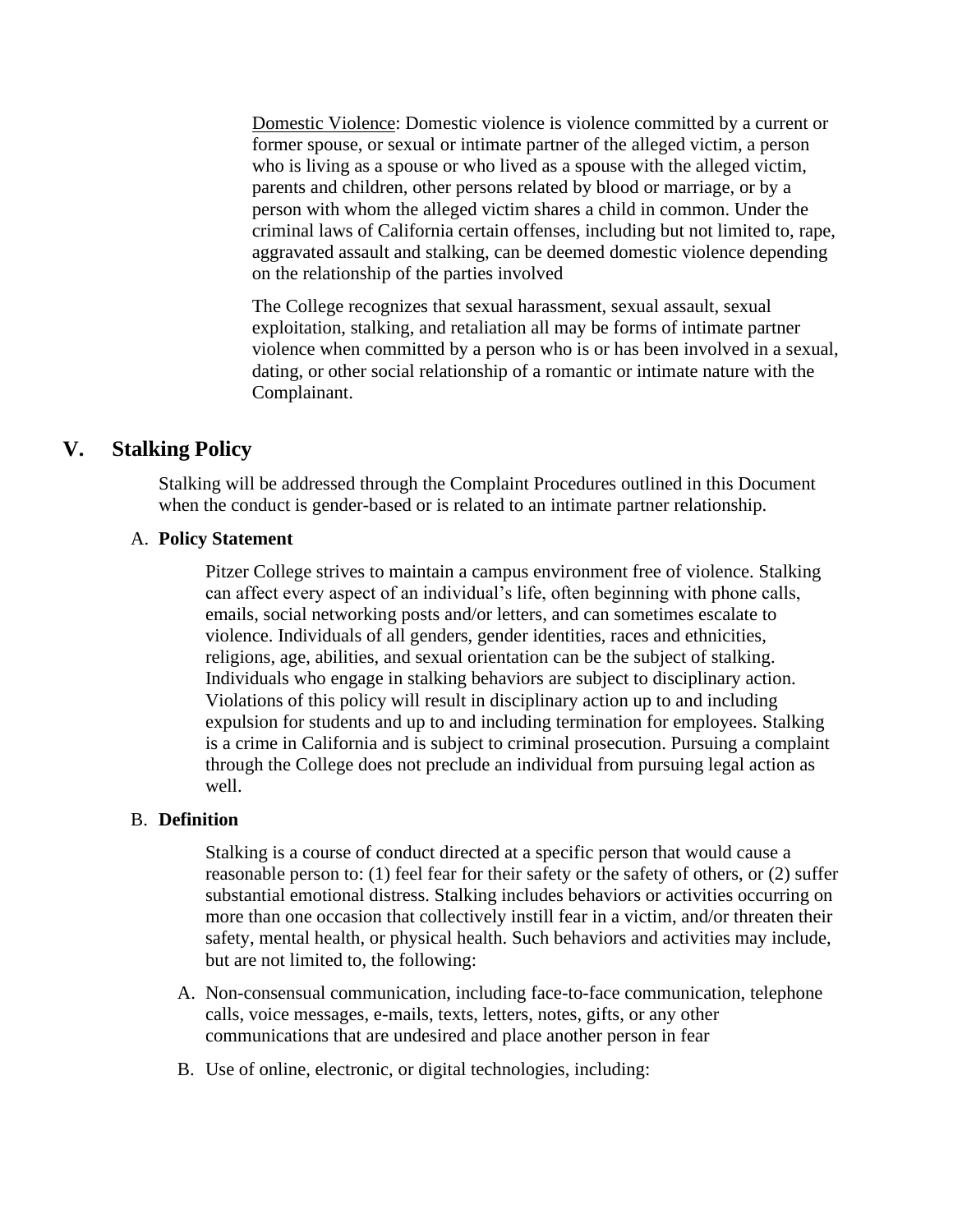- Unauthorized posting of pictures, messages, and/or information about the complainant on websites, Internet sites, social networking sites, and/or bulletin boards or in chat rooms
- Sending unwanted/unsolicited email, texts or talk requests
- Posting private or public messages on Internet sites, social networking sites, and/or bulletin boards
- Installing spyware on a victim's computer
- Using Global Positioning Systems (GPS) to monitor a victim
- C. Pursuing, following, waiting, or showing up uninvited at or near a residence, workplace, classroom, or other places frequented by the victim
- D. Surveillance or other types of observation, including staring or "peeping"
- E. Trespassing
- F. Vandalism
- G. Non-consensual touching
- H. Direct verbal or physical threats
- I. Gathering information about an individual from friends, family, and/or co-workers
- J. Threats to harm self or others
- K. Defamation lying to others about the victim

## C. **Reporting Information**

## 1. **Off-Campus**

Pitzer College encourages individuals to report incidents of stalking to law enforcement authorities, and respects that whether or not to do so is a personal decision of the individual. Members of the Dean of Students staff are available to assist individuals in contacting the Claremont Police or other appropriate law enforcement agency. In some circumstances, a victim may wish to seek a legal order of protection against the alleged perpetrator. Victims may also request that the College restrict someone's access to the College campus who is not a member of the Pitzer College community.

In certain instances, Pitzer College may need to report conduct to law enforcement authorities even when the subject of the conduct has not decided to do so. Such circumstances include incidents that warrant the undertaking of additional safety and security measures for the protection of the victim and the campus community or other situations in which there is clear and imminent danger, and when a weapon may be involved. The decision to report an incident to law enforcement will be shared with the victim and will take into account the safety concerns of the individual.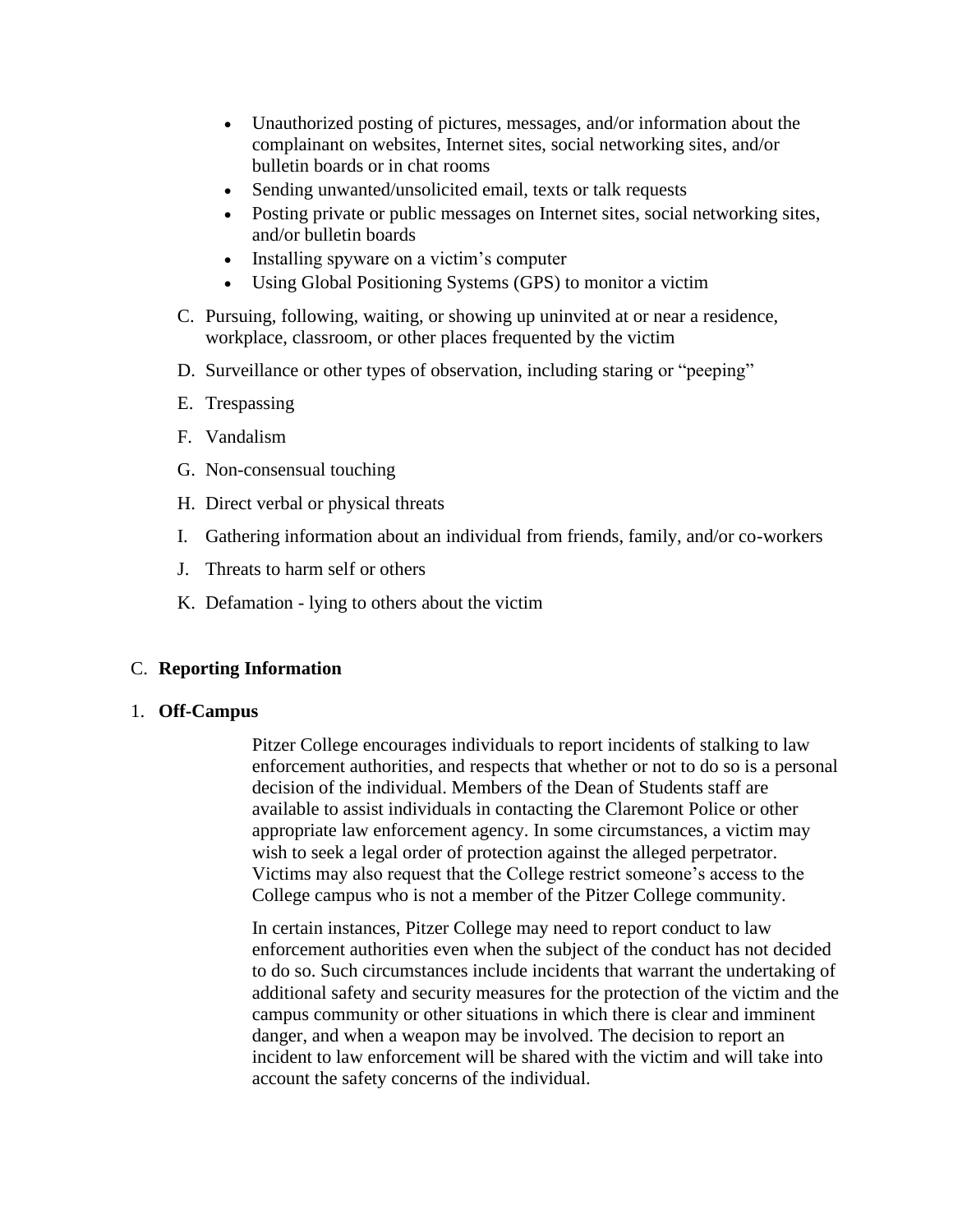## 2. **To the College**

The College encourages individuals to report incidents of stalking to the College. Prompt reporting is encouraged, because facts often become more difficult to establish as time passes. However, the College will investigate and take appropriate action in response to all reports of stalking behavior regardless of when the alleged conduct occurred. The ability of the College to respond to the conduct is limited if the Respondent is no longer a member of the College community. If a College staff member, faculty member or student leaves the College with a pending complaint they will not be permitted to return to the College until the complaint is resolved through the College's appropriate complaint or discipline process.

An individual who believes they have been the subject of stalking and who wishes for the details to remain completely confidential should speak with certain College officials who may maintain confidentiality and may not disclose information shared with them, except where required by law. These officials include: Monsour Counseling and Psychological Services staff, Student Health Services staff and members of the clergy including the McAlister Center chaplains.

# 3. **Safety and Support Resources**

Pitzer College is committed to supporting victims of stalking by providing safety and support services. Due to the complex nature of stalking, an individual who has been a victim of stalking may need assistance in obtaining one or more of the following:

- College no-contact order
- Counseling support through Monsour Counseling and Psychological **Services**
- Change in an academic schedule
- Provision of alternative housing opportunities
- The imposition of an interim suspension on the alleged perpetrator

For assistance, please contact the Title IX Coordinator, Corinne Vorenkamp (Broad Center 212, 909-607-2958; titleix@pitzer.edu). If safety is an immediate concern, contact Campus Safety at 909-607-2000 if you are on campus or the Claremont Police Department at 911 if you are off-campus.

# **VI. Hazing Policy**

# A. **Policy Statement**

Hazing can be psychologically and/or physically harmful to individuals, can damage organizations and teams, and undermines the educational mission and values of Pitzer College. Hazing is strictly prohibited by Pitzer College policy and California state law (Sections 32050 (245.6) and 32051 of the California Education Code and Section 48900 q of the California Penal Code). No student, College employee or volunteer, student organization, or athletic team, shall conduct or condone hazing activities. Violations of this policy will result in disciplinary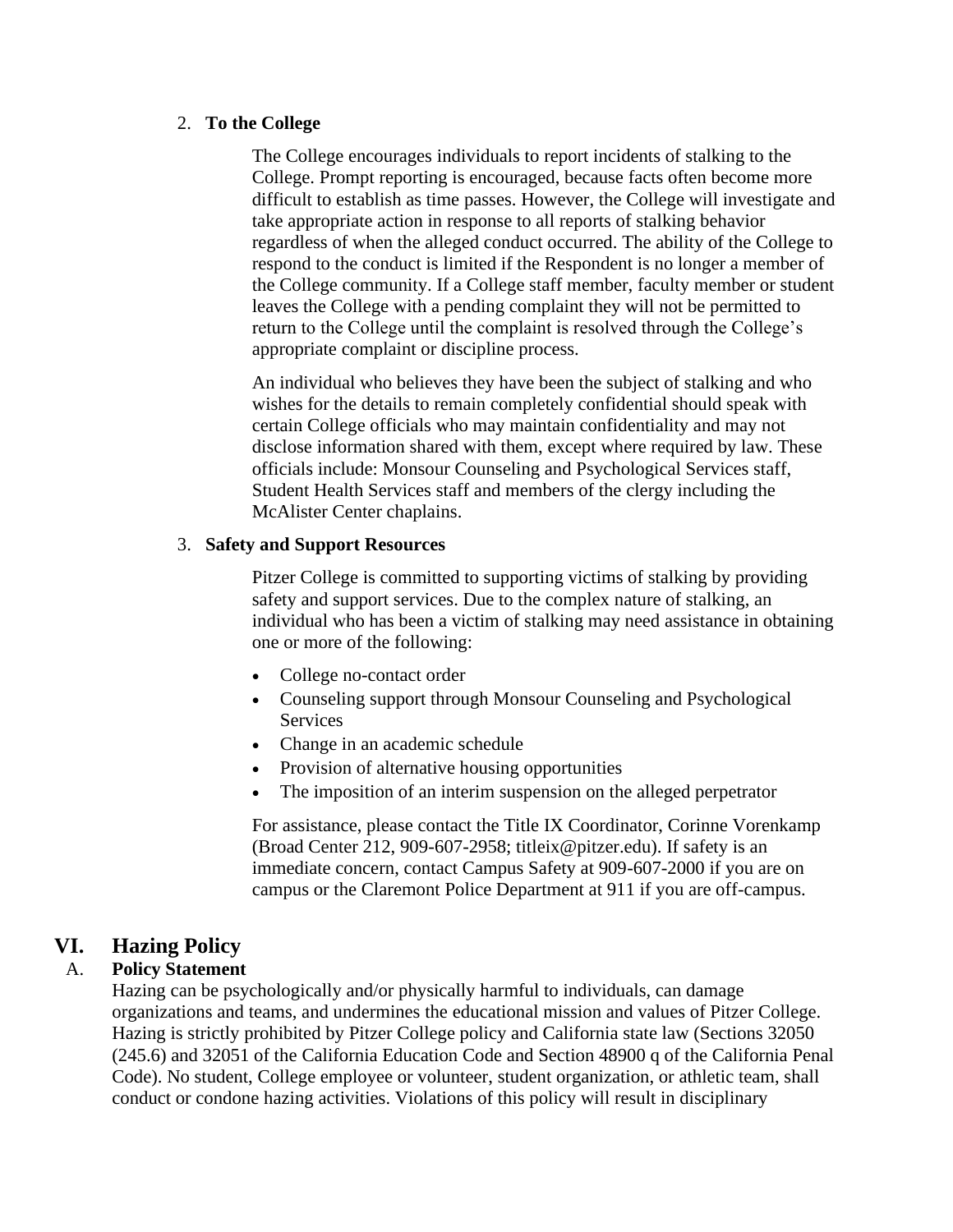action. Hazing may also include violations of the College's Discrimination, Harassment, and Sexual Misconduct Policy. If you have knowledge of hazing or potential hazing activities you should contact the Dean of Students Office who will investigate and take action to stop the conduct.

# B. **Definition**

Any act or the creation of a situation that tends to endanger the mental or physical health or safety of a student; an act or the creation of a situation which tends to humiliate or degrade a student; or an act or creation of a situation which destroys or removes public or private property when these are part of initiation, admission into, affiliation with or continued membership in a group or organization. An act or a situation becomes hazing when an organization creates the dangerous, illegal, or humiliating situation and exposes students to it.

A level of coercion is often involved in hazing; an individual being hazed may not feel they can opt out of participation because of peer pressure or a desire to belong or "fit in" to the group. Because of the socially coercive nature of hazing, this definition of hazing applies whether or not the participants consent to such activity or perceive the activity as "voluntary."

Hazing does not include actions or situations that are part of officially sanctioned and supervised College activities such as athletic training and conditioning.

An individual can be responsible for violating this policy for soliciting, directing, aiding, or otherwise participating actively or passively in activities which violate this policy.

# C. **Examples**

Hazing activities often involve alcohol; however, activities need not involve alcohol to violate this policy. Common examples of behaviors that can be hazing include, but are not limited to, the following:

- Shaving, tattooing, piercing or branding
- Engaging in or simulating sexual acts
- Threatening to physically restrain someone or actually restraining them
- Assigning unreasonable chores or acts of servitude
- Causing excessive exercise, sleep deprivation or excessive fatigue
- Interfering with an individual's personal hygiene
- Requiring the wearing of specific apparel or acting in a way that is conspicuous and may cause the individual embarrassment or ridicule
- Degrading or humiliating games and activities, including paddling
- Activities that would unreasonably interfere with students' other activities or obligations (academic, extracurricular, family, religious, etc.)
- Physical threats or abuse of any kind including throwing objects or substances at an individual
- Encouraging or requiring a person to consume alcohol, drugs, or foreign or unusual substances, including consumption of large quantities
- Encouraging the use of alcohol or illegal drugs
- Forcing a student into a violation of the law or College policy such as indecent exposure, theft, or trespassing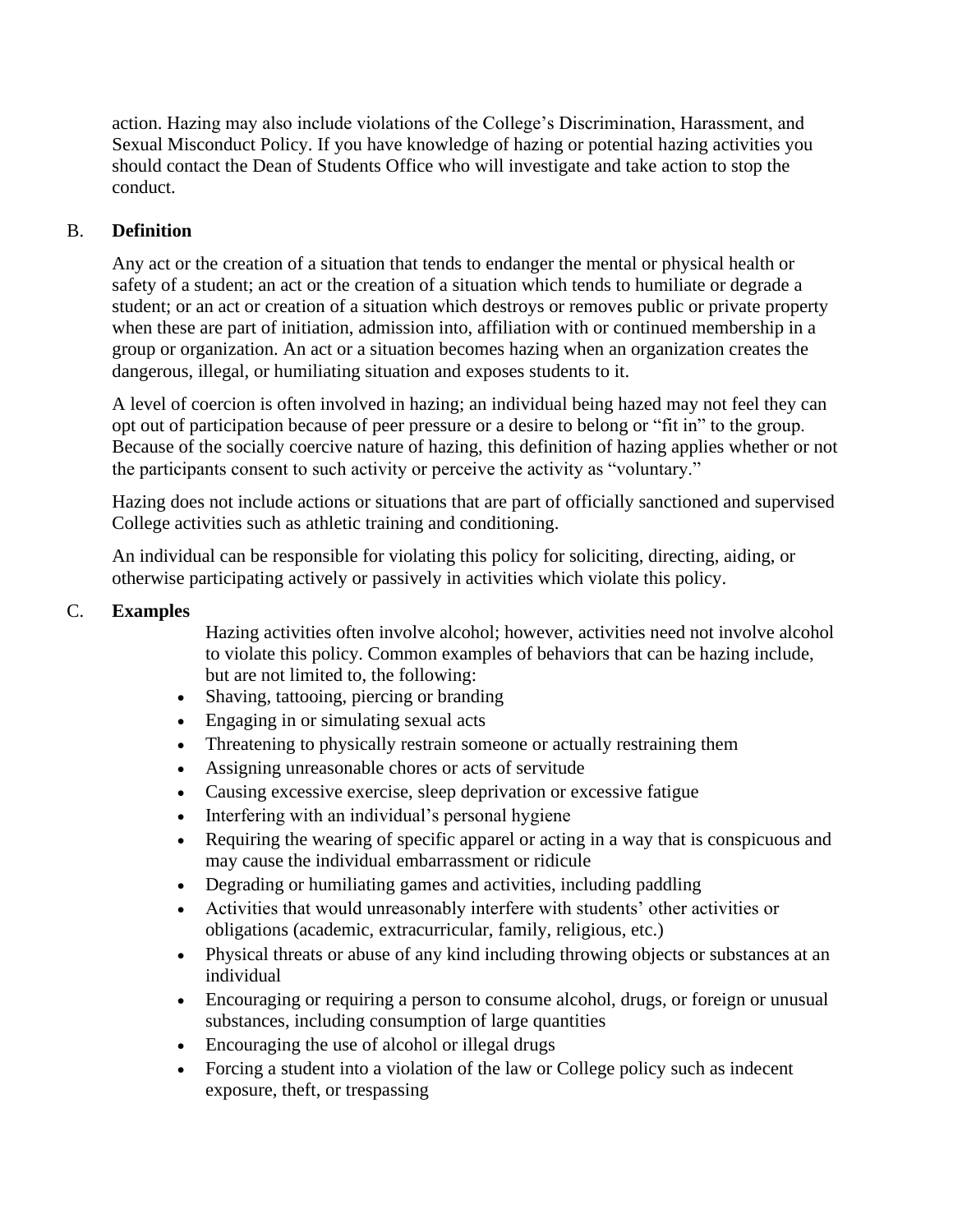The College will use a "reasonable person" standard when evaluating such conduct and its potential effects. The determination of whether a particular activity constitutes hazing will depend on the circumstances and context in which that activity is occurring. Some key questions which are used to evaluate whether an activity is hazing include:

- Was a person or group being singled out because of their status with the group or team?
- Was there a risk of physical or psychological discomfort or harm as a result of the activity? Was the activity demeaning, abusive or dangerous?
- Was there a level of coercion and/or peer pressure involved? How easily was someone able to opt out of the activity?
- Did the current members refuse to do what the new members were asked to do?
- Did the activity or activities interfere with the participants' other activities or obligations (academic, extracurricular, family, religious, etc.)?
- Was alcohol involved?
- Was there a sexual element to the activity?
- Did any of the activities violate College policy or federal, state or local law?

# D. **How to Avoid Hazing**

There are many positive ways to welcome new members into a group or team. Team coaches or the Dean of Students staff can assist you in identifying such activities which can help build cohesiveness and foster teamwork. When you are considering an activity associated with membership in an organization or team ask yourself: Would you feel comfortable describing the activity to others (parents, grandparents, College official, law enforcement, etc.)? If you would be hesitant to describe the activity to others then the activity may constitute hazing and the group would be best served in participating in a different activity.

# **VII. Discrimination Policy**

Discrimination refers to the disparate treatment of a person or group because of that person's or group's protected status, including race, color, national origin, ancestry, sex (which includes harassment based on gender, pregnancy, childbirth, or related medical conditions), sexual orientation, gender identity and expression, age, religion, physical or mental disability, medical condition, marital status, veteran status, family care leave status, or other status protected by anti-discrimination and anti-harassment statutes, such as Titles VII or IX of the Civil Rights Act, the Americans with Disabilities Act, the Age Discrimination in Employment Act, and the California Fair Employment and Housing Act. This policy also prohibits discrimination based on the perception that any person has any of the foregoing characteristics or is associated with a person who has, or is perceived as having, any of those characteristics. All such discrimination is unlawful and constitutes Prohibited Conduct.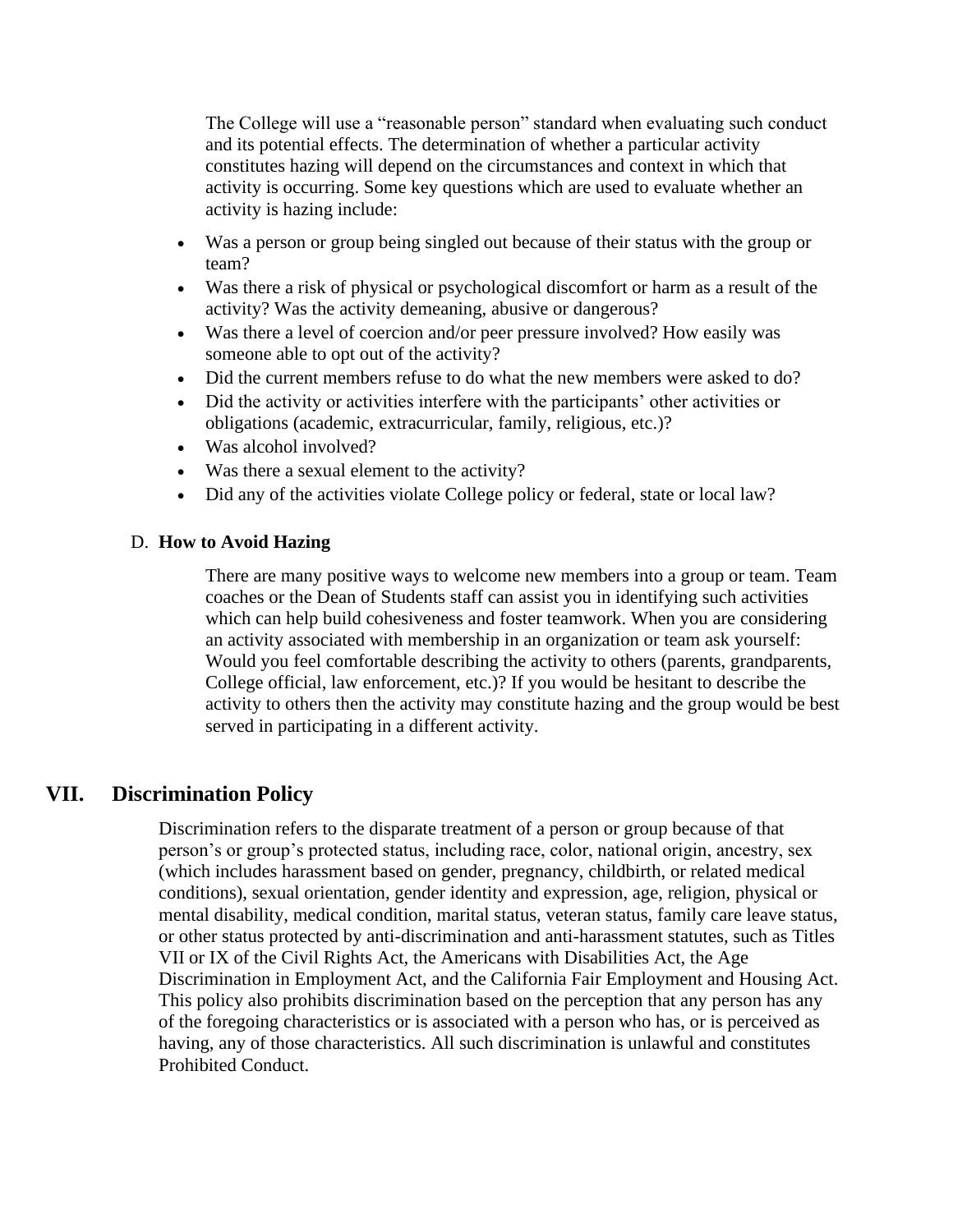# **VIII. Retaliation Policy**

Retaliation is defined as the taking of an adverse action by any student, faculty or staff member against another individual as a result of that individual's exercise of a right under the Discrimination, Harassment, and Sexual Misconduct Policies and Procedures, including participation in the reporting, investigation or hearing as provided in this Policy. Retaliation includes adverse actions intended to improperly deter involvement of another in these procedures set forth in this Policy and may involve actions intended either to intimidate or to penalize individuals for their participation. Retaliation is strictly prohibited by law and this Policy. Any person who is found to have engaged in retaliation related to a complaint under this Policy shall be subject to disciplinary action under this Policy. Persons who believe that they have been retaliated against for making a complaint/report or for cooperating in an investigation or hearing should immediately contact the Title IX Coordinator or relevant Complaint Officer. A complaint filed in good faith under this Policy shall not constitute retaliation.

Retaliation against persons for opposing practices prohibited by the Fair Employment and Housing Act and Title IX, or for filing a complaint with, or otherwise participating in an investigation, proceeding or hearing conducted by, the Department of Fair Employment and Housing, the Fair Employment and Housing Commission, the U.S. Equal Employment Opportunity Commission, or the Office of Civil Rights, is prohibited by law.

# IX. **Consensual Relations Policy**

The College recognizes and individuals should be aware that consensual sexual relationships can result in claims of sexual harassment because the degree to which consent is voluntary may be questioned when a power differential exists. If a sexual harassment claim is filed following what one or both of the parties may have initially viewed as a consensual relationship, the consent is evaluated in light of this power differential.

Sexual relationships between employees and their supervisor or students and faculty members with whom they also have an academic or evaluative relationship are fraught with the potential for exploitation. The respect and trust accorded a professor by a student or a supervisor by an employee, as well as the power exercised in an academic or evaluative role, make voluntary consent suspect. Even when both parties initially have consented, the development of a sexual relationship renders both parties and the College vulnerable to possible later allegations of sexual harassment in light of the significant power differential that exists between them. In their relationships with students and staff members, faculty and supervisors are expected to be aware of their professional responsibilities and avoid apparent or actual conflict of interest, favoritism, or bias.

Sexual relationships that involve a faculty member who exercises active and immediate authority over a student, as in the case of a faculty member and a student currently studying with the faculty member and/or an adviser and advisee relationship, are prohibited whether or not the relationships are consensual. The same is true of a supervisor/ employee relationship. A supervisor and faculty member must remove themselves from positions of active and immediate authority over the employee or student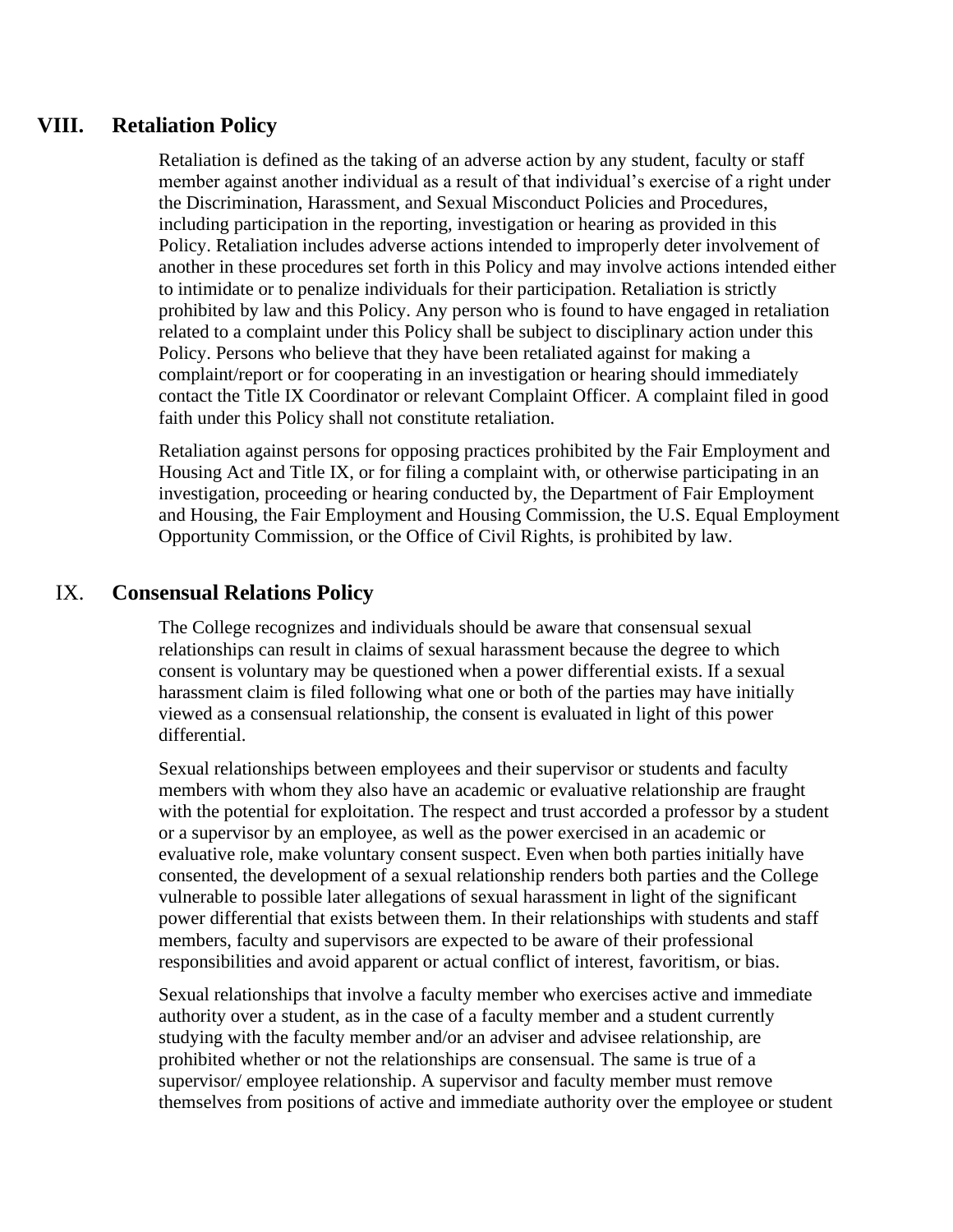before a sexual relationship begins. The College has the right to take disciplinary action, up to and including dismissal, against a faculty member or supervisor for participation in a relationship which involves such a conflict.

In the case of a sexual relationship in which the parties believe that the restrictions of the preceding paragraph do not apply, it is the obligation of the supervisor or faculty member, because of their position of authority, to take all necessary steps to remove themselves from professional or institutional actions, such as providing recommendations or participating in the awarding of departmental prizes, performance reviews or promotions, which affect the student and/or employee. Before a sexual relationship develops, effective steps must be taken to ensure unbiased evaluation and supervision of the student or employee. Faculty members, students, supervisors, and staff members are encouraged to seek assistance and guidance from the Dean of Faculty, Dean of Students, or Assistant Vice President for Human Resources and Payroll Services to ensure compliance with this policy.

# **X. False Reporting Policy**

It is a violation of College policy to file a knowingly false or malicious complaint of alleged discrimination, harassment and/or sexual misconduct. A complaint against such conduct may be pursued using the steps followed for discrimination, harassment, and sexual misconduct related complaints as outlined in this Document. A complaint filed in good faith under this provision shall not constitute retaliation. A finding of no responsibility is not, by itself, evidence that the underlying complaint was not filed in good faith.

# **Complaint Procedures**

# **I. Introduction**

These complaint procedures have been adopted by the College to provide a prompt and equitable method for reporting, investigating, and resolving complaints of alleged violations of the College's discrimination, harassment, and sexual misconduct policies when they involve Pitzer College faculty, staff, students, and/or third parties.

Anyone who believes they have been subjected to discrimination, harassment, retaliation and/or sexual misconduct is encouraged to report such conduct pursuant to the procedures set forth below. The College is obligated to act on any report of alleged discrimination, harassment, or sexual misconduct and will do so pursuant to these complaint procedures. Any College official (e.g., faculty member, administrative staff members, coaches, resident assistant, etc.) who receives information of an alleged discrimination, harassment, retaliation and/or sexual misconduct is required to file a report with one of the College representatives set forth below.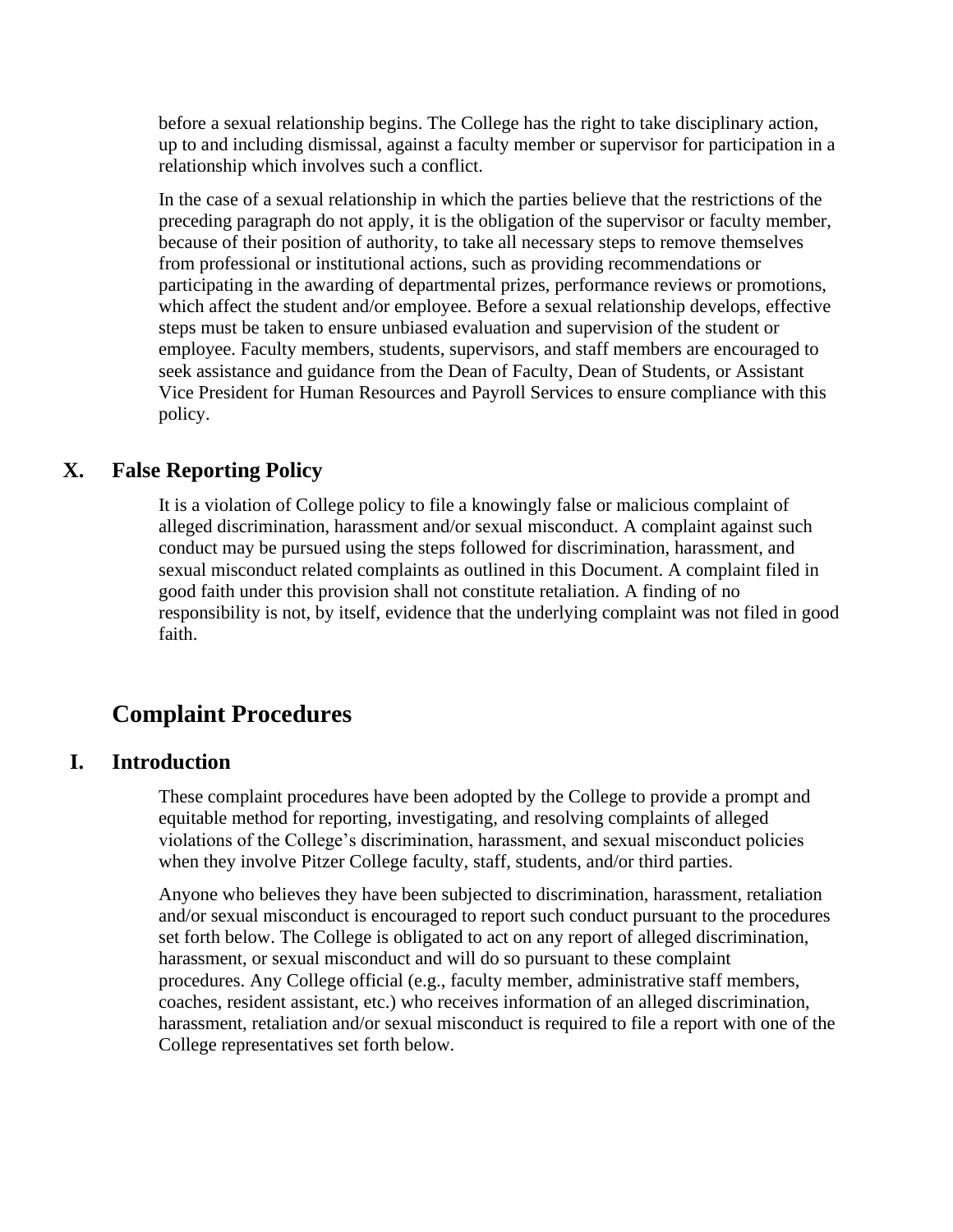# II. **Reporting an Alleged Violation**

#### A. **Reporting to the College**

1. Individuals who believe that they have been the subject of or have witnessed alleged discrimination, harassment, retaliation and/or sexual misconduct are encouraged to contact the appropriate College representative listed below. A report may be made to anyone of the individuals listed regardless if you are a student, faculty member, staff member, or third party. Under no circumstances is an individual required to report discrimination, harassment, retaliation and/or sexual misconduct to a supervisor or academic instructor who is the alleged perpetrator.

#### **For reports or complaints, contact:**

Corinne M. Vorenkamp, Title IX Coordinator Phone: 909-607-2958 E-mail: [corinne\\_vorenkamp@pitzer.edu](mailto:corinne_vorenkamp@pitzer.edu)

#### **For reports or complaints against a student, contact:**

Gabriella Tempestoso, Co-Interim Assistant Vice President and Dean of **Students** Phone: 909-607-3553 E-mail: gabriella\_tempestoso@pitzer.edu

Kirsten Carrier, Co-Interim Assistant Vice President and Dean of Students Phone: 909-607-3896 Email: [kirsten\\_carrier@pitzer.edu](mailto:kirsten_carrier@pitzer.edu)

On-Call Dean: Students can always reach an on-call dean 24 hours a day by calling Campus Safety (909-607-2000) and having the on-call dean paged.

#### **For reports or complaints against a faculty member, contact:**

Allen Omoto, Vice President for Academic Affairs and Dean of Faculty Phone: 909-621-8218

E-mail: [dean\\_faculty@pitzer.edu](mailto:dean_faculty@pitzer.edu)

Adrian Patoja, Associate Dean & Professor of Political Studies & Chicano **Studies** Phone: 909-607-0485 E-mail: adrian\_pantoja@pitzer.edu

#### **For reports or complaints against a staff member or third party, contact:**

Deanna Caballero, AVP for Human Resources and Payroll Services Phone: 909-607-8533 E-mail: [deanna\\_caballero@pitzer.edu](mailto:deanna_caballero@pitzer.edu)

The College encourages any member of the College community who experiences any form of violence to immediately contact the Claremont Police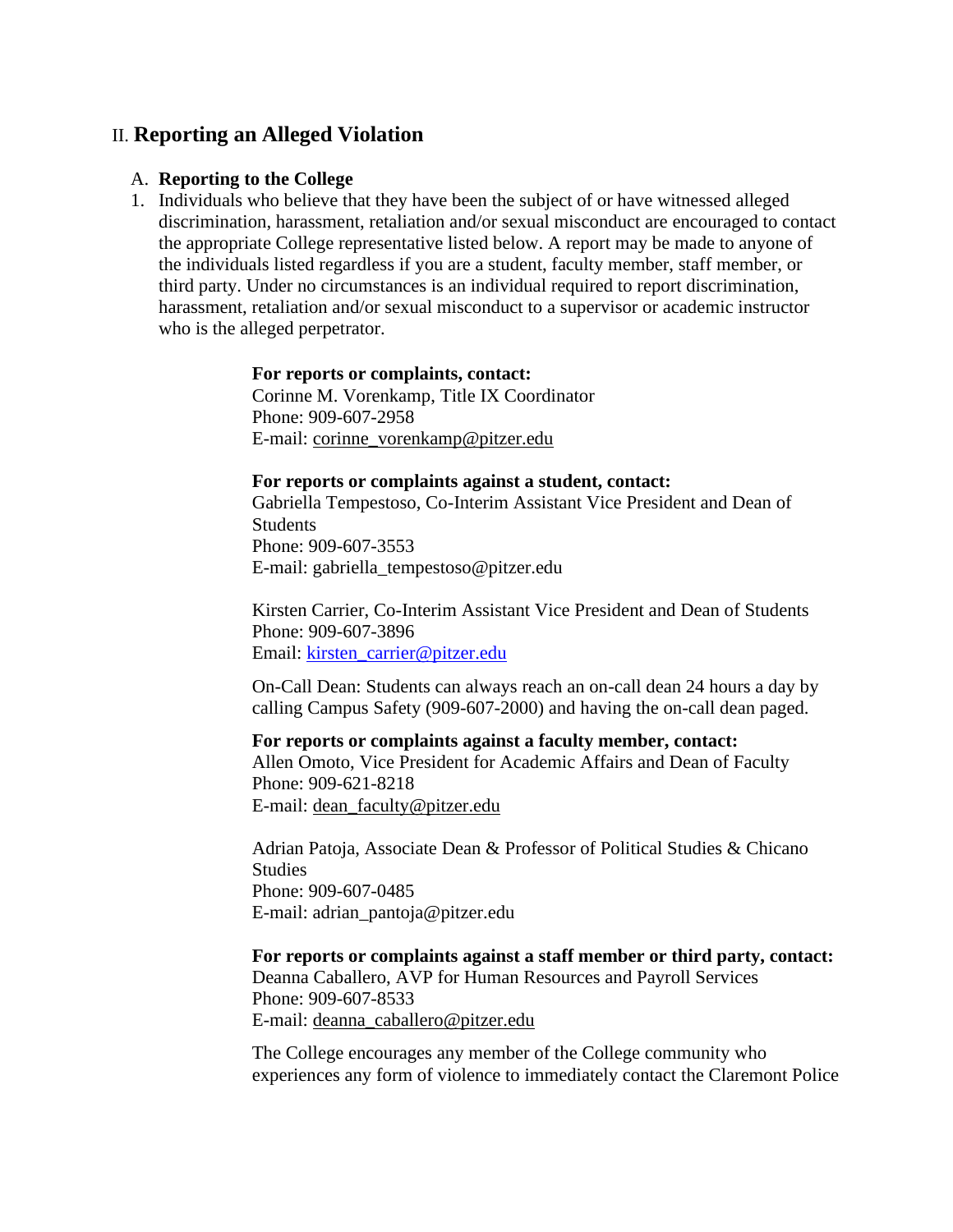Department ("CPD") by contacting Campus Safety (909-607-2000) if they are on campus or by dialing 911 if they are off campus.

Upon receipt of a report, the College will activate these complaint procedures. Prompt reporting is encouraged, because facts often become more difficult to establish as times passes. However, the College will investigate and take appropriate action in response to all reports regardless of when the alleged conduct occurred. The ability of the College to respond to the conduct is limited if the Respondent is no longer a member of the College community. If a College staff member, faculty member or student leaves the College with a pending complaint against them they will not be permitted to return to the College until the case is resolved through these complaint procedures. Pitzer College shall respond to the greatest extent possible to reports of sexual misconduct brought anonymously or brought by third parties not directly involved in the misconduct. However, the response to such reports may be limited if information contained in the report cannot be verified by independent facts.

### 2. **Confidentiality of Reports to the College**

The College will make all reasonable efforts to maintain the confidentiality and privacy of the parties involved in an investigation and/or hearing for a complaint as well as the confidentiality of the details of an investigation, any hearing, and except where permitted by law, the sanctions imposed. The College will inform all individuals involved in the complaint process of the critical importance and expectation that they maintain the confidentiality of the process and any information shared with them as a result of their participation. Complainants and Respondents are not prohibited from sharing details of complaints with family, counsel, or a support person/advisor as defined in paragraph V, below.

If at any point the Complainant requests confidentiality with respect to the Respondent and/or decides not to pursue action by the College, the College will make all reasonable attempts to comply with this request. A Complainant is the student, faculty, or staff member who files a report on their own behalf or the person on whose behalf a report is filed by a third party. In these situations, the College's ability to investigate and respond to the conduct may be limited. The College is required to weigh the Complainant's request for confidentiality with the College's commitment to provide a reasonably safe and non-discriminatory environment. Moreover, the College may have an independent legal obligation to investigate a complaint once it has been made and in those circumstances the investigation will continue through completion and appropriate action. If the College cannot maintain a Complainant's confidentiality, or determines to continue with the investigation, the Complainant will be notified by the Title IX Coordinator.

### 3. **Confidential Resources at the College and in the Community**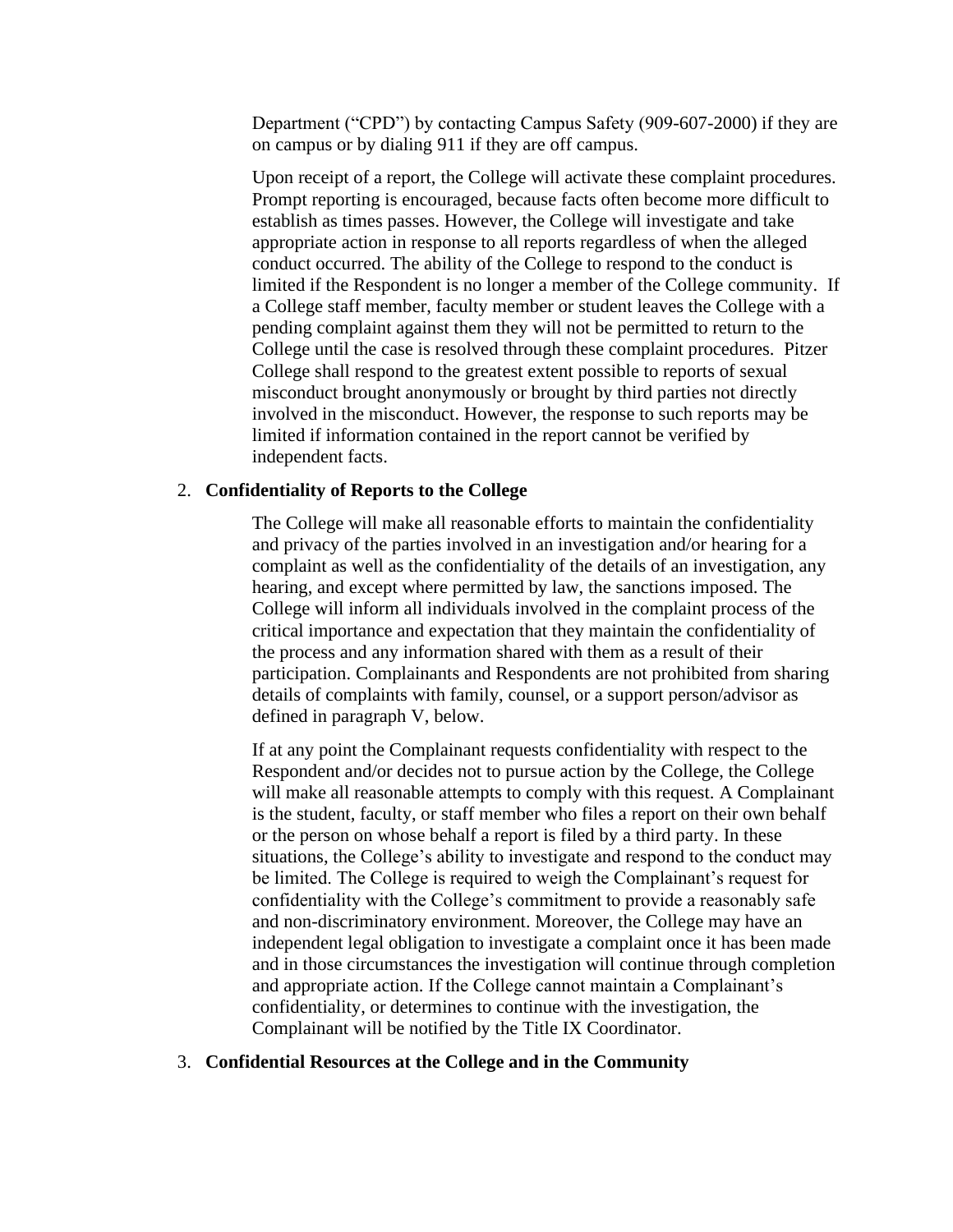An individual who wishes for the details of the incident to remain completely confidential may speak with certain College officials who, by law, may maintain confidentiality and may not disclose the details of an incident. These officials include:

#### **EmPower Center**

1030 Dartmouth Avenue 909-607-2689

#### **Monsour Counseling and Psychological Services Staff**

Tranquada Student Services Center, 1st floor 757 College Way 909-621-8202, 909-607-2000 (after-hours emergency)

## **Student Health Services Staff**

Tranquada Student Services Center, 1st floor 757 College Way 909-621-8222, 909-607-2000 (after-hours emergency) Members of the clergy including the McAlister Center chaplains.

#### **McAlister Center for Religious Activities**

919 North Columbia Avenue 909-621-8685

Pitzer Advocates for Survivors of Sexual Assault, 909-607-1778, are available to assist students, including Pitzer Students, who have experienced sexual misconduct, including sexual assault. The Advocates can be contacted at any stage of the processes discussed herein. [http://pitzeradvocates.squarespace.com](http://pitzeradvocates.squarespace.com/)

Individuals who have experienced sexual misconduct, including sexual assault may also seek confidential support from a local or national rape crisis hotline, including:

**Project Sister Sexual Assault 24/7 Crisis Hotline** (Claremont, CA): 800-656-4673 909-626-HELP (909-626-4357)

## **National Sexual Assault 24/7 Crisis Hotline (RAINN):** 800-656-HOPE

- 4. **Reporting Options Outside of the College:** State and Federal Enforcement Agencies and the Claremont Police Department
- a. The College's complaint procedures are administrative in nature and are separate and distinct from the state and federal criminal, civil, and administrative legal systems. Pursuing resolution through these procedures does not preclude someone from pursuing legal action now or in the future.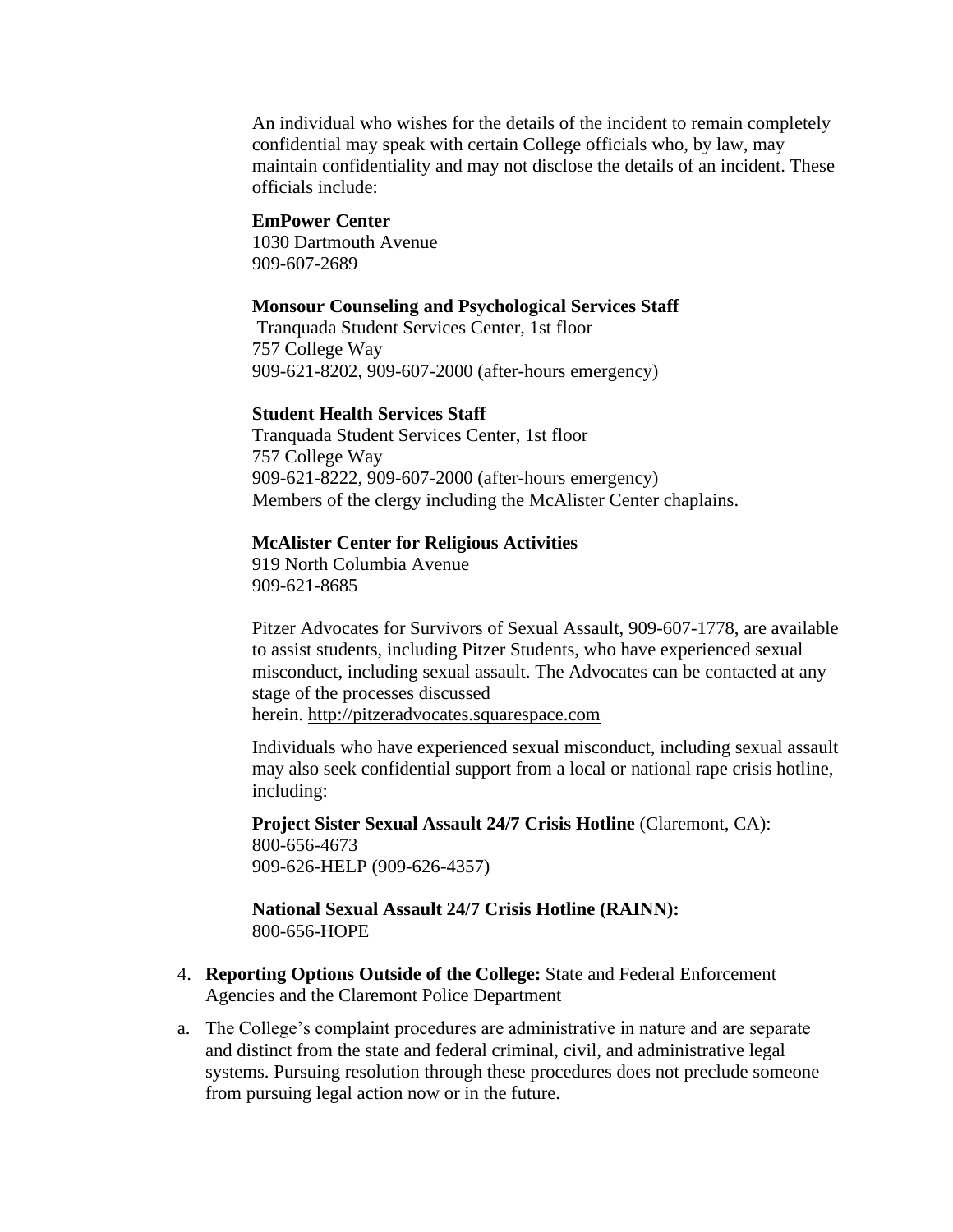b. **Reporting Potential Criminal Violations to Claremont Police Department ("CPD"):** In cases involving potential criminal misconduct, individuals are encouraged to file a report with the CPD. For assistance with or accompaniment to make a police report, please contact the Title IX Coordinator (909-207-2958; titleix@pitzer.edu); for confidential accompaniment, contact Project Sister (909- 626-4357)

The College's complaint procedures and the legal system work independently from one another and the College will proceed with its process, regardless of action or inaction by outside authorities. Decisions made or sanctions imposed through these complaint procedures are not subject to change because criminal or civil charges arising from the same conduct are dismissed, reduced, or rejected in favor of or against the Respondent.

- c. **Reporting to State and Federal Enforcement Agencies:** In addition to the College's internal remedies, employees and students should also be aware that the Federal Equal Employment Opportunity Commission ("EEOC") and the California Department of Fair Employment and Housing ("DFEH") investigate and prosecute complaints of prohibited harassment, discrimination, and retaliation in employment. These agencies may be contacted at the addresses listed below:
- 5. **Reporting to State and Federal Enforcement Agencies:** In addition to the College's internal remedies, employees and students should also be aware that the Federal Equal Employment Opportunity Commission ("EEOC") and the California Department of Fair Employment and Housing ("DFEH") investigate and prosecute complaints of prohibited harassment, discrimination, and retaliation in employment. These agencies may be contacted at the addresses listed below:

## **EEOC Los Angeles District Office**

255 East Temple Street, 4th Floor Los Angeles, CA 90012 (213) 894-1000

## **DFEH Los Angeles Office**

611 W. Sixth Street, Suite 1500 Los Angeles, CA 90017 (213) 439-6799

Students also have the right to file a formal complaint with the United States Department Education:

#### **Office for Civil Rights (OCR)**

400 Maryland Avenue, SW Washington, DC 20202-1100 Customer Service Hotline #: (800) 421-3481 Facsimile: (202) 453-6012 TDD#: (877) 521-2172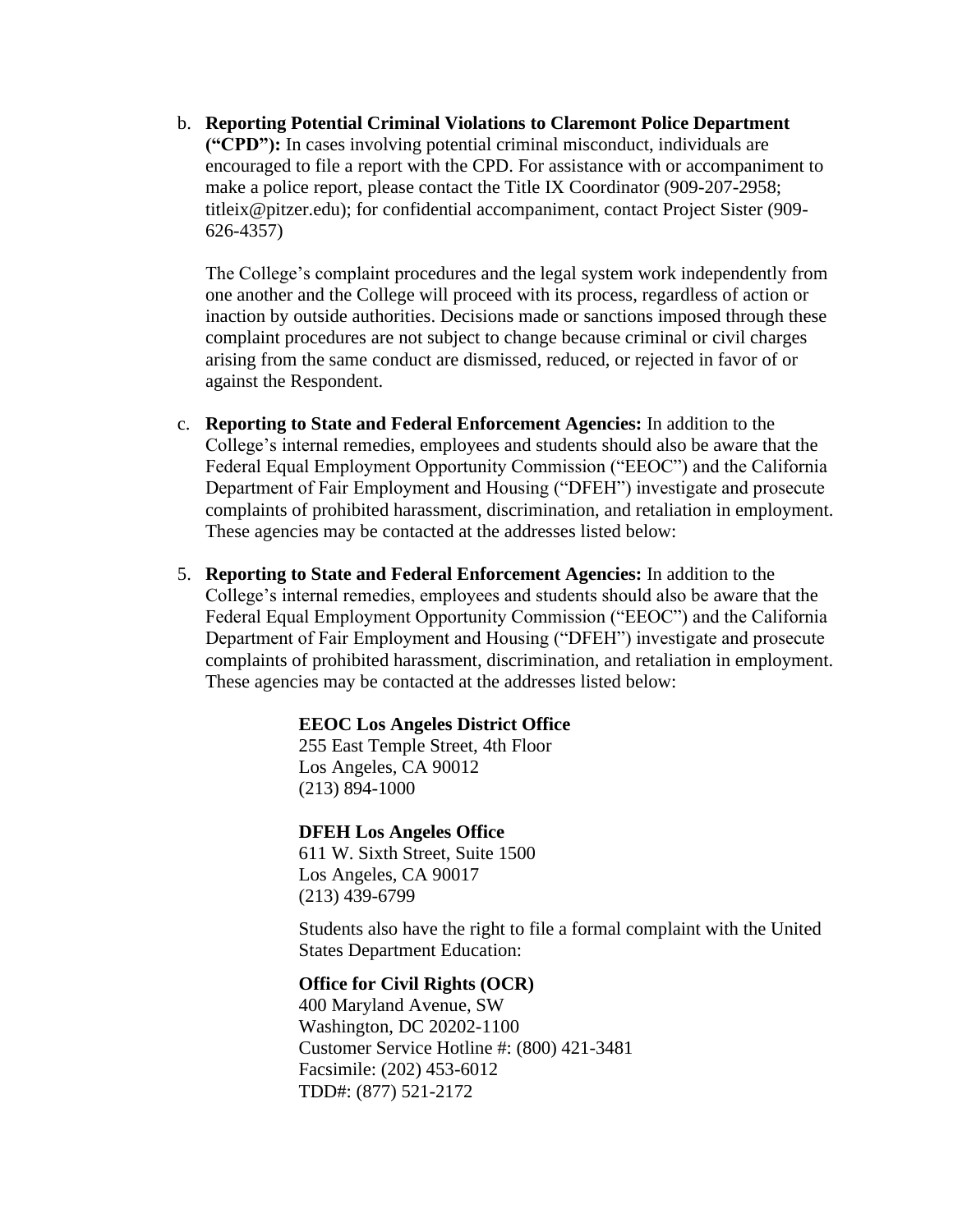Email: OCR@ed.gov Web: [www.ed.gov/ocr](http://www.ed.gov/ocr)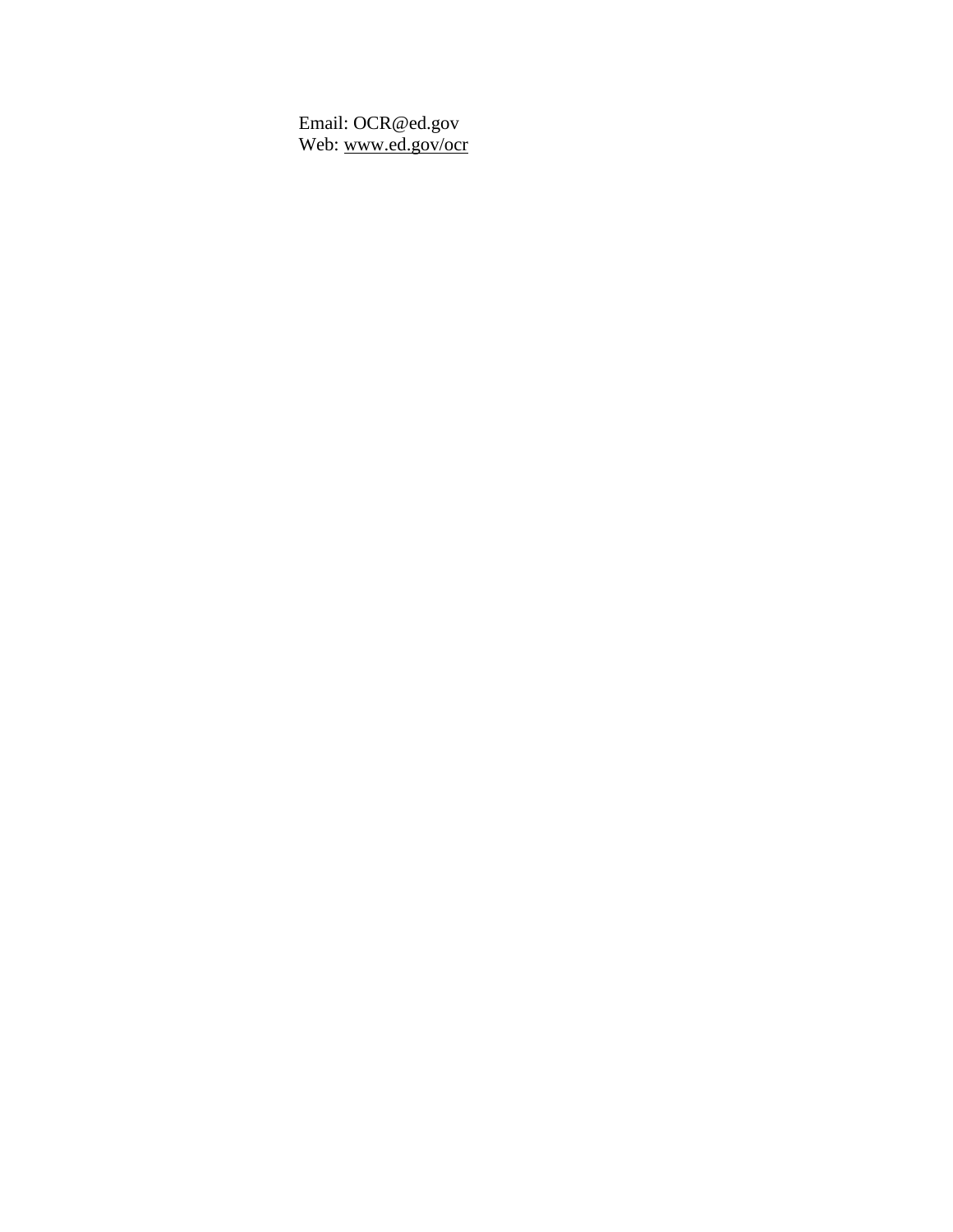# **III. Truthfulness**

All participants in an investigation and/or hearing are expected to cooperate fully and provide truthful information in all meetings and/or hearings related to these complaint procedures. Individuals may be hesitant to report conduct which they have experienced or witnessed or participate in an investigation and/or hearing because they fear that they themselves may be charged with a policy violation, such as underage drinking at the time of the incident. To encourage truthfulness and reporting, the College pursues a policy of offering Complainants, Respondents, and witnesses limited immunity from being charged for policy violations related to an alleged incident (such as policies prohibiting the use of alcohol or drugs) which is reported in good faith. While violations cannot be completely overlooked, the College will provide educational rather than punitive responses, in such cases. Employees can be disciplined, up to and including termination, for not being truthful during an investigation. Students who are untruthful in an investigation and/or hearing will be subject to procedures and penalties in the Student Code of Conduct.

# **IV. Specific Complaint Procedures when the Respondent is a Student, Staff, or Faculty Member**

The College has adopted three parallel procedures for investigating and hearing complaints, depending upon whether the Respondent (or accused) is a student, a staff member (including administrators and third parties), or a faculty member. Because the relationship of students, staff, and faculty to the College differ in nature, the procedures that apply when seeking disciplinary action necessarily differ as well. Each of the procedures, however, is guided by the same principles of fundamental fairness and respect for all parties, which require notice, an equitable opportunity to be heard, and an equitable opportunity to respond to a report under this Policy. The College will provide a prompt, fair, and impartial process from the initial assessment to the final outcome.

The College has adopted three parallel procedures for investigating and hearing complaints, depending upon whether the Respondent (or accused) is a student, a staff member (including administrators and third parties), or a faculty member. Because the relationship of students, staff, and faculty to the College differ in nature, the procedures that apply when seeking disciplinary action necessarily differ as well. Each of the procedures, however, is guided by the same principles of fundamental fairness and respect for all parties, which require notice, an equitable opportunity to be heard, and an equitable opportunity to respond to a report under this Policy. The College will provide a prompt, fair, and impartial process from the initial assessment to the final outcome.

Any student, faculty, or staff member who wants to learn more about reporting options, the complaint procedure and investigative process, support resources, or related information is encouraged to contact the Title IX Coordinator (909-607-2958) or go to: [www.pitzer.edu/about/title-ix/](https://www.pitzer.edu/about/title-ix/)

# **A. Procedures if a Student is the Respondent:**

**Initial Assessment:** Following the report of an incident or conduct that may be a violation of this policy, the Title IX Coordinator shall conduct an initial assessment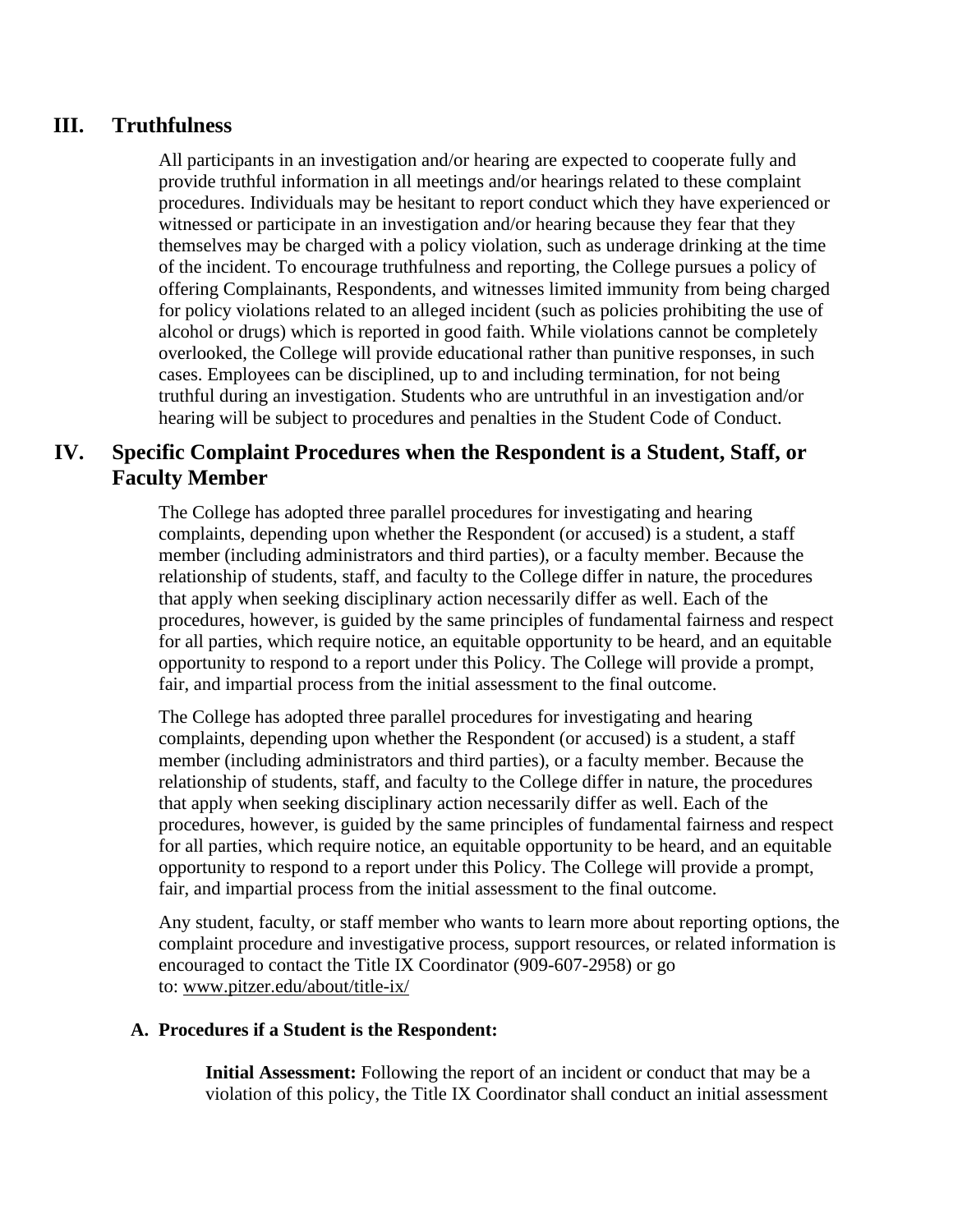of the report. The assessment shall include a preliminary interview of the reporting party and, if possible, the subject of the conduct if different. The assessment shall also include a determination by the Title IX Coordinator as to whether there is sufficient information that a violation of the policy may have occurred.

The Title IX Coordinator may, after speaking with the Complainant, determine that the conduct complained about would not constitute harassment, discrimination, or sexual misconduct and so inform the Complainant. The Title IX Coordinator may also determine that, although the conduct does not constitute harassment, discrimination, or sexual misconduct, if left unchecked it could develop into such conduct. In this case the Title IX Coordinator, after speaking with the Complainant and weighing any request for confidentiality, may take appropriate steps to prevent such conduct from occurring. Finally, if the Title IX Coordinator determines that the alleged conduct may instead be a violation of the Code of Student Conduct, the Title IX Coordinator will forward the allegations to the Office of Student Affairs.

Individuals bringing reports of violations of this policy shall be informed about the range of possible outcomes of the report, including interim measures, remedies for harmed individuals and disciplinary actions that might be taken against the accused as a result of the report, including information about the procedures leading to such outcomes.

If the Complainant requests confidentiality or requests that the complaint not be pursued, the College will take all reasonable steps to investigate and respond to the complaint consistent with the request for confidentiality. However, such a request for confidentiality may limit the College's ability to respond to the complaint. The College may also weigh the Complainant's request for confidentiality against such factors as the seriousness of the alleged conduct, whether there have been other complaints of a similar nature against the same individual, the Respondent's rights to receive information about allegations if the information is maintained by the school as an "education record" under the Family Educational Rights and Privacy Act ("FERPA"), and other factors otherwise required by applicable law.

The Title IX Coordinator will meet with the Respondent and provide the student(s) who is (are) being investigated or charged with access to the Discrimination, Harassment, and Sexual Misconduct Policies and Procedures. The respondent will be provided with information about the alleged violation(s) including the specific circumstances or behaviors alleged to have violated this policy. Any student against whom there might be a charge of a violation has all the rights enumerated in this policy.

**Interim measures:** Interim measures are temporary measures taken by the College in response to a formal complaint of discrimination, harassment, and/or sexual misconduct in violation of these Policies. Interim measures shall take into account and balance an individual's rights as well as the personal safety of the parties and witnesses and the safety of the College community. Interim measures will be assessed and provided as appropriate to both Complainants and Respondents.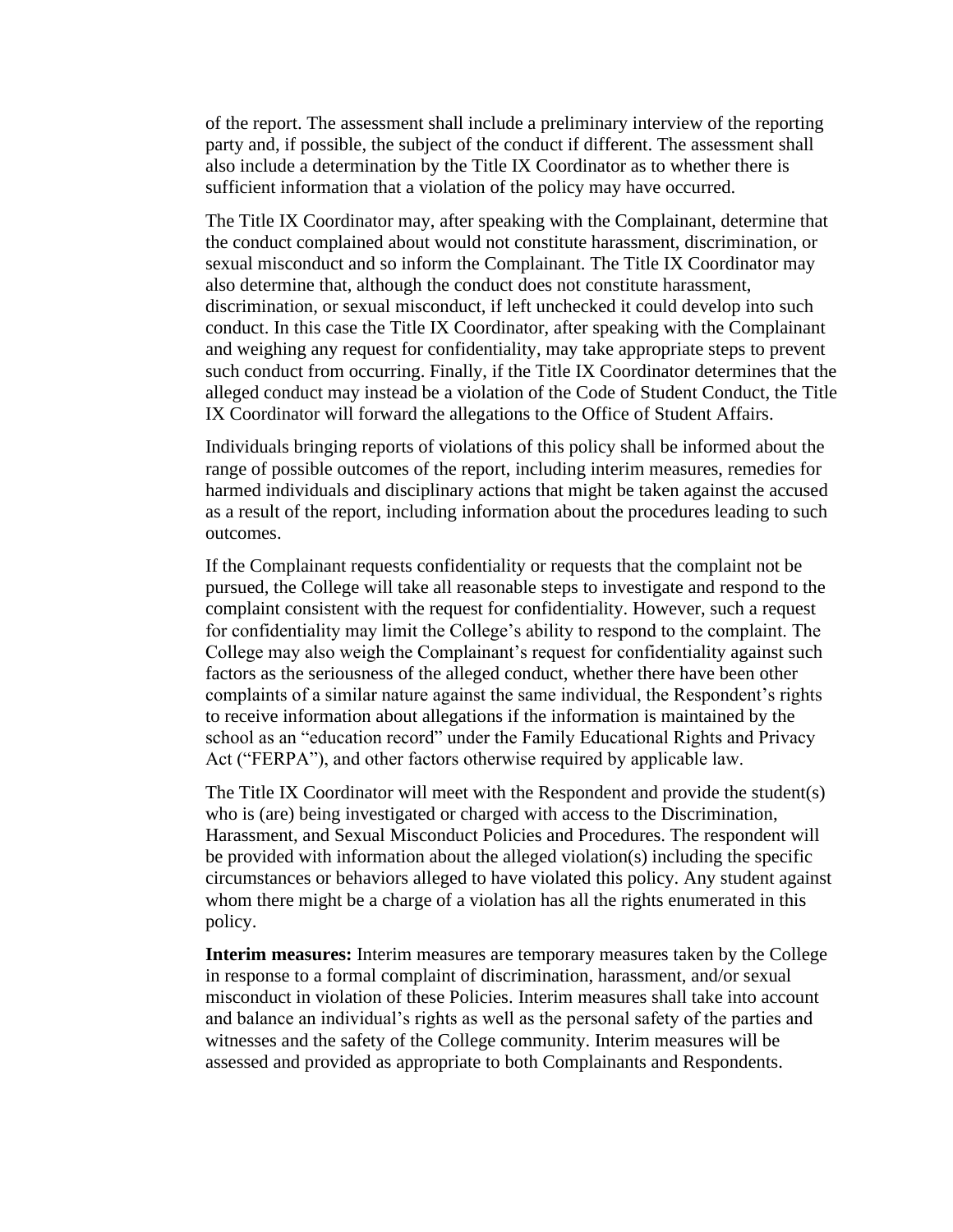Interim measures can include individualized services offered as appropriate to either or both the reporting and responding parties prior to an investigation or while an investigation is pending. Examples of interim measures are counseling, extensions of time or other course-related adjustments, modifications of work or class schedules, campus escort services, restrictions on contact between the parties, changes in work or housing locations, leaves of absence, increased security and monitoring of certain areas of campus, and other similar accommodations or safety measures.

Because the measures needed by each student involved in a Title IX investigation or process may change over time, the Title IX Coordinator will communicate with each student throughout the investigation and any proceedings to ensure that any interim measures are necessary and effective based on each student's evolving needs.

Interim measures may include geographical or social restrictions where necessary to protect the safety of the community or an individual party. In cases where there is credible information of an immediate risk or threat to an individual or the College community, interim measures may include removal from campus housing or interim suspension. In such cases of removal from campus housing or interim suspension, the student conduct process will occur as expeditiously as possible, and the restricted party has a right to appeal the interim restriction to the Vice President of Student Affairs.

Failure to comply with interim measures that impose a restriction on a party (such as no contact orders, geographical restrictions, etc.) is a violation of this Policy and may result in additional charges under this Policy.

**Resolution options:** Potential options for resolution of a complaint include Alternate Resolution (set out in Section IX below), as well as the formal Administrative Review and Judicial Council processes described below. No party is required to participate in any alternative resolution process with respect to any complaint, and mediation is not an available alternative resolution process for complaints that include allegations of sexual assault.

Where a report includes alleged violations of the Code of Student Conduct in addition to alleged violations of this Policy, The Title IX Coordinator in consultation with the Dean of Students will determine whether the matters should be handled together under this policy or separately, taking into account how the allegations are related.

**Investigation Procedures:** The Title IX Coordinator will assign the investigation to one or more trained investigators. Investigators are chosen from a pool of internal trained investigators and/or outside professionals with experience in conducting investigations. In cases with only internal investigators, two will be assigned. If the Complainant is a student, faculty member, or staff member from one of the other Claremont Colleges, the Title IX Coordinator shall assign the investigation to one or more outside investigators.

The investigator will conduct a thorough, impartial, and unbiased investigation. The Investigator(s) will provide the Investigation Report to the Title IX Coordinator who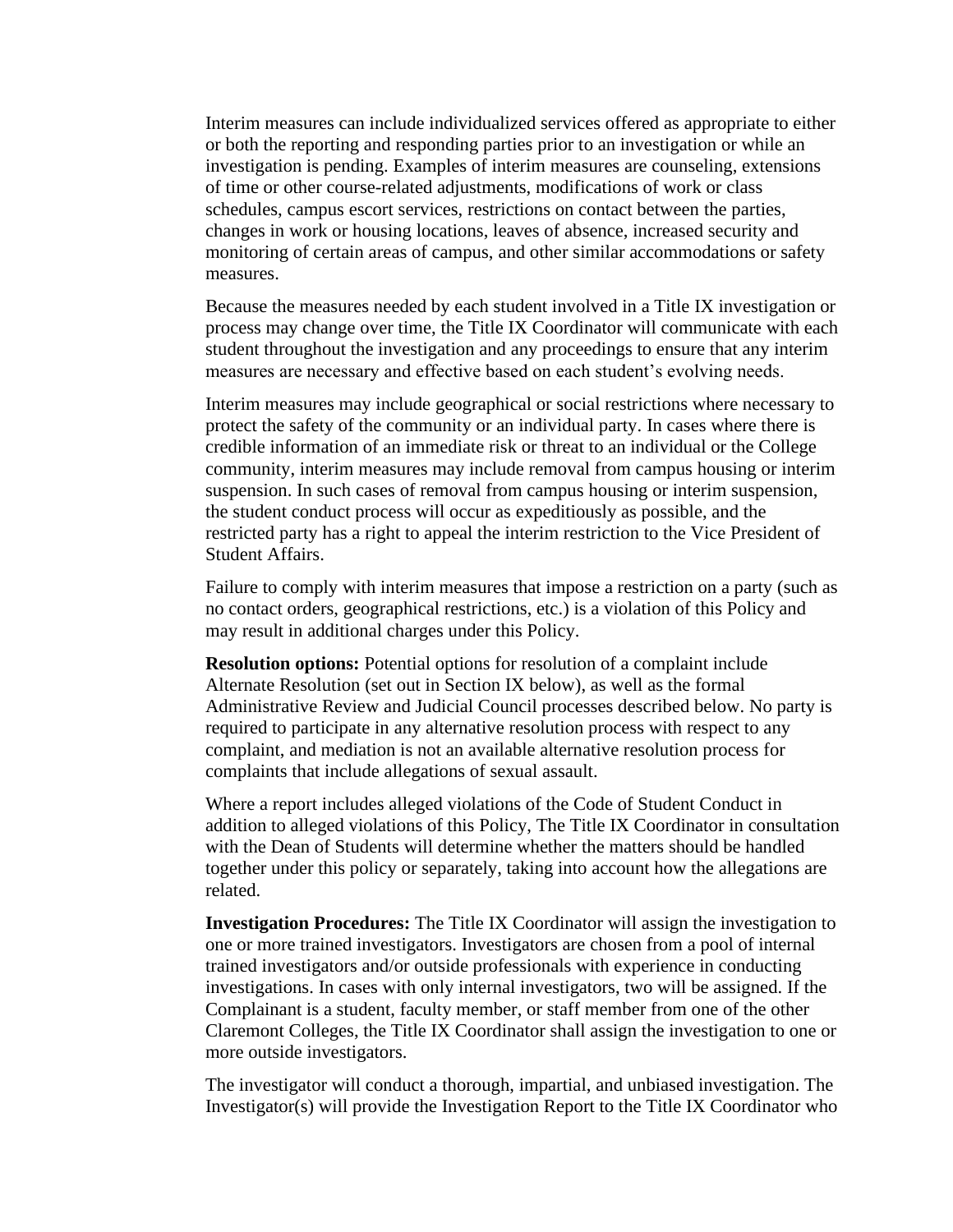will review the Report. The Title IX Coordinator may refer back to the Investigator(s) any questions that the Title IX Coordinator has concerning the Report's content and completeness. After the Investigator(s) successfully answer or resolve the Title IX Coordinator's questions or concerns, if any, the Investigator(s) shall submit a final Report to the Title IX Coordinator. Upon receipt of the completed investigative report, the Title IX Coordinator will notify all parties that the investigation is complete and provide information about next steps in the process.

The Title IX coordinator, in consultation with the Dean of Students or designee, will review the investigative report and make a threshold determination as to whether the allegations, if proven, would provide sufficient information upon which a violation of this Policy could be found. If the Title IX coordinator determines that this threshold has been reached, the Dean of Students Office will issue a written notice of charge in order for a student conduct process to proceed. If the Title IX Coordinator determines that this threshold has not been reached, the complainant and respondent will be notified in writing.

**Resolution:** Both the respondent and the complainant have the right to have the charge heard by the Judicial Council. In cases where the potential sanction would not usually be suspension or expulsion, there is the choice of either an Administrative Review within the Dean of Students Office or a Judicial Council hearing. If both the respondent and the complainant agree to an Administrative Review and the Dean of Students or designee concurs, an Administrative Review is commenced. If not, the Dean of Students Office will forward the written charge to the Judicial Council. Once an administrative review is chosen; there is no longer the right to a hearing before Judicial Council for the same alleged violation(s).

#### 1. **Administrative Review**

The review will include individual interview(s) with the respondent, the complainant, any witnesses and the review of the investigation report and other documentation or materials relevant to the case. Both the respondent and the complainant have the right to an advisor of their choosing, which may include an advisor who is not a member of the Claremont Colleges. Advisors may not serve as a representative for or speak for the respondent or complainant; the sole responsibility of the advisor is to provide support and guidance to the student for whom they advise. The official who conducts the review will make a decision based on a preponderance of the evidence. That is, is it more likely than not that the respondent(s) is responsible for violating the Discrimination, Harassment, and Sexual Misconduct Policy and Procedures.

#### a. **Finding of Responsibility**

When a student is found responsible for a violation through an Administrative Review, the Dean of Students Office may impose sanctions. The range of sanctions that may be imposed includes but is not limited to: educational and/or restorative activities, loss of privileges, warning, conduct probation,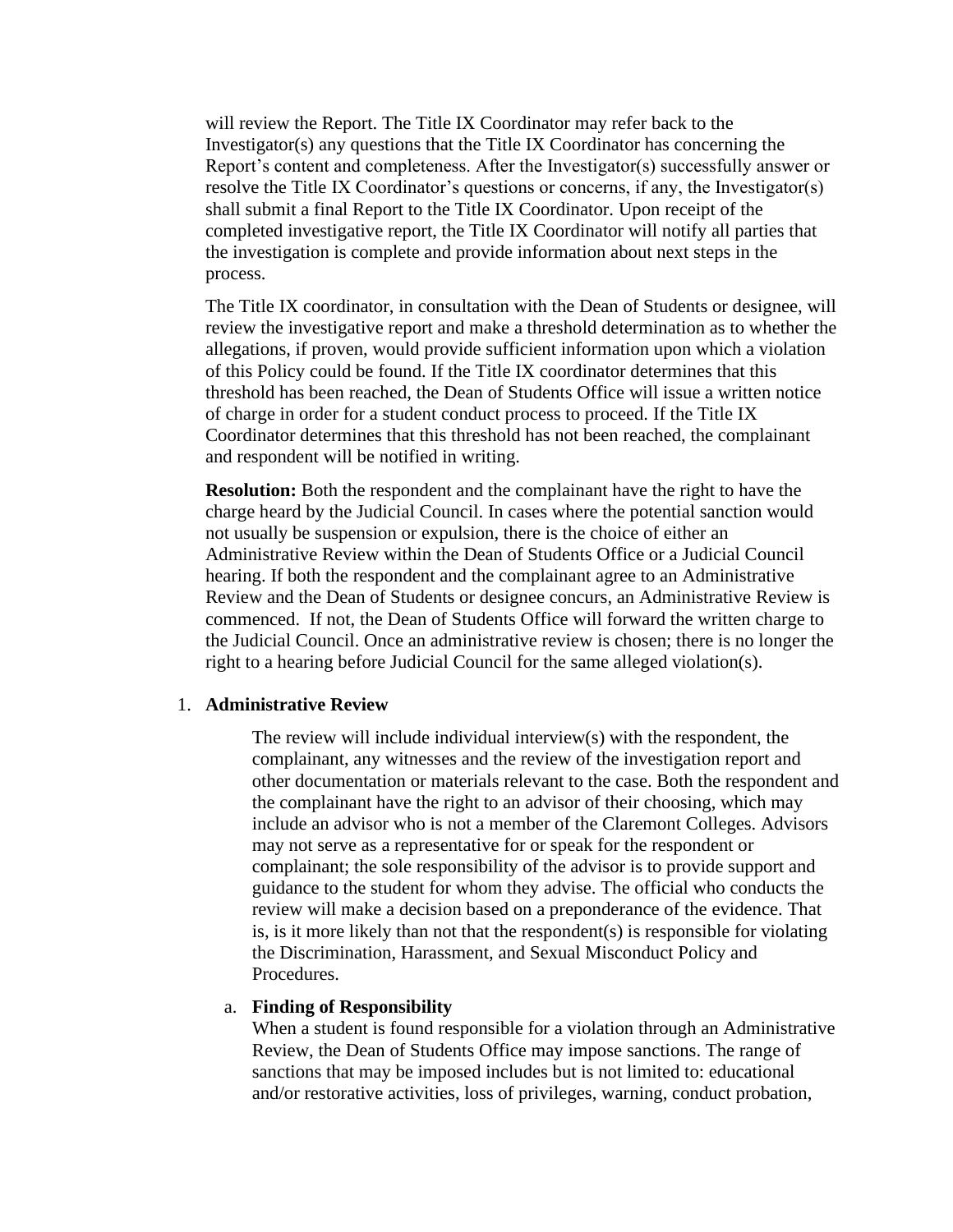residential adjustments, and restitution, but does not include expulsion or suspension from the College. The respondent and the complainant will be notified in writing of the results of the review. Both the respondent and the complainant have the right to appeal the finding and/or sanction(s). Grounds of appeal include violations of the student's rights as set forth in Discrimination, Harassment, and Sexual Misconduct Policy and Procedures, insufficient or compelling new evidence, and/or severity of the sanction. The appeal must be made in writing and must be submitted to the Vice President of Student Affairs within five class days of written notification of the decision. The Vice President of Student Affairs will notify and provide a copy of the appeal to the other party within three class days upon receipt of an appeal. That party shall then have an opportunity to respond in writing to the appeal; any response must be submitted within five class days from receipt of the appeal. (See Section VII. E.)

#### b. **Admitted Violations**

When the respondent admits to the charge and to responsibility for a violation of the Discrimination, Harassment, and Sexual Misconduct Policy and Procedures in the case of Administrative Review, the Dean of Students Office may impose sanctions. Both the respondent and the complainant can appeal to the Judicial Council for review of the appropriateness of the sanctions only. The appeal must be made in writing and must be submitted to the Dean of Students Office within five class days of written notification of the decision. The Dean of Students Office will notify and provide a copy of the appeal to the other party within three class days upon receipt of an appeal. That party shall then have an opportunity to respond in writing to the appeal; any response must be submitted within five class days from receipt of the appeal. The Dean of Students Office will then forward any appeal and any response to the Judicial Council.

All appeal cases brought before and heard by the Judicial Council shall be final and not subject to further appeal.

#### 2. **Judicial Council**

Cases in which the possible sanction could be suspension or expulsion from the College, cases in which Administrative Review was not agreed upon, and appeals of sanction in cases of admitted violations under Administrative Review will be referred to the Judicial Council by the Dean of Students Office.

#### A. **Composition**

The College Judicial Council shall consist of at least five student members, at least five faculty members, and at least five member of the staff. For a hearing panel, a quorum shall consist of five members, including at least one faculty member, one staff member, and one student member. Student members must be in good academic and disciplinary standing, not subject to recall (who shall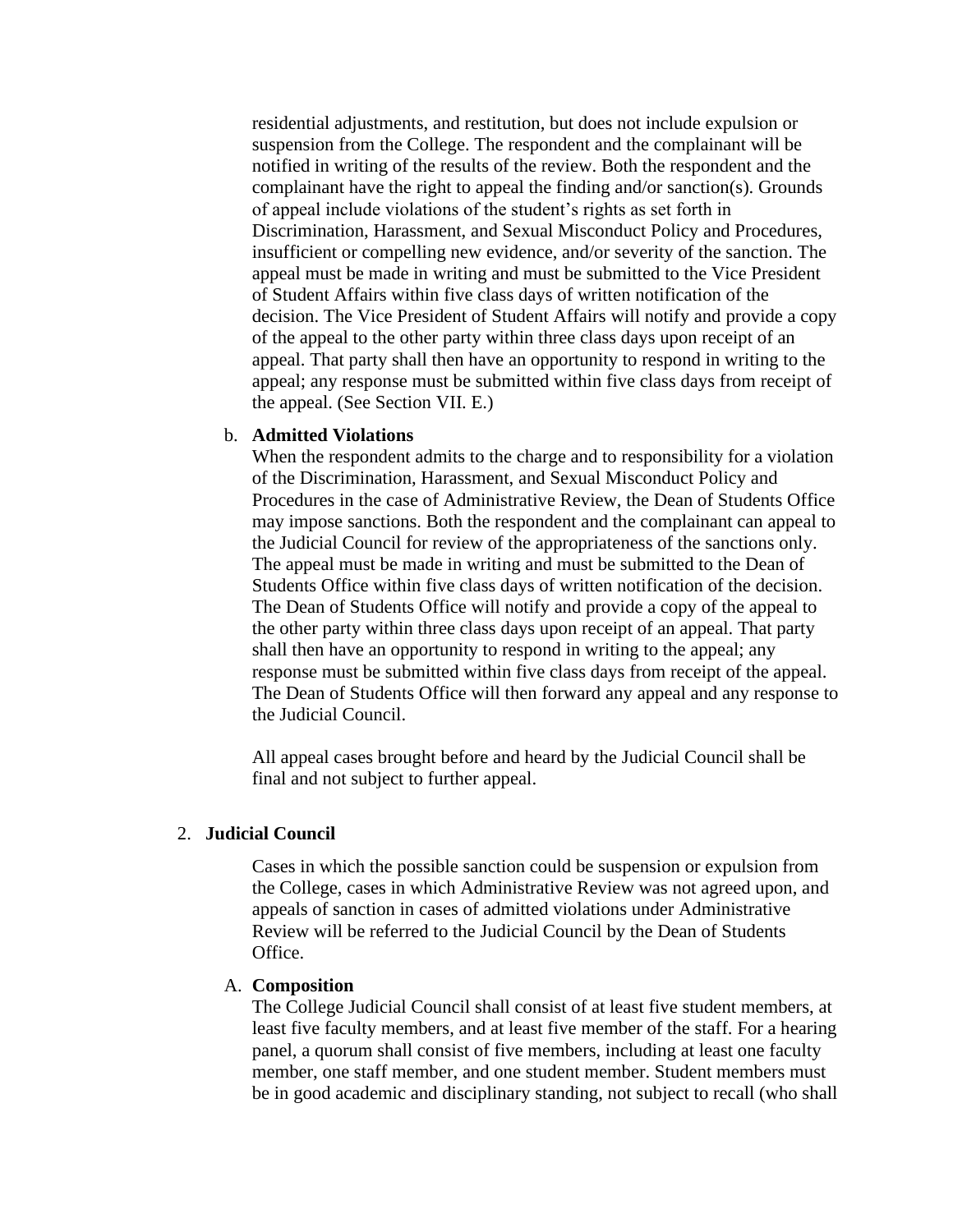be elected by the student body). Faculty members will be selected by the Faculty Executive Committee. Members of the staff will be selected by Staff Council Representatives in consultation with the Office of Student Affairs. As much as possible, faculty, staff, and student members should represent the diversity of the student population. To that effect Student Senate should make every effort to seek appropriate gender balance and ethnic and other forms of diversity in the slate of student candidates for Judicial Council. Similarly, faculty and staff members should be chosen with the goal of ensuring approximate gender balance and ethnic diversity. The Chair and Alternate Chair shall be elected from among the voting membership of the Council. If the Chair and Alternate Chair are unable to serve due to a conflict of interest, Judicial Council may elect an ad hoc Chair for the purposes of a particular hearing. A Dean from the Office of Student Affairs will sit with the Council as an advisor on process and to represent the views of the College. The Title IX Coordinator shall design and be responsible for providing ongoing comprehensive training, in consultation with appropriate professional external agencies, in sexual misconduct, hate crimes, and other relevant topics to members of the Judicial Council.

#### B. **Pre-Hearing Procedures**

#### i. **Notification**

Complaints of alleged violations that are being referred to Judicial Council for a hearing shall be written and delivered to the respondent, the complainant, and Judicial Council Chair by the Dean of Students Office. The copy to the respondent will constitute the student's formal notification of the charge(s) against themselves and the intent to hold a Judicial Council hearing. This written notification will include the complaint(s) against the respondent; the specific policies and portions of the Discrimination, Harassment, and Sexual Misconduct Policy and Procedures the respondent has allegedly violated; the student's rights as guaranteed in Article VII. Section 7.7. Pitzer College Bylaws; the nature of the information which will be presented against the student, as well as any written or recorded statements obtained during the investigation, and the sanctions which could be applied if the student were found in violation of this Policy.

#### ii. **Assembly Notice**

Prior to the hearing, the respondent and the complainant will be notified of the names of those members of the Judicial Council who will be hearing the case. If either objects to any member or members of the board, the student may write to the Dean of Students requesting that those members be replaced. The letter must include an explanation for the objections. Removal from the hearing board will occur if and only if the Dean is convinced after investigating that absence of impartiality would result in an unfair hearing by allowing that member/those members of the Judicial Council to adjudicate the incident. Requests for removal shall not be revealed to members of the Judicial Council. If there are insufficient numbers of faculty or students to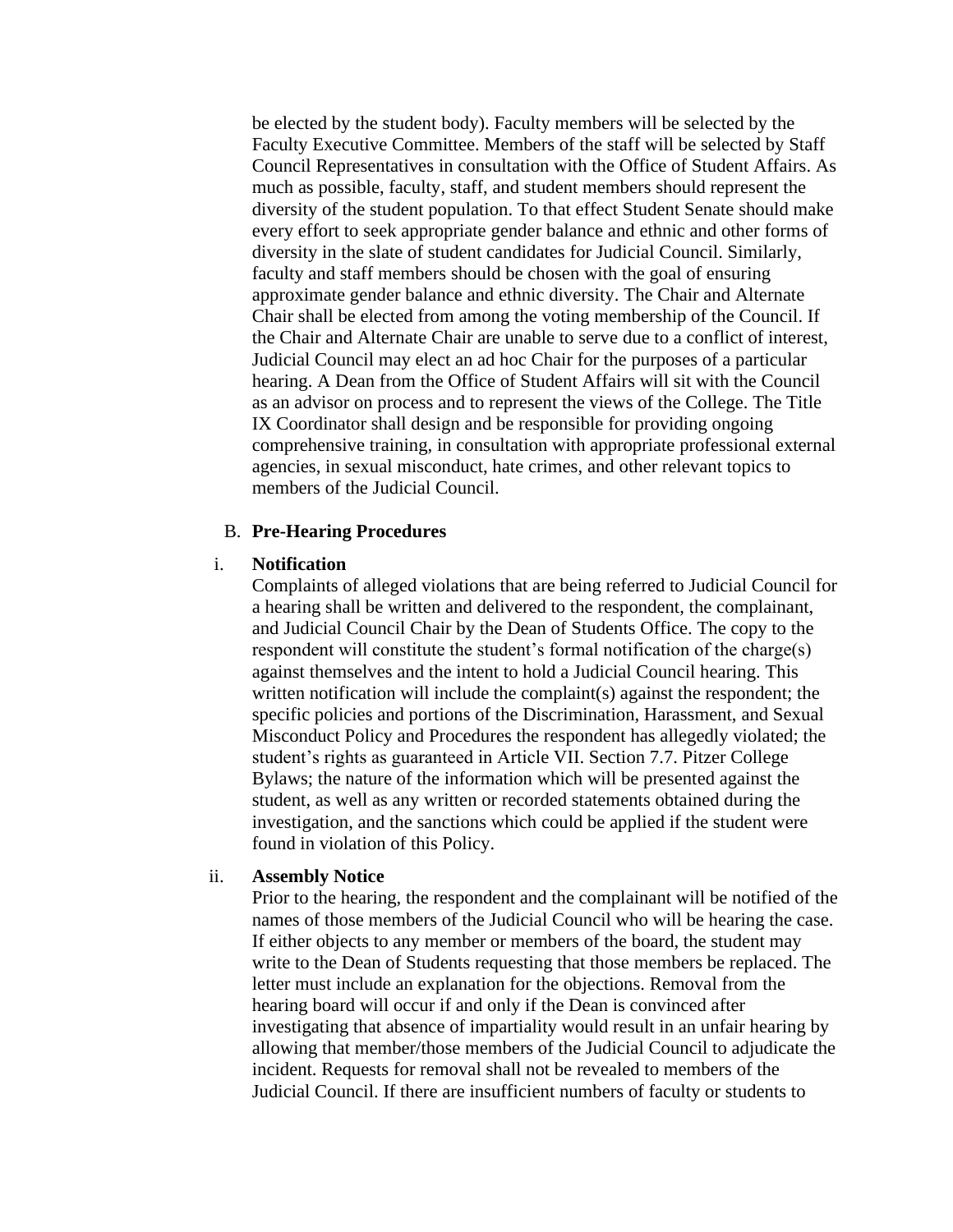reach a quorum, the Dean of Faculty and the Dean of Students shall appoint an ad hoc replacement from among the faculty or students who have received Judicial Council training before the hearing.

#### iii. **Advisers**

Both the respondent and the complainant have the right to an advisor of their choosing, which may include an advisor who is not a member of the Claremont Colleges. If the charges are serious enough that sanctions might result in suspension or expulsion from the College, the respondent is particularly advised to select an advisor to be present during the Judicial Council hearing. Advisors may not address the Judicial Council or pose questions to any participants in the hearing process. The sole responsibility of the advisor is to provide support and guidance to the student for whom they have chosen to advise. Advisors may not, at any time during the hearing, serve as a representative for or speak for the respondent or complainant.

#### iv. **Scheduling**

With the assistance of the Dean of Students Office, the Judicial Council Chair sets a date for the hearing. Under normal circumstances the hearing should be scheduled for a date not fewer than five and no more than twenty-five class days from the time the respondent was first formally notified of the charge(s) against themselves. The Dean of Students Office shall inform both the respondent and the complainant(s) of the time, place and date of the hearing. It is the responsibility of each party to inform their respective advisors of this information. The complainant(s) will have available to them all information sent to the respondent by the Judicial Council Chair at the same time as the respondent is notified.

## v. **Time Limit Exception**

Under extreme circumstances, either the respondent or the complainant may request waiver of the time limit for a hearing in writing to the Judicial Council Chair. A decision on the request will be made by the Judicial Council. All parties will then be notified of the date, time and location of the rescheduled hearing.

## C. **Hearing Procedures**

## i. **Admissible Information**

Judicial Council shall consider only information introduced at the hearing, before Council. Normally this will include a written statement from the complainant, from the respondent, and from any witnesses; it may also include responses to questions given during the hearing. Written statements will be considered only when the witness making the statement appears before the Judicial Council to answer questions about the statement. Character witnesses, if any, may state their knowledge of the character of the student for whom they are serving as a witness, and must refrain from comments on the character of other parties in the case.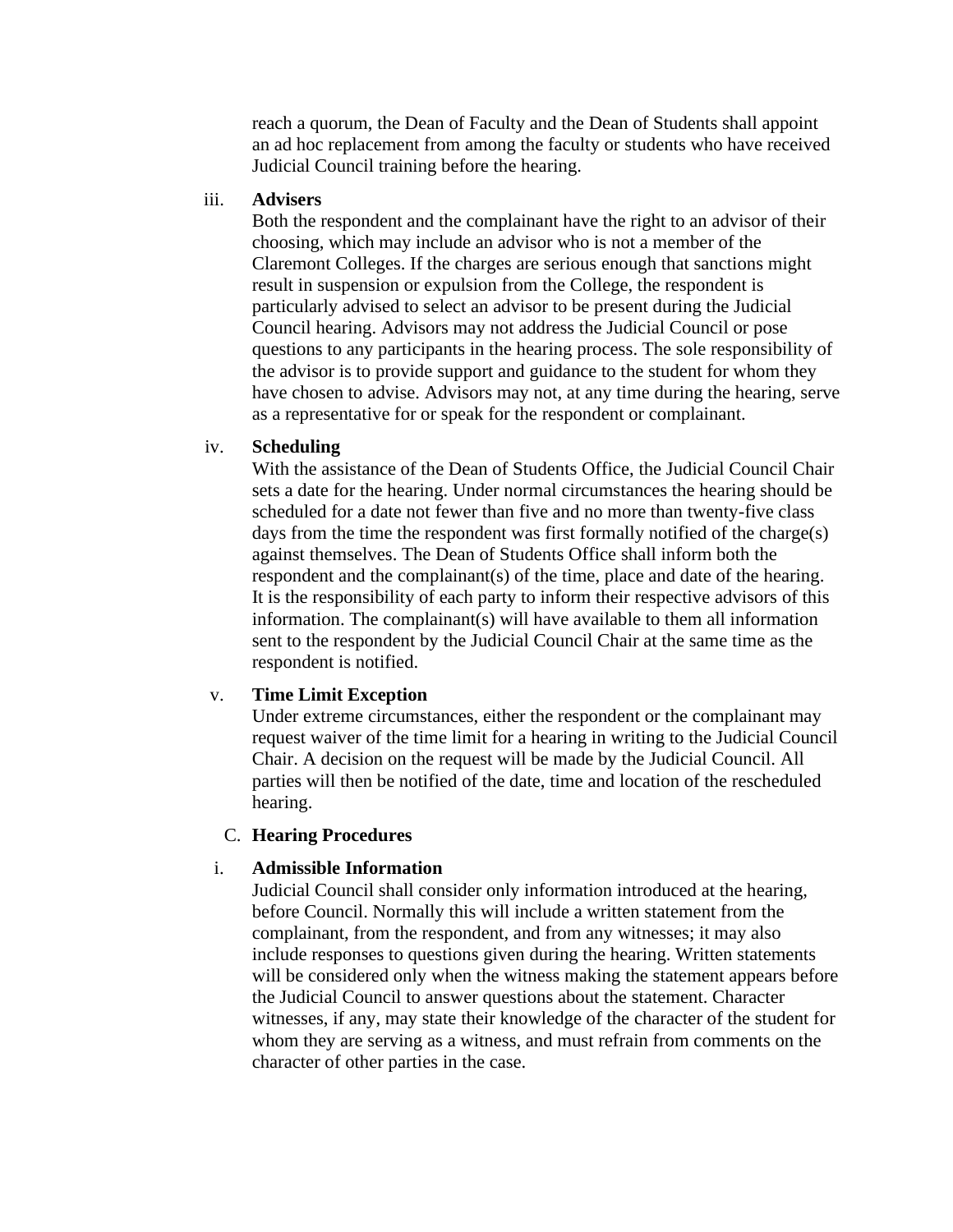# ii. **Hearing Attendance**

The person(s) bringing the complaint and the respondent shall have the right to be present during presentation of evidence and questioning of witnesses. The respondent and complainant shall both have the right to be accompanied by an advisor of their choice.

## a. **Respondent**

The respondent shall be informed of their rights and shall have an opportunity to speak and to present information on their own behalf. Should the respondent, having been properly notified of the date, time and place of the hearing, fail to appear at the time and place specified, the hearing shall proceed in the same manner as if the respondent were present, unless the Judicial Council decides by majority vote to postpone the hearing.

# b. **Complainant**

The complainant shall be offered the opportunity to participate in the hearing without directly facing the respondent. If so requested, the Judicial Council Chair shall make appropriate arrangements. For example, the room may be partitioned so that the complainant and the respondent do not see each other, or arrangements may be made for the Complainant to participate by video conference or other means. The respondent and the complainant shall have the opportunity to hear the testimony, have questions asked of the other party during the hearing process, and to hear responses.

# c. **Judicial Council Members**

No member of Judicial Council shall join or rejoin deliberations after a hearing has begun. No member may be excused from a hearing once it has begun except for good cause and by a majority vote of the other members present, and then only if such action does not violate the quorum provisions. No member of Judicial Council who has not been present for the entire hearing shall participate in the decision or in subsequent discussion of sanctions.

# d. **Witnesses**

Witnesses may participate in a hearing by physical presence, telephone conference, or video conference. Only one witness shall be allowed in a Judicial Council hearing at any one time. Advisors may also be called as a witness during a hearing. Witnesses, unless they are also serving as an advisor, may only be present during the hearing when they are called to testify.

# iii. **Disruptive Behavior**

No actions shall be taken in a Judicial Council hearing which would impede the orderly conduct of the hearing. Disruption of the Judicial Council is a violation of this Policy. The Chair may call for a recess of the hearing in the case of disruptive conduct, and the Chair may remove from the hearing witnesses, advisors, respondents, and complainants, for repeated disruptive behavior. The hearing may proceed if parties to the hearing are removed for repeated disruptive behavior.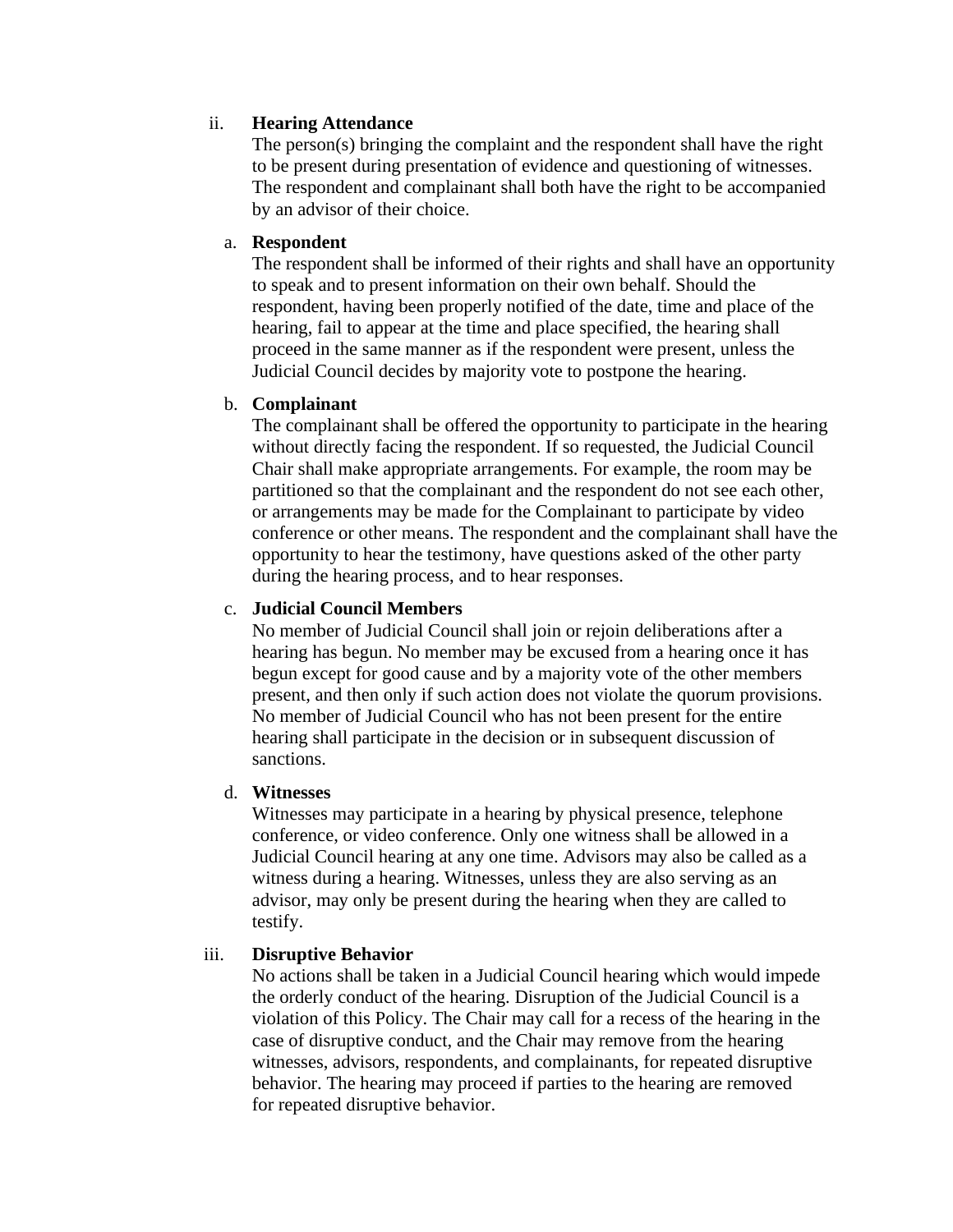## iv. **General Hearing Process**

Normally, the hearing conforms to the following order of procedure:

- a. Presentation of the written charge from the Dean of Students Office, questions from Judicial Council members to the Dean of Students designee and/or the complainant(s) regarding the complaint.\
- b. Statements of witnesses on behalf of the complainant(s); questions from Council members to the witnesses.
- c. Statement of the respondent; questions from Council members to the respondent.
- d. Statements of witnesses on behalf of the respondent; questions from Judicial Council members to the witnesses.
- e. At the option of the Council, a second round of questioning of the complainant(s) and any supporting witnesses a f. majority of the Council wishes to hear in rebuttal.
- f. At the option of the Council, a second round of questioning of the respondent and any supporting witnesses a majority of the Council wishes to hear in rebuttal.
- g. Close of the hearing.
- h. Judicial Council hearing deliberations shall be closed to all parties of the hearing and shall include only Council members participating in the present hearing and the Dean of Students staff representative.

### v.**Recess**

The Chair may at any time recess a hearing to provide for gathering additional information or simply to provide a break in the hearing or deliberation. A recess may be called to suspend a hearing to resume at a later date.

## vi. **Record Keeping**

A verbatim record (such as a digital recording) shall be made of every Judicial Council hearing for the purposes of appeal review only. This verbatim record shall be kept in the Dean of Students Office and shall remain confidential. The digital record shall be destroyed after the deadline for appeal has passed, or after the final decision is made in the case of an appeal.

# vii. **Questioning**

All questions during the hearing shall be asked by or to Judicial Council members. The purpose of the hearing is not to conduct a trial but to gain as full and fair an account as possible about the alleged violation and to determine whether a violation of this Policy has occurred. The respondent and the complainant(s) shall have the right to suggest questions to the Chair to be asked by Judicial Council members, but only Judicial Council members shall directly question the respondent, complainant, or the witnesses. The Chair, in consultation with the Judicial Council, may modify the question process to facilitate the proceedings. The Chair may exclude irrelevant and unduly repetitious information.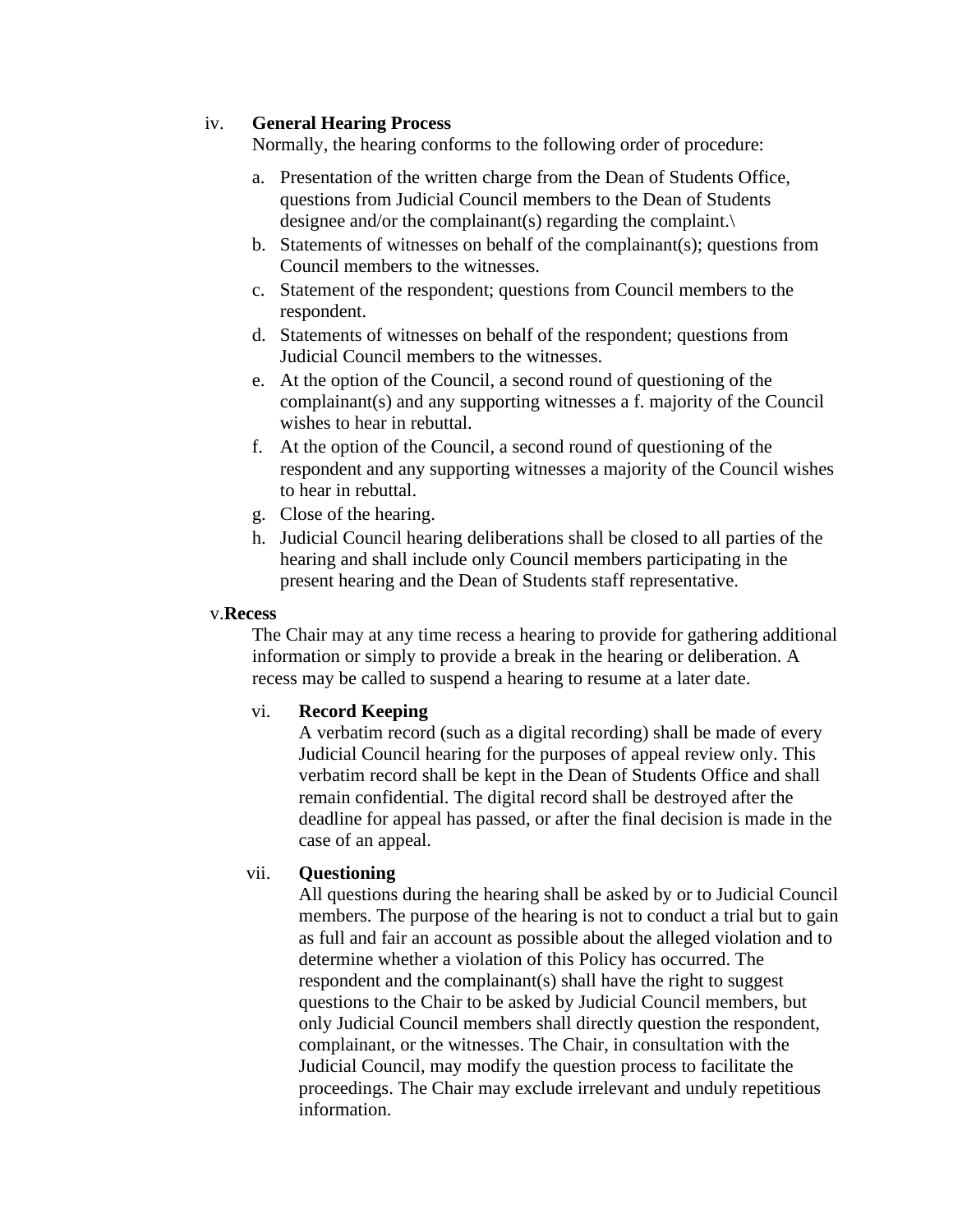#### viii. **Closed Hearings**

The hearing shall be closed to the public and outside spectators.

### **1. Decisions and Sanctions**

### i. **Standard of Proof**

All questions during the hearing shall be asked by or to Judicial Council members. The purpose of the hearing is not to conduct a trial but to gain as full and fair an account as possible about the alleged violation and to determine whether a violation of this Policy has occurred. The respondent and the complainant(s) shall have the right to suggest questions to the Chair to be asked by Judicial Council members, but only Judicial Council members shall directly question the respondent, complainant, or the witnesses. The Chair, in consultation with the Judicial Council, may modify the question process to facilitate the proceedings. The Chair may exclude irrelevant and unduly repetitious information.

#### ii. **Consideration of Information**

The decisions of the Judicial Council shall be based solely upon information introduced at the hearing before the Council. The direct statement of a witness, including the complainant, the alleged victim, and the respondent may be taken as evidence of any act. Statements made by any witness must be evaluated for bias, plausibility, credibility, and consistency along with other available information. Any relevant information may be admitted if it is the type on which reasonable persons are accustomed to relying in the conduct of serious affairs. Unruly, irrelevant or unduly repetitious information may be ruled out of order by the Chair.

# iii. **Sanctions**

If the Judicial Council finds that a violation of the Discrimination, Harassment, and Sexual Misconduct Policy and Procedures has occurred, Judicial Council will determine the appropriate sanctions

The sanctions may include remedial or corrective actions as warranted. In determining appropriate sanctions when violations of the Discrimination, Harassment, and Sexual Misconduct Policy and Procedures are addressed, the College attempts to take an educational response. Students found responsible for misconduct under the Discrimination, Harassment, and Sexual Misconduct Policy and Procedures are assigned educational sanctions appropriate to the situation. Sanctions are fashioned in such a manner that will redirect behavior that is incongruent with the Discrimination, Harassment, and Sexual Misconduct Policy and Procedures, encourage responsible judgment and ethical reasoning, protect the community's rights and property, and discourage similar misconduct as deemed appropriate based upon the nature of the violation. The following list of sanctions is illustrative rather than exhaustive, and the College reserves the right to impose other sanctions or to combine sanctions as it deems appropriate: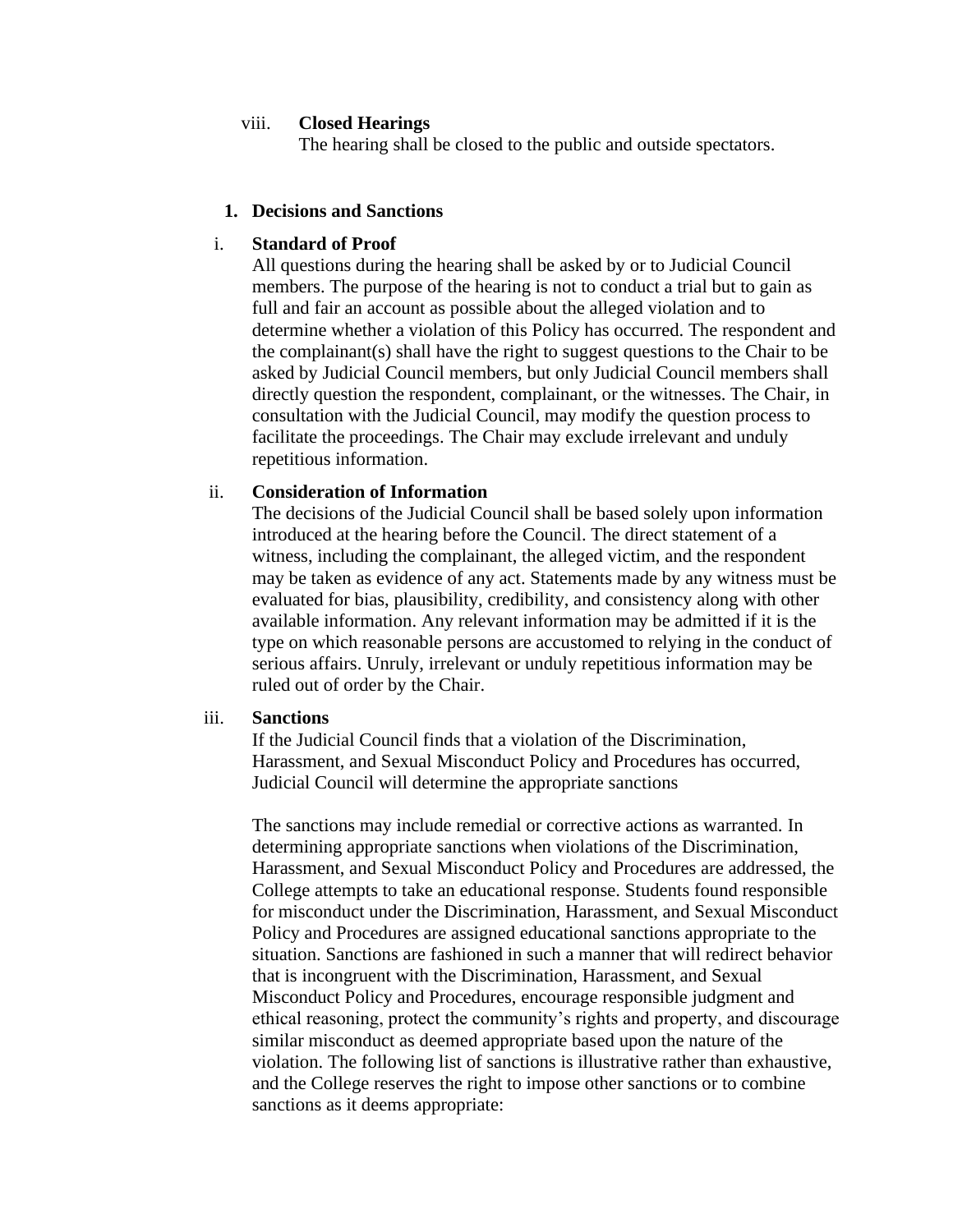- Warning A written notification that a violation of the Discrimination, Harassment, and Sexual Misconduct Policy and Procedures occurred and that any further responsible finding of misconduct may result in more severe disciplinary action. Warnings are for a designated period of time, typically one calendar year. Warnings are recorded for internal purposes. A student who receives a warning is still considered in good standing at the College, with the warning being disclosed only with the student's written consent.
- Conduct Probation A written notification that indicates a serious and active response to a violation of the Discrimination, Harassment, and Sexual Misconduct Policy and Procedures. Probation is for a designated period of time and includes the probability of more severe sanctions, including suspension or expulsion from the College, if found responsible for additional violations of the Discrimination, Harassment, and Sexual Misconduct Policy and Procedures or Code of Student Conduct.
- Educational and/or Restorative Activities Imposition of one or more restorative remedies to encourage a Respondent to develop insight about the prohibited conduct, learn about the impact of that prohibited conduct on the Complainant and the College community, and identify how to prevent that prohibited conduct in the future. This may include community service, mandatory participation in training, education and/or prevention programs related to the prohibited conduct, and/or educational program engagement regarding relevant behavior such as substance use.
- Loss of privileges Denial of the use of certain College facilities or the right to participate in certain activities, events, and programs or to exercise certain privileges for a designated period of time. This includes contact restrictions, access to certain areas of campus, and Collegesponsored events.
- Residential Adjustments Relocation or removal from campus residence halls for a specified period of time. This can include room reassignment, restrictions on access to specific halls, and removal of a student from all College operated housing. The College may take such action for remedial rather than disciplinary purposes.
- College Suspension The separation of a student from the College for a specified period of time, after which the student is eligible to return. Conditions for re-enrollment may be required and will be included in the notification of suspension.

During the period of suspension, the student may not participate in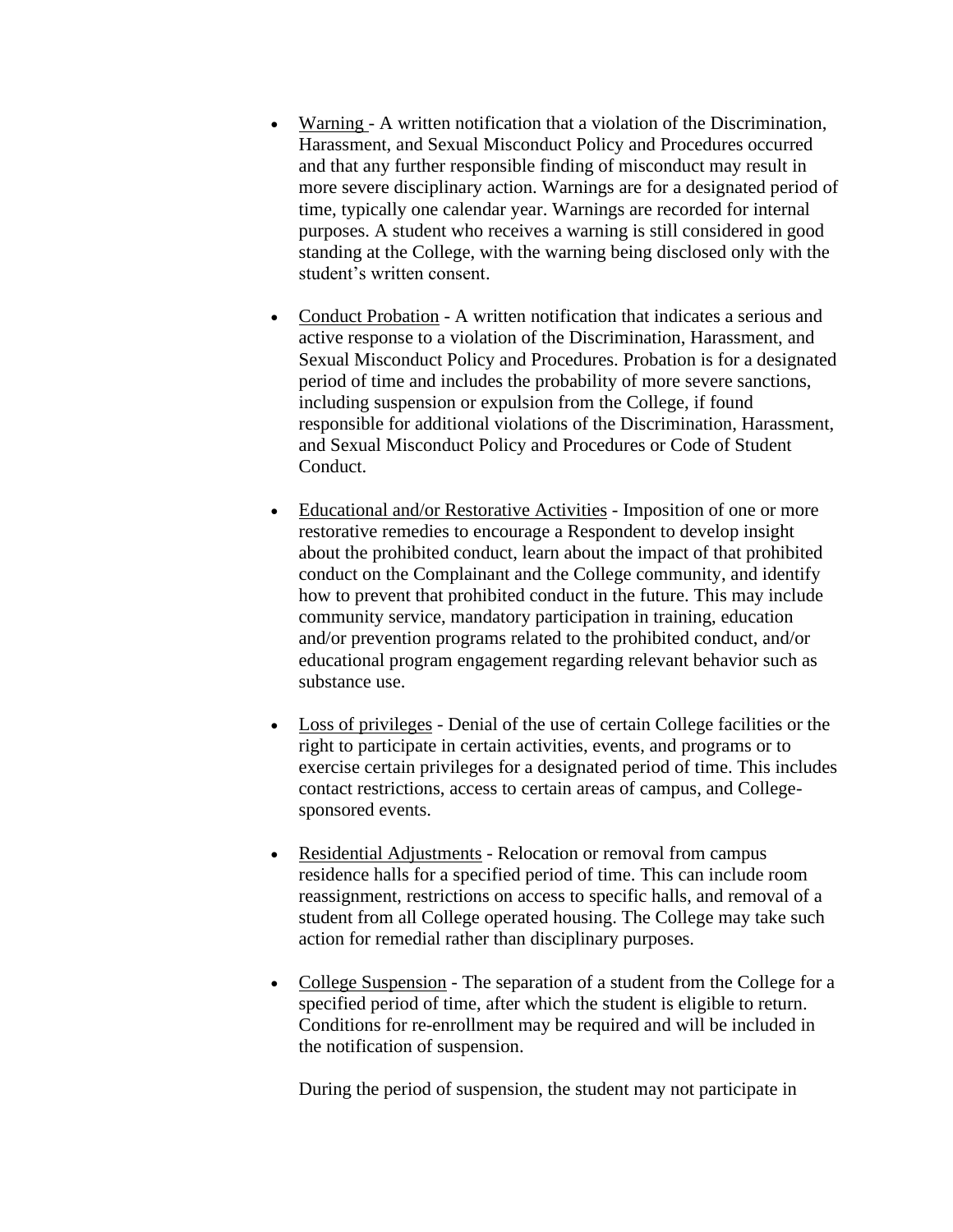College academic, co-curricular or extracurricular activities and may be barred from all property owned jointly or individually by any of The Claremont Colleges. Students who are suspended may not be on campus without specific, written permission of the Dean of Students.

Suspension is for a designated period of time and includes the probability of more severe sanctions, including expulsion, if found responsible for additional violations of the Discrimination, Harassment, and Sexual Misconduct Policy and Procedures or Code of Student Conduct. A Student Affairs hold is placed on the student's record during the period of suspension. The hold will be lifted once the period of suspension has expired and the Dean of Students has confirmed that other conditions of sanctions have been met. When the hold is lifted, the complainant and respondent will be notified by the Title IX Coordinator.

• Expulsion - Expulsion is the permanent separation of the student from the College. Students who have been expelled may not be on campus without specific, written permission from the Dean of Students.

In considering the appropriate sanction(s), Judicial Council should be guided by a number of considerations, including:

(1) the severity, persistence or pervasiveness of the prohibited conduct;

(2) the respondent's prior discipline history including any prior determination of responsibility for the same or similar conduct;

(3) how the College has sanctioned similar incidents in the past;

(4) the nature and violence (if applicable) of the conduct at issue;

(5) the impact of the conduct on the complainant, and their desired sanctions, if known;

(6) the impact of the conduct on the community, its members, or its property;

(7) whether the respondent has accepted responsibility;

(8) whether the respondent is reasonably likely to engage in the conduct in the future;

(9) The maintenance of a safe, nondiscriminatory and respectful environment conducive to learning; and

(10) any other mitigating or aggravating circumstances, including the College's core values.

Judicial Council should also consider other remedial actions that may be taken to address and resolve any incident of discrimination or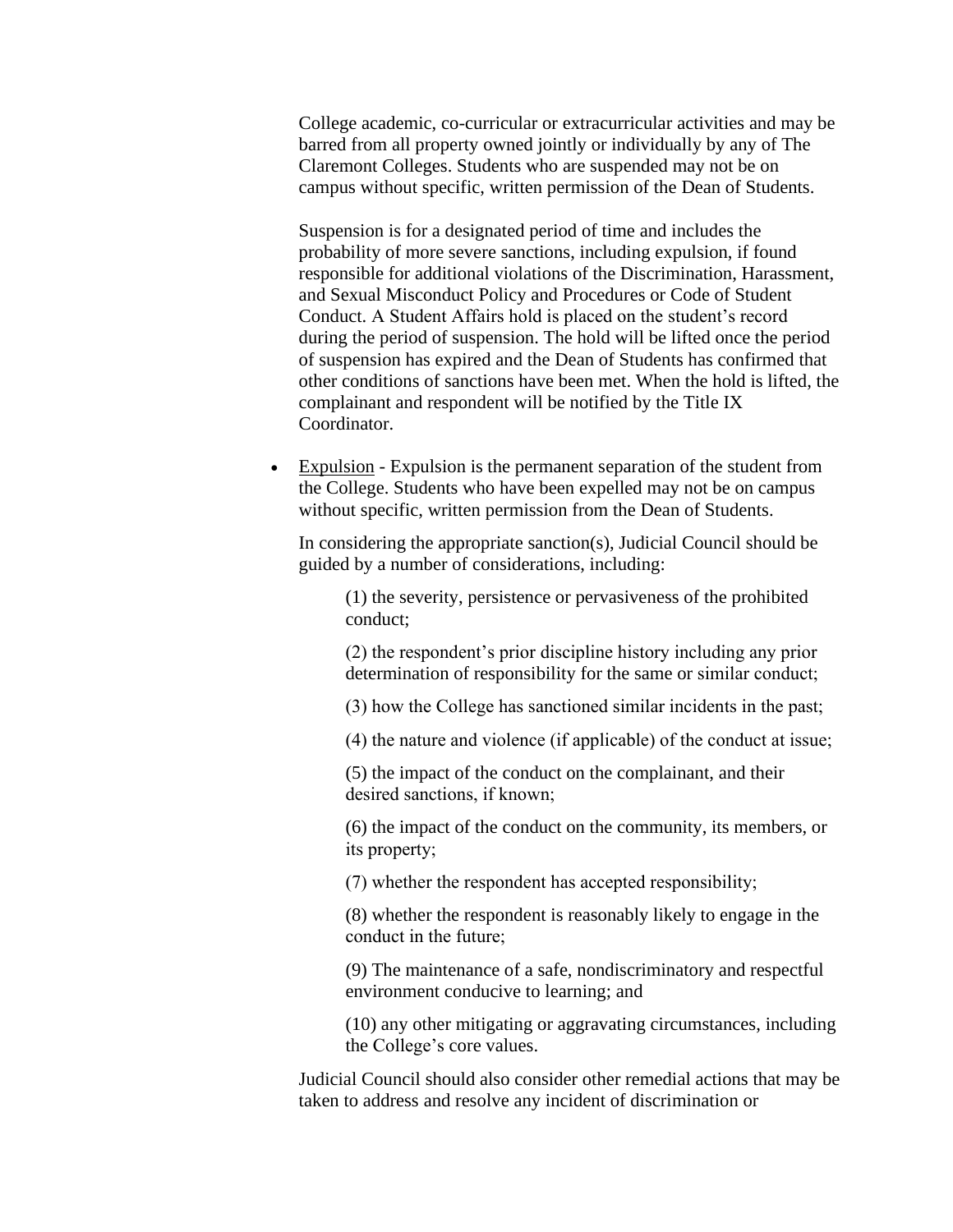harassment and to prevent the recurrence of any discrimination, including strategies to protect the complainant and any witnesses from retaliation; other steps to address any impact on the complainant, any witnesses, and the broader student body; and any other necessary steps reasonably calculated to prevent future occurrences of harassment.

At this phase of deliberation only, the Office of Student Affairs will provide the Council with historical information on the past conduct record of the respondent and the history of sanctions in similar cases. No information regarding prior disciplinary action (with the exceptions noted in VII.E of this policy) may be disclosed by the Dean of Students or designee during a hearing process, until and if the Council makes a decision that the student violated College policy.

#### v. **Voting**

The decisions of the Judicial Council and its imposition of sanctions shall be reached in closed session by a majority vote. The Chair shall vote only in case of a tie.

#### vi. **Notification of Decision**

The respondent shall be notified in writing, within five class days following the hearing, of the Judicial Council's decision and recommended sanctions, if any. Written notification shall include a summary of the reasons for the decision, an explanation of any sanctions imposed, and notification of appeal options. In cases of sexual misconduct, the complainant will be provided a copy simultaneously of the same. In cases of sexual harassment other than sexual misconduct and harassment or discrimination that is not based on gender, the complainant will be notified of the outcome and any sanctions that directly relate to the complainant. Furthermore, the College will offer counseling services and academic support to all parties involved.

#### vii. **Completion of Sanction**

When a sanction requires a period of time for completion, the deadline for completion shall be specified. The respondent must report to a designee of the Dean of Students when the student has completed the sanction. The case is not complete until the sanction has been completed and cleared by the Dean of Students Office. The Judicial Council will not monitor or reconsider a sanction once it is imposed. Failure to complete required sanctions is a violation of this Policy and may result in additional sanctions under this Policy.

#### **e. Appeals Procedure**

All appeal cases brought before and heard by the Judicial Council shall be final and not subject to appeal. Cases heard by the Judicial Council that are not appeal cases, and Administrative Review cases with a finding on responsibility, are subject to the following appeal procedures. On specific grounds, both the respondent and complainant may appeal the determination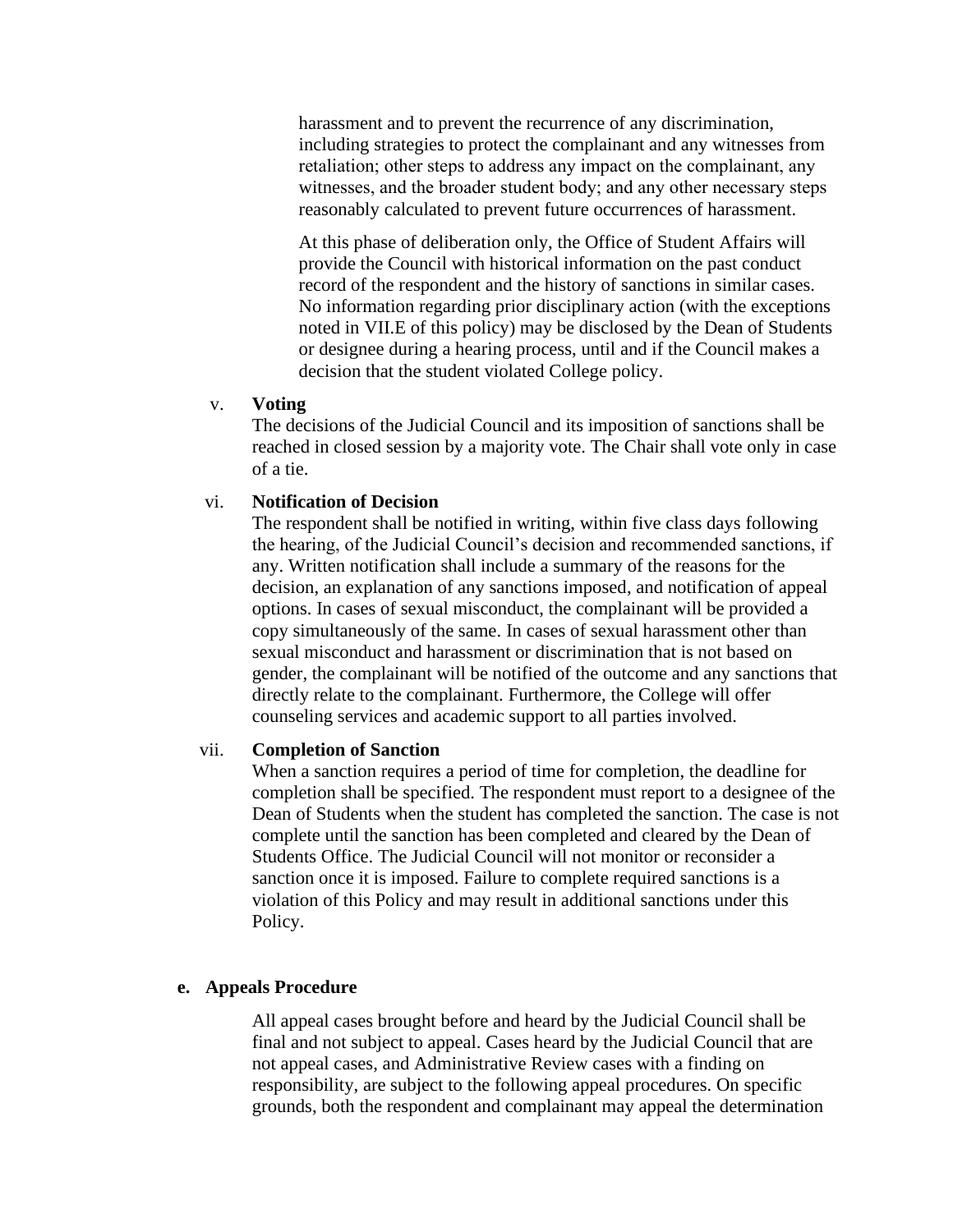of responsibility or sanctions(s). Appeals must be made in writing and must be submitted to the Vice President of Student Affairs within five class days of written notification to the student of the Judicial Council's decision. The Vice President of Student Affairs will notify and provide a copy of the appeal to the other party within three class days upon receipt of an appeal. That party shall then have an opportunity to respond in writing to the appeal; any response must be submitted within five class days from receipt of the appeal.

#### i. **Grounds of Appeal**

Grounds of appeal include violations of the student's rights as set forth in this Policy, insufficient or compelling new evidence, and/or severity of the sanction.

## ii. **Determinations**

The appeal consideration will be conducted in an impartial manner by the Vice President for Student Affairs and the Associate Dean of Faculty with the responsibility for diversity in Academic Affairs. Except as required to explain the basis of new evidence, an appeal shall be limited to review of the verbatim record of the initial hearing, copies of documents submitted during the hearing, and the written appeal and written response (if any). Review of these materials shall be for one or more of the following purposes:

### a. **New evidence**

To consider whether there is sufficient new evidence that could affect the finding of the hearing and that was unavailable and could not have been made available through the appellant's diligent efforts at the time of the original hearing.

#### b. **Fairness**

To determine whether the original hearing was conducted fairly in light of the charges and evidence presented, was in conformity with prescribed procedures, and gave the complainant a reasonable opportunity to prepare and present evidence that a violation occurred and the respondent reasonable opportunity to prepare and present a rebuttal of these allegations.

#### c. **Sufficient evidence**

To determine whether the decision reached regarding the charged student was based on a preponderance of the evidence.

#### d. **Appropriateness of sanctions**

To determine whether the sanction(s) imposed was appropriate for the violation.

The Vice President of Student Affairs and the Associate Dean of Faculty shall confer in making a decision on appeal. In order to modify a decision, modify sanctions, or return the case to Judicial Council, the Vice President of Student Affairs and the Associate Dean of Faculty must concur. If not, the original decision and sanction(s) stands.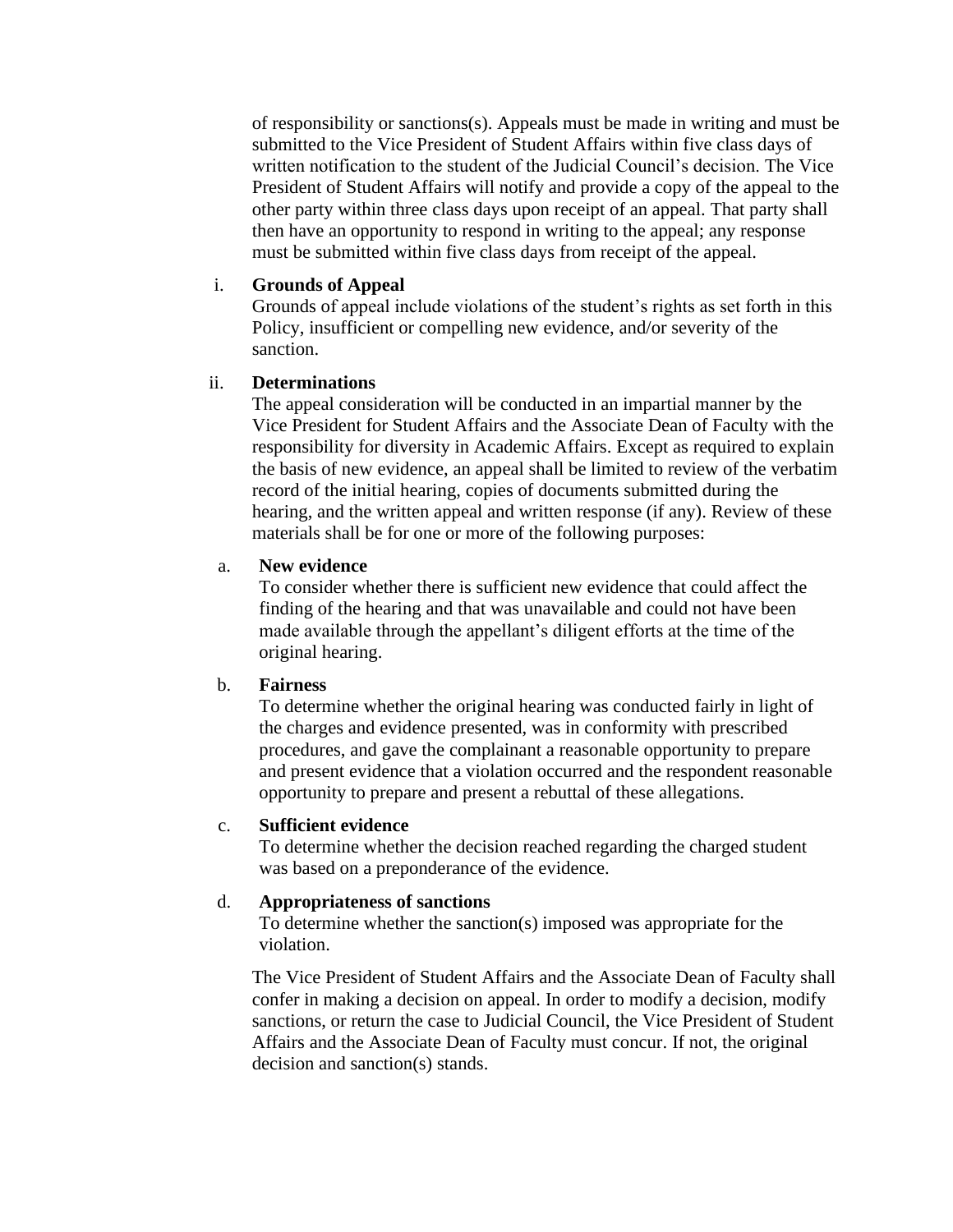In the case of new evidence, they can return the case to Judicial Council to assess the weight and effect of the new information and render a determination after considering the new facts.

In the case of procedural error that materially affected the outcome of the hearing (related to Fairness or Sufficient Evidence above), the Vice President of Student Affairs and the Associate Dean of Faculty will return the case to Judicial Council for additional review or forward the case for a new hearing, which may be heard by an alternate hearing panel if they find that to be appropriate.

# **iii. Decision Notification**

No more than ten class days from the date the response is submitted or the final date for submission of the response (whichever is earlier), the Vice President of Student Affairs shall communicate the decision on the appeal to the respondent, the complainant, and the Judicial Council Chair. If the imposed sanction is modified in any way, the Vice President of Student Affairs shall communicate that fact and the reasons for making such a modification to the respondent, the complainant, and the Judicial Council Chair. The decision on the appeal shall be final.

# f. **Confidentiality**

All information pertaining to investigations and hearing proceedings is confidential and shall comply with the Family Educational Rights and Privacy Act.

## g. **Community Notification**

Within five class days after completion of a judicial hearing and appeal (if any), the Judicial Council may publicly inform the Pitzer community (and, in cases involving complainants from the other Claremont Colleges, the home colleges of said complainants) of its decision, sanctions imposed, and the action on appeal (if any). In cases in which the respondent has been found in violation of the Discrimination, Harassment, and Sexual Misconduct Policy and Procedures, publicity (including the name of the student) shall be at the discretion of the President. In cases in which the respondent was found not to have violated this Policy, such publicity shall be at the discretion of the respondent

## **h. Records and Enforcement of Disciplinary Action**

- i. Records of Judicial Council decisions and sanctions shall become part of the student's disciplinary files (those maintained in the Dean of Students Office) and shall be kept for a period of seven (7) years after the student's graduation or separation from the College.
- ii. Judicial Council proceedings shall continue against an accused student if the student withdraws from the College after being notified of a conduct complaint.
- iii. No student shall be graduated while a complaint brought against the student is pending before Judicial Council. No student shall be graduated without first fulfilling the terms of a disciplinary sanction.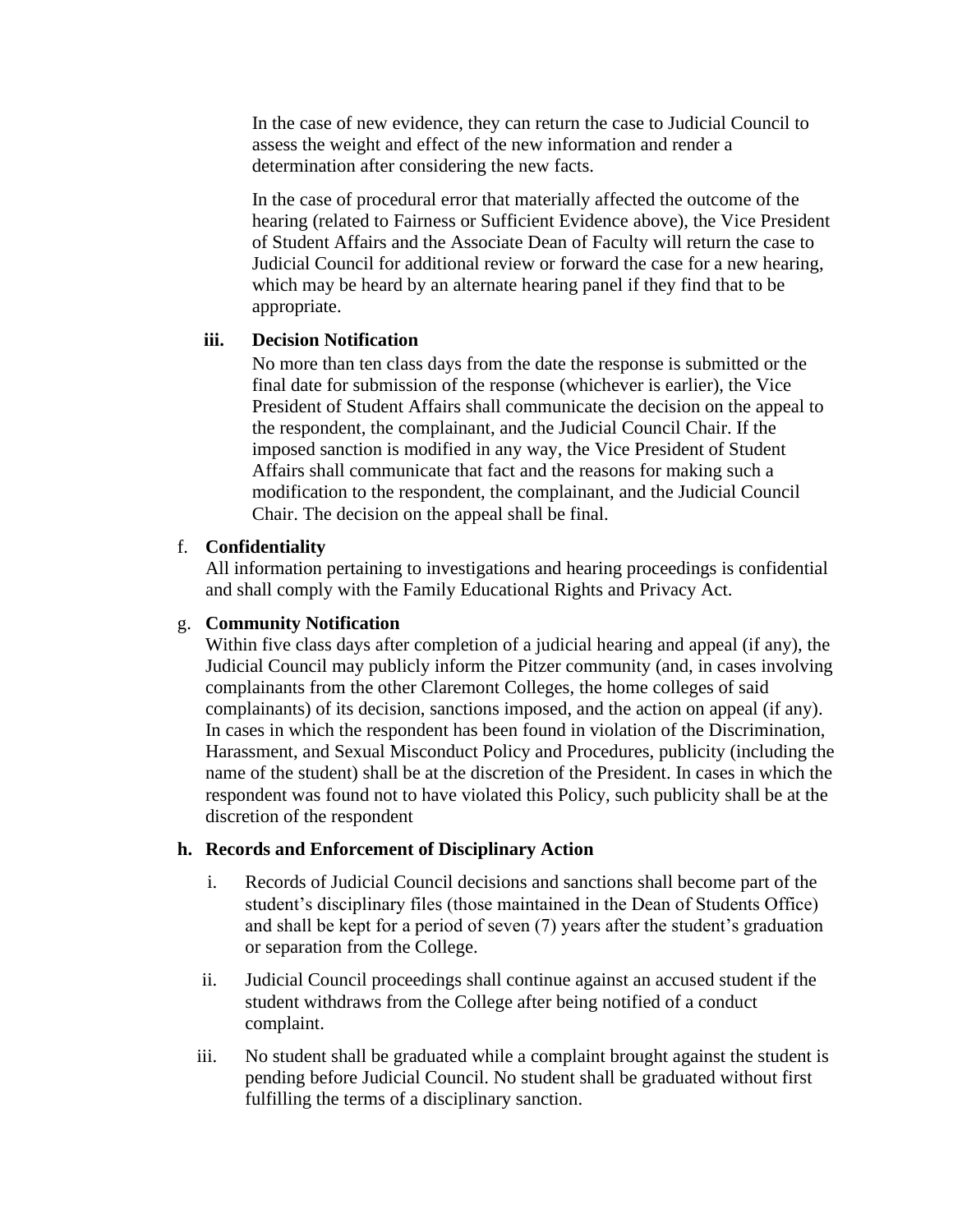- iv. The Dean of Students Office shall be responsible for enforcing disciplinary sanctions.
- v. Any student on whom a sanction has been imposed may include in their student record a written response concerning the decision and sanction.
- vi. Notification of expulsion from the College for disciplinary reasons will be noted on the academic transcript.

# B. **Procedures if a Faculty Member is the Respondent:**

Upon receipt of a complaint, the Complaint Officer will consult with the Complainant. If the Complainant requests confidentiality or requests that the complaint not be pursued, the College will take all reasonable steps to investigate and respond to the complaint consistent with the request for confidentiality. However, such a request for confidentiality may limit the College's ability to respond to the complaint. The College may also weigh the Complainant's request for confidentiality against such factors as the seriousness of the alleged conduct, whether there have been other complaints of a similar nature against the same individual, the Respondent's rights to receive information about allegations if the information is maintained by the school as an "education record" under the Family Educational Rights and Privacy Act ("FERPA"), and other factors otherwise required by applicable law. The College thus may decide to begin an investigation despite a request from the Complainant not to pursue the complaint, in cases where either issues of campus safety, or independent legal obligations to investigate or to protect the rights of other members of the community, pertain. The investigators (collectively the "Investigators") will meet with the Complainant to review the complaint, related policies, and these complaint procedures. The Investigators will also identify support resources and interventions or interim measures available to the Complainant.

- 1. **Complaints of Sexual Harassment:** The Title IX Coordinator shall be advised of any complaints of Sexual Harassment received by Complaint Officers. The Title IX Coordinator will, with the advice and consent of FEC, select three faculty investigators from the pool of trained investigators.
- 2. **Complaints of Harassment and Discrimination, other than Sexual Harassment**: The Complaint Officer will consult with both the Title IX Coordinator and FEC, and will, with the consent of FEC, select three faculty investigators from the pool of trained investigators. The investigators (collectively the "Investigators") will meet with the Complainant to review the complaint, related policies, and these complaint procedures. The Investigators will also identify support resources and interventions or interim measures available to the Complainant.
	- a. The Complaint Officer may, after speaking with Complainant, determine that the conduct complained about clearly does not constitute harassment or discrimination and so inform the Complainant. The Complaint Officer may also determine that although the conduct does not constitute harassment or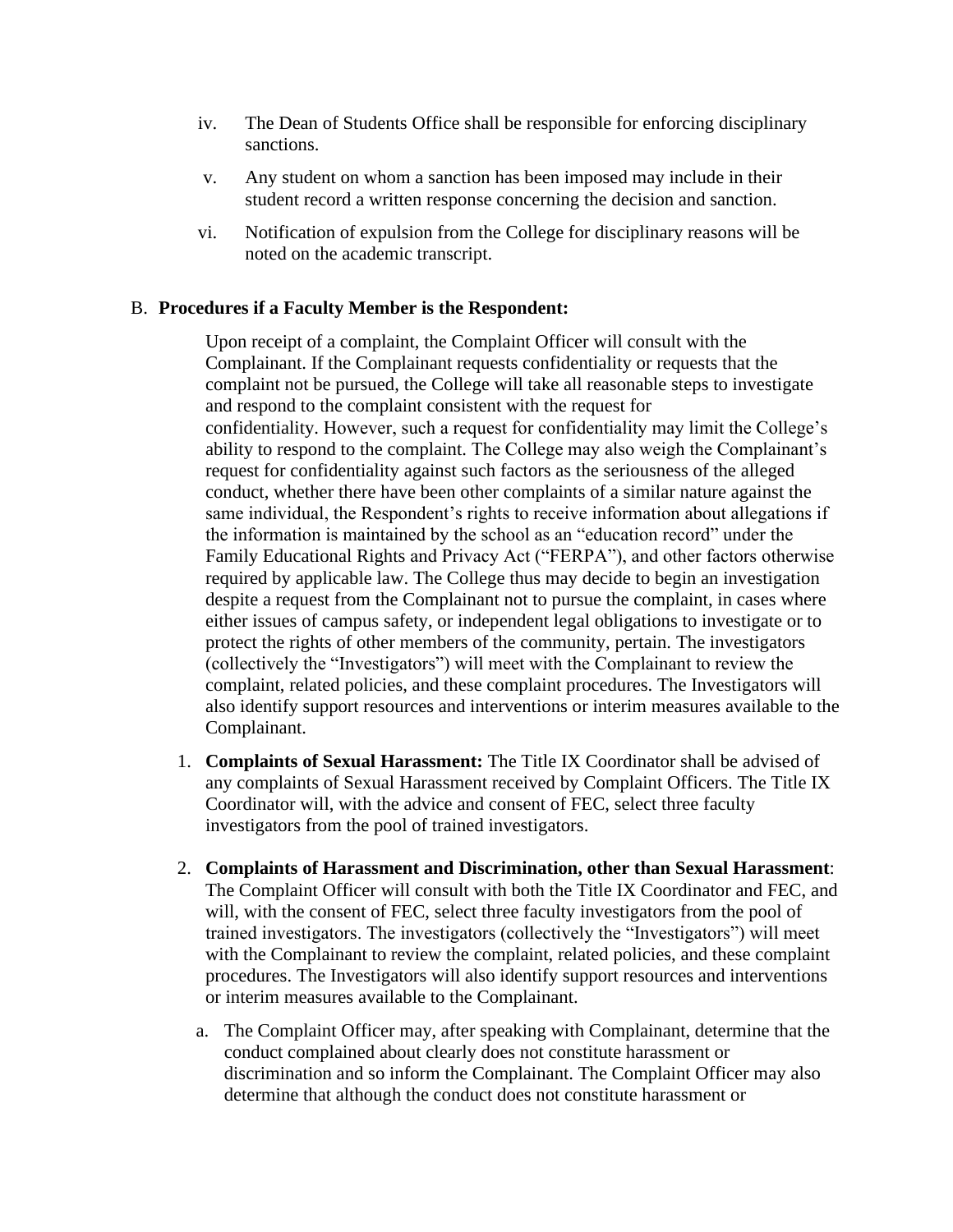discrimination, if left unchecked it could develop into harassment or discrimination. In this case the Complaint Officer will speak with the individual(s) engaging in this conduct and/or take other steps to prevent such harassment or discrimination from occurring. In either case, FEC will be informed, in writing, of the judgment of the Complaint Officer, and FEC will make the final determination in regard to any remedies for conduct that is judged by the Complaint Officer to not have been harassment or discrimination.

- 3. The pool of trained investigators will include six faculty members jointly appointed by the Dean of Faculty and FEC. Faculty who enter the pool will remain in the pool for up to five years or until they serve on a case. Faculty will temporarily leave the pool when they take a leave from the College, whether a sabbatical leave or an unpaid leave. Faculty will not serve as investigators for a case between graduation and August 15 without financial compensation commensurate with the time required of them in this time period.
- 4. The Complainant and Respondent will each have the opportunity to dismiss at least one of the investigators, and can submit, to FEC, reasons for dismissing more than one. If FEC finds the case for dismissing more investigators compelling, and insufficient investigators are available in the pool, the Dean and FEC will add faculty to the pool, providing them the training they need on a timely basis.
- 5. Every complaint will be investigated promptly and thoroughly. In conducting an investigation, the Investigators will be sensitive to the possibility of retaliation by the Respondent as the result of the initiation of an investigation. The Investigators will conduct interviews as needed with all appropriate individuals, including the Complainant and Respondent, and will gather any pertinent evidentiary materials.
- 6. The Investigators will normally complete their investigation within 60 calendar days, except in instances where there are a great number of witnesses, the investigation commences in close proximity to a holiday, break, or the end of an academic term, or other circumstances compel a longer timeframe for the investigation. After concluding their investigation, the Investigators will write an Investigation Report summarizing witnesses interviewed, evidentiary materials gathered, determination concerning any potential violations of College policies, and recommendations for remedies.
- 7. For all Sexual Harassment complaints, the Investigators will submit for review the Investigation Report to the Title IX Coordinator and the Vice President for Academic Affairs. For all other complaints, the Investigators will submit for review the Investigation Report to the Assistant Vice President for Human Resources and Payroll Services and the Vice President for Academic Affairs. The Title IX Coordinator/Assistant Vice President for Human Resources and Payroll Services or Vice President for Academic Affairs may refer back to the Investigators any questions concerning the report's contents or conclusions. After the Investigators successfully answer or resolve pertinent questions or concerns, or if the area Vice President agrees with the Investigators' conclusions, the Vice President for Academic Affairs will prepare a Statement of Alleged Violation which will summarize if the alleged conduct did or did not occur and if the Respondent is or is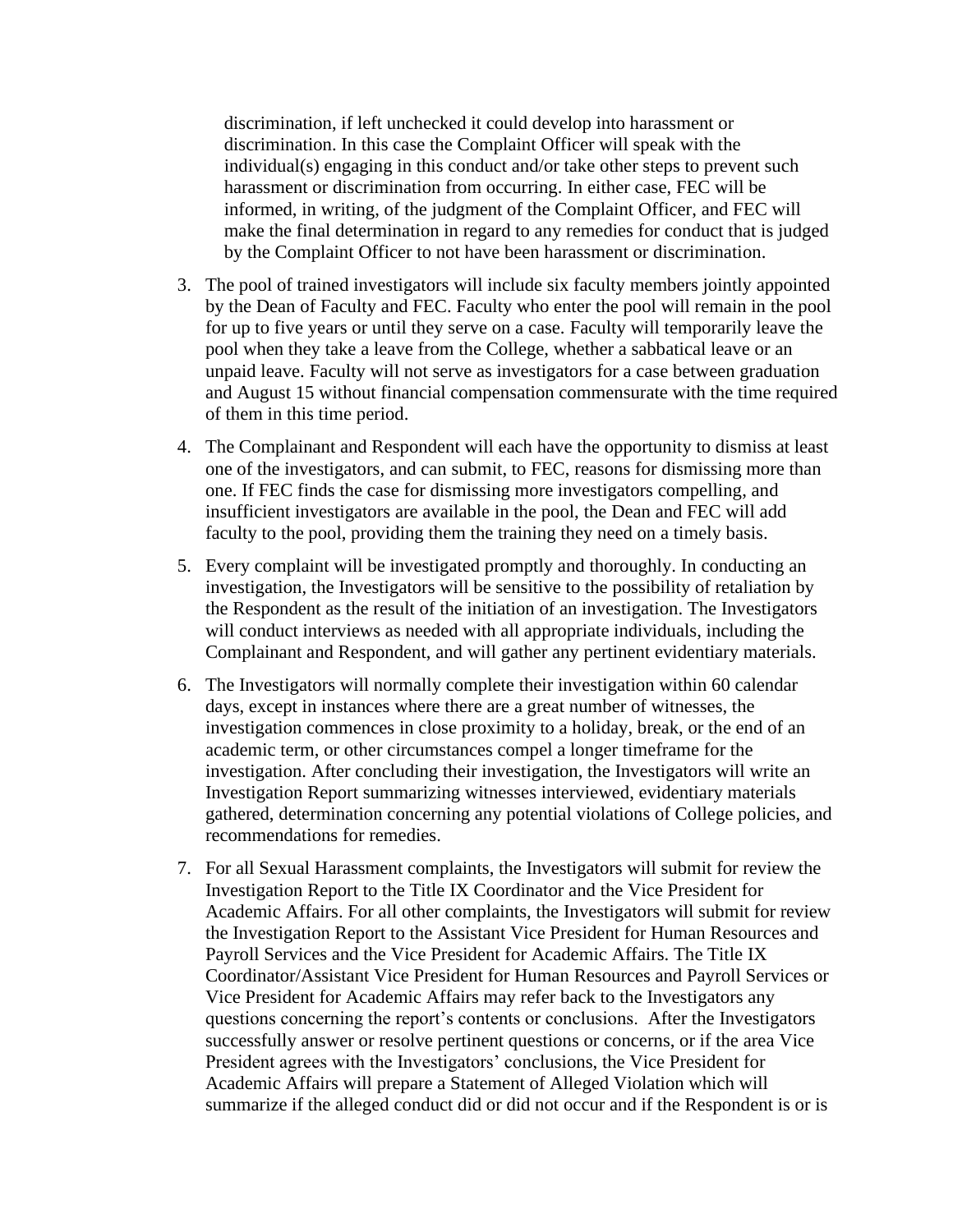not responsible for violating College policy. The Vice President for Academic Affairs will also propose the remedies and/or sanctions to be imposed and include them in the Statement of Alleged Violation.

- 8. The Vice President of Academic Affairs will meet with the Complainant and Respondent, separately, to discuss the content of the Statement of Alleged Violation, and to provide them with copies of the document along with copies of the Investigators' report. The Vice President will be responsible for redacting, or providing summaries of portions of the report, to the extent needed to maintain the identity of witnesses in regard to specific testimony, to the extent that is not otherwise publicly visible; any such alterations will be the minimum needed to preclude the identification of a witness. To protect the integrity of the investigation and potential hearing process, these documents should be kept confidential by the parties involved and not shared with witnesses or persons not involved in the matter. However, complainants and respondents are not prohibited from sharing these documents with family, counsel, or a support person/advisor as defined in paragraph 14, below. Neither the Complainant nor the Respondent are required to meet with the Vice President of Academic Affairs and may decline to do so.
- 9. The Complainant and Respondent have the opportunity to respond, in writing, to the Statement of Alleged Violation within a set time period. The parties will have ten (10) business days after meeting with the Vice President of Academic Affairs, or after the Statement is provided in instances where they decline to meet with the Vice President of Academic Affairs, to submit a written response to both the Vice President of Academic Affairs and Title IX Coordinator/Assistant Vice President for Human Resources and Payroll Services.
- 10. After that period of 10 business days, all of the relevant documents will be forwarded to FEC. FEC will then determine which aspects of the Statement of Alleged Violation, inclusive of the proposed remedies and/or sanctions.
- 11. Either the Complainant or Respondent may appeal adverse rulings of FEC to the President, based on one of two reasons: improper procedural issues or new evidence (defined in section IV. D). Sanction(s) or other interim measures may be imposed pending the outcome of any appeal filed as well as during the ten (10) day period in which an appeal may be filed. The Title IX Coordinator/Assistant Vice President for Human Resources and Payroll Services will be notified by the President of any such response.

## 12. **President's Actions on Appeal**

- a. If a determination is made by the President that an appeal is warranted due to "improper procedural issues," then the initial investigative panel will be dismissed and a new one will be convened.
- b. If a determination is made by the President than an appeal is warranted due to "new evidence," then the case will be returned to the initial investigative panel for further investigation, building on the initial investigation as appropriate.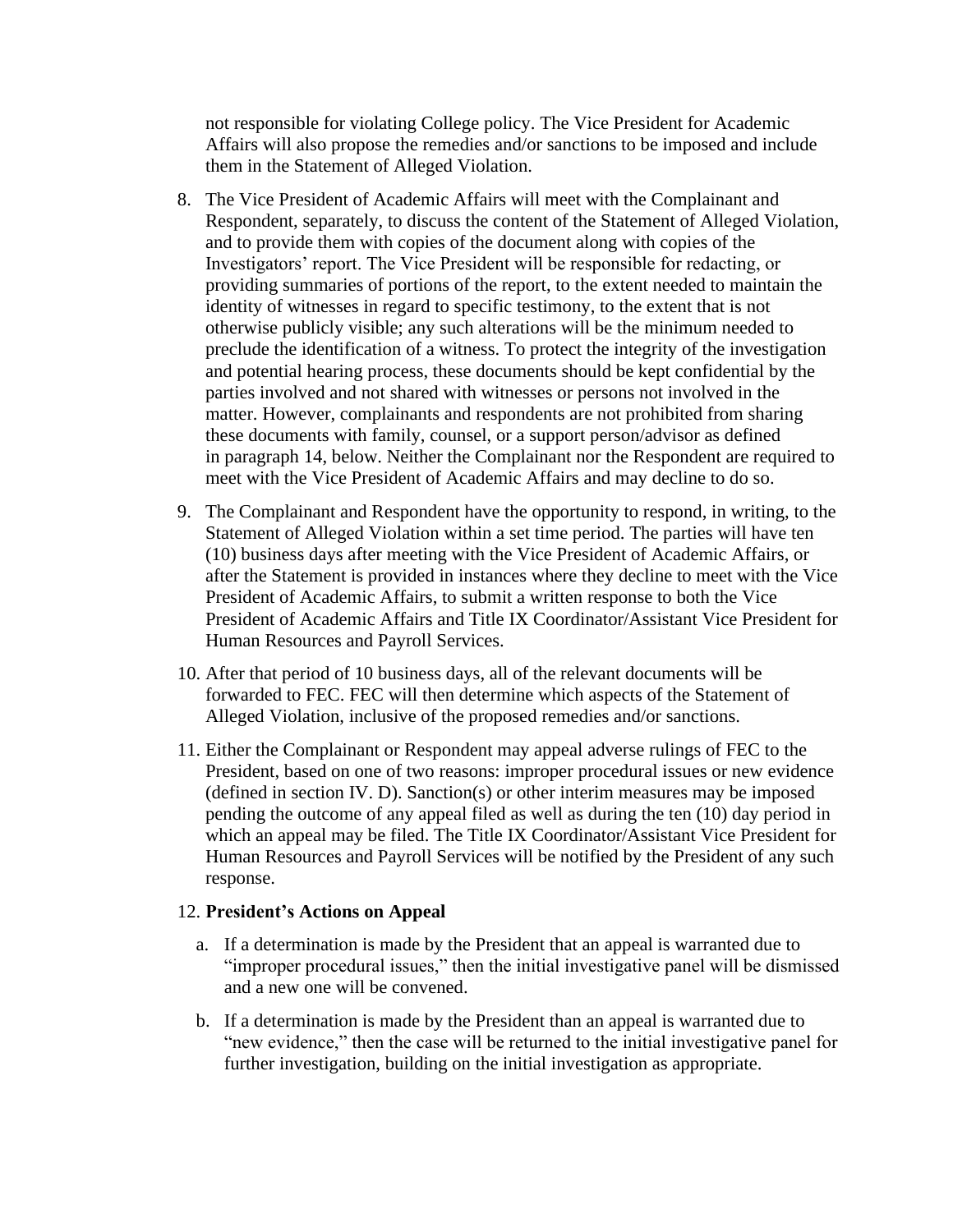13. **Interim Measures:** The College may take interim measures deemed necessary in response to an allegation in order to protect an individual's rights and personal safety and the safety of the College community. All such interim measures against a faculty member will be proposed to FEC, which will determine whether to implement them before they began, except in cases in which the President and Vice President for Academic Affairs determine that there is a clear and present danger to safety of community members or an immediate need to protect an individual's rights. In cases, where the President and Vice President for Academic Affairs act without prior approval of FEC, they will refer their decisions to FEC, within one week, for FEC to review and either confirm, modify, or overturn.

Such measures include, but are not limited to, an interim suspension (immediate, temporary suspension pending the outcome of complaint process), a no contact order (an order that an individual refrain from direct or indirect contact with another person or persons), restrictions on access to campus or areas of campus, and/or appropriate changes in academic schedule. Interim measures may include reporting the matter to the local police. Failure by the Respondent to adhere to the parameters of any interim measure is a violation of College policy and may lead to additional disciplinary action.

Such interim measures may be imposed:

- In instances where it is determined that the Respondent poses a potential threat to another;
- To ensure the safety and well-being of members of the College community and/or preservation of College property;
- To ensure the Respondent's own physical or emotional safety and well-being; or
- If the Respondent poses a threat of disruption or interference with the normal operations of the College.
- 14. **Support Person/Adviser:** The Complainant and Respondent may each have a support person present with them at all meetings and any hearing associated with a complaint and in which the respective individual is participating. The support person must be a current member of the Claremont Colleges community and shall not have involvement in the underlying case. The support person may attend, but shall not participate in, meetings or the hearing. Because this is an administrative process, legal counsel will not be permitted, except when required by applicable law. In such cases an attorney will only be permitted in a non-participatory advisory role for the Complainant and/or Respondent at that individual's expense.

# **C. Procedures if a Staff member or third party is a Respondent:**

1. Upon receipt of a complaint, the Complaint Officer will consult with the Complainant. If the Complainant requests confidentiality or requests that the complaint not be pursued, the College will take all reasonable steps to investigate and respond to the complaint consistent with the request for confidentiality. However, such a request for confidentiality may limit the College's ability to respond to the complaint. The College may also weigh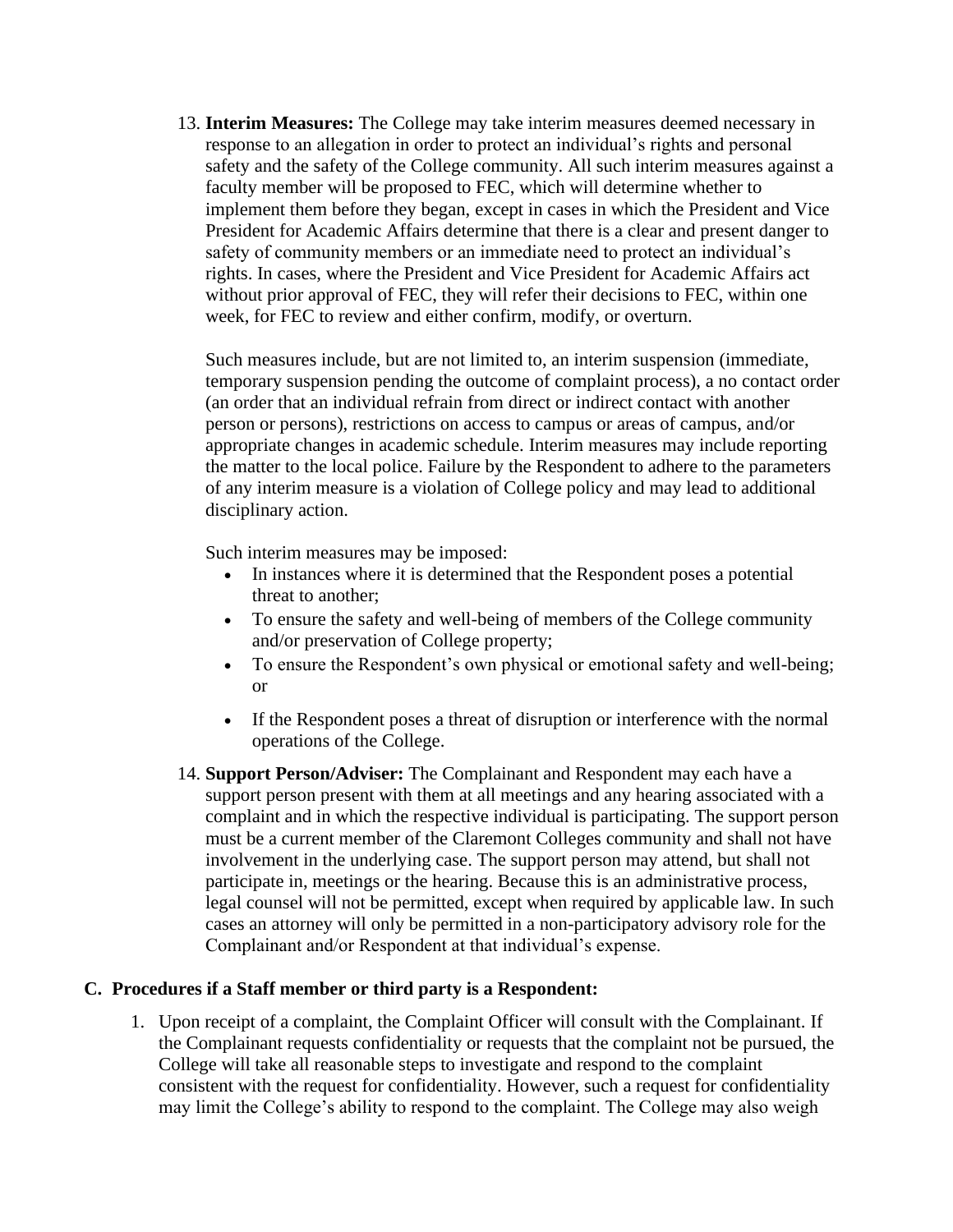the Complainant's request for confidentiality against such factors as the seriousness of the alleged conduct, whether there have been other complaints of a similar nature against the same individual, the Respondent's rights to receive information about allegations if the information is maintained by the school as an "education record" under the Family Educational Rights and Privacy Act ("FERPA"), and other factors otherwise required by applicable law. The investigators (collectively the "Investigators") will meet with the Complainant to review the complaint, related policies, and these complaint procedures. The Investigators will also identify support resources and interventions or interim measures available to the Complainant.

- a. **Complaints of Sexual Harassment:** The Title IX Coordinator shall be advised of any complaints of Sexual Harassment received by Complaint Officers. The Title IX Coordinator will select two investigators from a pool of trained investigators.
- b. **Complaints of Harassment and Discrimination, other than Sexual Harassment:** The Complaint Officer will consult with the Title IX Coordinator regarding the selection of the appropriate investigators. The investigators (collectively the "Investigators") will meet with the Complainant to review the complaint, related policies, and these complaint procedures. The Investigators will also identify support resources and interventions or interim measures available to the Complainant.
	- i. The Complaint Officer may, after speaking with Complainant, determine that the conduct complained about does not constitute harassment, discrimination, or retaliation and so inform the Complainant. The Complaint Officer may also determine that although the conduct does not constitute harassment, discrimination, or retaliation, if left unchecked it could develop into such conduct. In this case the Complaint Officer will speak with the individual(s) engaging in this conduct and/or take other steps to prevent such harassment or discrimination from occurring and may be remanded to the area Vice President and Human Resources for disciplinary action.
- c. The pool of Investigators will include:
	- ii. Two Staff members from the Human Resources Office
	- iii. Two staff members from the Office of the Dean of Faculty
	- iv. One staff member from Staff Council
	- v. Two staff members from the Office of Student Affairs
- 2. Every complaint will be investigated promptly and thoroughly. In conducting an investigation, the Investigators will be sensitive to the possibility of retaliation by the Respondent as the result of the initiation of an investigation. The Investigators will conduct interviews as needed with all appropriate individuals, including the Complainant and Respondent, and will gather any pertinent evidentiary materials.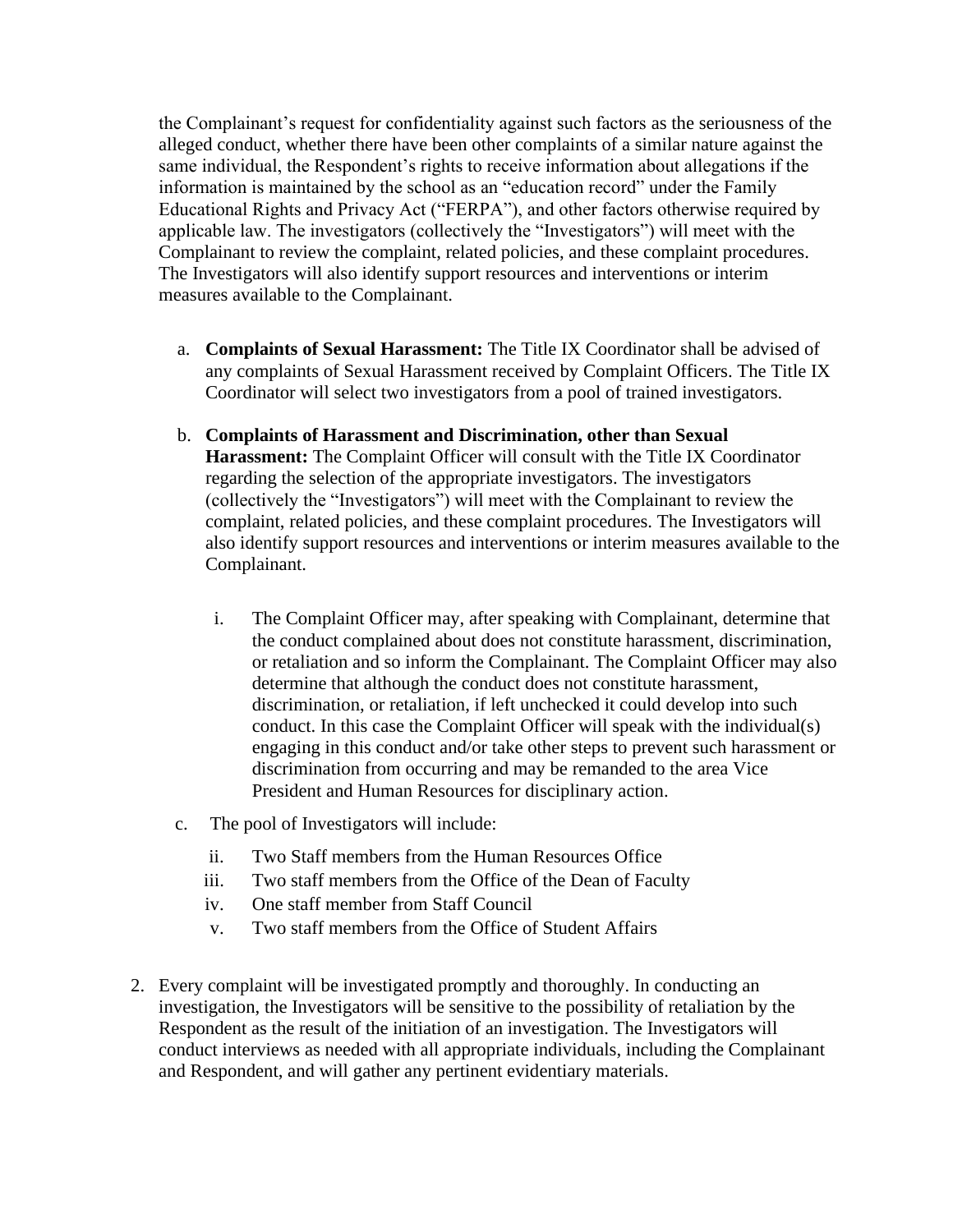- 3. The Investigators will normally complete their investigation within 60 calendar days, except in instances where there are a large number of witnesses, the investigation commences in close proximity to a holiday, break, or the end of an academic term, or other circumstances compel a longer timeframe for the investigation. After concluding their investigation, the Investigators will write an Investigation Report summarizing witnesses interviewed, evidentiary materials gathered, determination concerning any potential violations of College policies, and recommendations for remedies.
- 4. For all Sexual Harassment complaints, the Investigators will submit for review the Investigation Report to the Title IX Coordinator and the Vice President corresponding to the Respondent's area. For all other complaints, the Investigators will submit for review the Investigation Report to the Assistant Vice President for Human Resources and Payroll Services and the Vice President corresponding to the Respondent's area. If the Vice President is the subject of the complaint, the Title IX Coordinator/Assistant Vice President for Human Resources and Payroll Services will appoint a Vice President from a different office to perform these duties. The Title IX Coordinator/Assistant Vice President for Human Resources and Payroll Services or Vice President may refer back to the Investigators any questions concerning the report's contents or conclusions. After the Investigators successfully answer or resolve pertinent questions or concerns, or if the area Vice President agrees with the Investigators' conclusions, the area Vice President will prepare a Statement of Alleged Violation which will summarize if the alleged conduct did or did not occur and if the Respondent is or is not responsible for violating College policy. The Vice President will determine the remedies and/or sanctions to be imposed and include them in the Statement of Alleged Violation.
- 5. The area Vice President will meet with the Complainant and Respondent, separately, to discuss the content of the Statement of Alleged Violation, and to provide them with copies of the document along with copies of the Investigators' report. To protect the integrity of the investigation and potential hearing process, these documents should be kept confidential by the parties involved and not shared with witnesses or persons not involved in the matter. However, Complainants and respondents are not prohibited from sharing these documents with family, counsel, or a support person/advisor as defined in section 10 below. Neither the Complainant nor the Respondent are required to meet with the Vice President, and may decline to do so.
- 6. The Complainant and Respondent have the opportunity to respond, in writing, to the Statement of Alleged Violation within a set time period. The parties will have ten (10) business days after meeting with the area Vice President, or after the Statement is provided in instances where they decline to meet with the area Vice President, to submit a written response to both the area Vice President and Title IX Coordinator/Assistant Vice President for Human Resources and Payroll Services. If the written response is a request for an appeal of the determination, it must be forwarded within the same ten (10) day period to both the President and Title IX Coordinator/Assistant Vice President for Human Resources and Payroll Services. The ten (10) day period may be extended if the delivery of the Statement occurs in close proximity to a holiday, break, or the end of an academic term, or if exigent circumstances interfere with a party's ability to complete their response.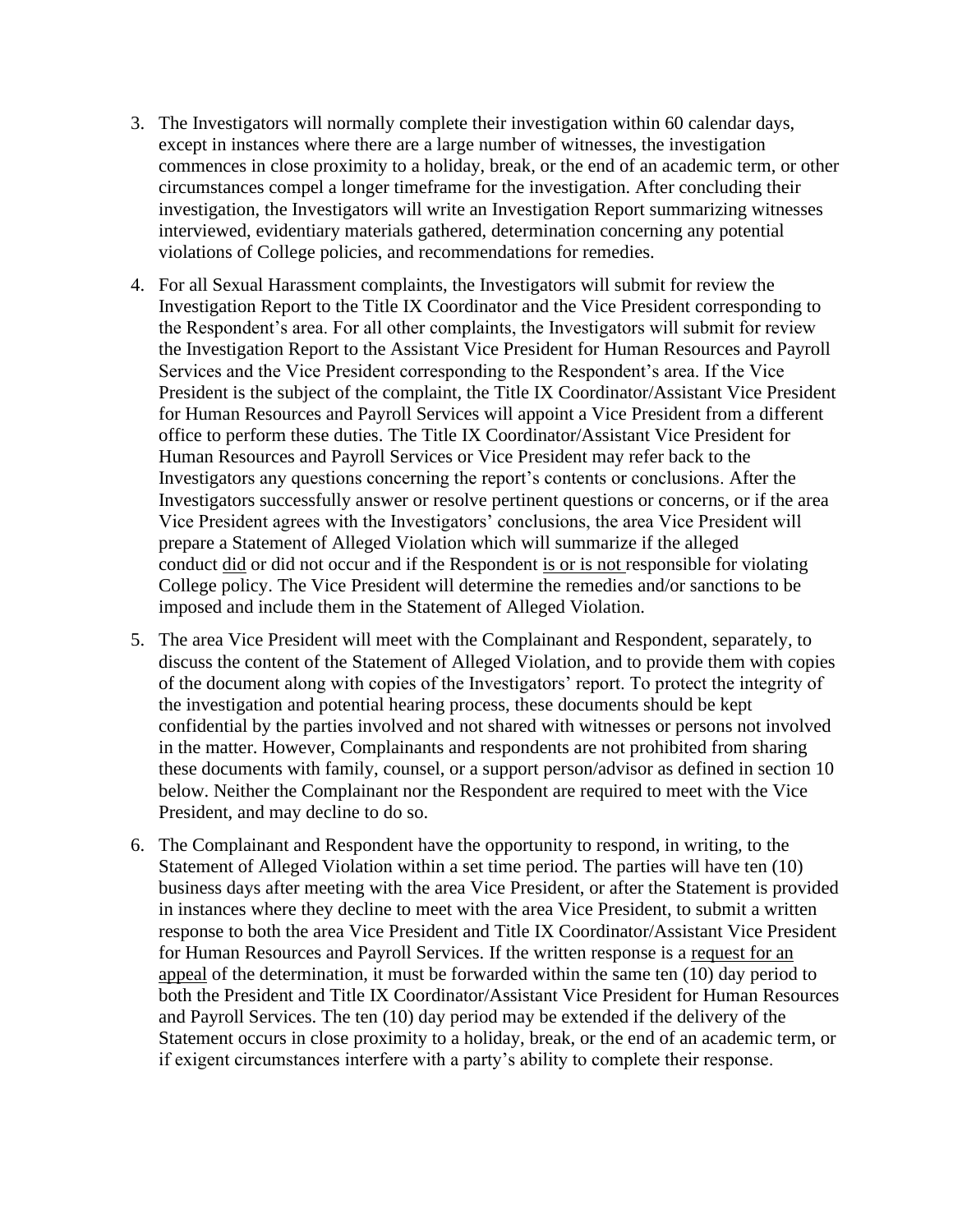- 7. Either the Complainant or Respondent may appeal an adverse decision of the appropriate Vice President to the President of the College based on the two reasons: improper procedural issues or new evidence (defined in Reason for Appeals section below). Sanction(s) or other interim measures may be implemented pending the outcome of any appeal filed. The Title IX Coordinator/Assistant Vice President for Human Resources and Payroll Services will be notified by the area Vice President of any such response.
- a. For any complaints that are not considered Harassment, Discrimination, and/or Retaliation, staff will follow the Appeal of Disciplinary Action Policy (available on the HR web page or through the HR office).

# 8. **Hearing Panel (Appeals Only)**

- a. If a determination has been made by the President that the appeal meets the criteria defined above, a three-person Hearing Panel will be convened by the President from a pool of available panelists within seven (7) business days from the receipt of the request for appeal. All members of the Hearing Panel will receive training on an annual basis at the beginning of each academic year. The composition of the Hearing Panel will be appointed by the President from the following pool and will be based on the status of the Complainant and the Respondent. The Hearing Panel pool will consist of:
	- i. A staff member appointed by the Staff Council Representatives;
	- ii. Up to three members of the investigator pool who were not involved in the investigation of the Complainant's claim
	- iii. A student appointee from Judicial Council, in cases where a student is the Complainant
	- iv. A member of the faculty appointed by the Faculty Executive Committee, in cases where a member of the faculty is the Complainant
	- v. A student Complainant and/or Respondent may request that a student be placed on the panel. A Complaint Officer not involved in the initial investigation shall chair hearings before the Hearing Panel, but shall not vote. The Title IX Coordinator will serve as a non-voting advisor to the Chair.
- b. The Complainant and Respondent will be informed of the composition of the panel and have the opportunity to request and/or challenge the student member (as discussed above). The Complainant and Respondent may also indicate at this point if they think any members of the panel have a conflict of interest. A conflict of interest occurs where an individual's personal objectives or interests are at odds with their judicial responsibilities. For example, if a member has also served as an advisor for a party to a complaint or has a close personal relationship with one of the parties, there may be a conflict of interest. The Chair will make the final determination as to whether or not such a conflict of interest exists, and may consult with the Title IX Coordinator in making its determination. Individuals removed from the panel as a result of a challenge based on an allegation of a conflict of interest will be replaced by another member of the pool by the President.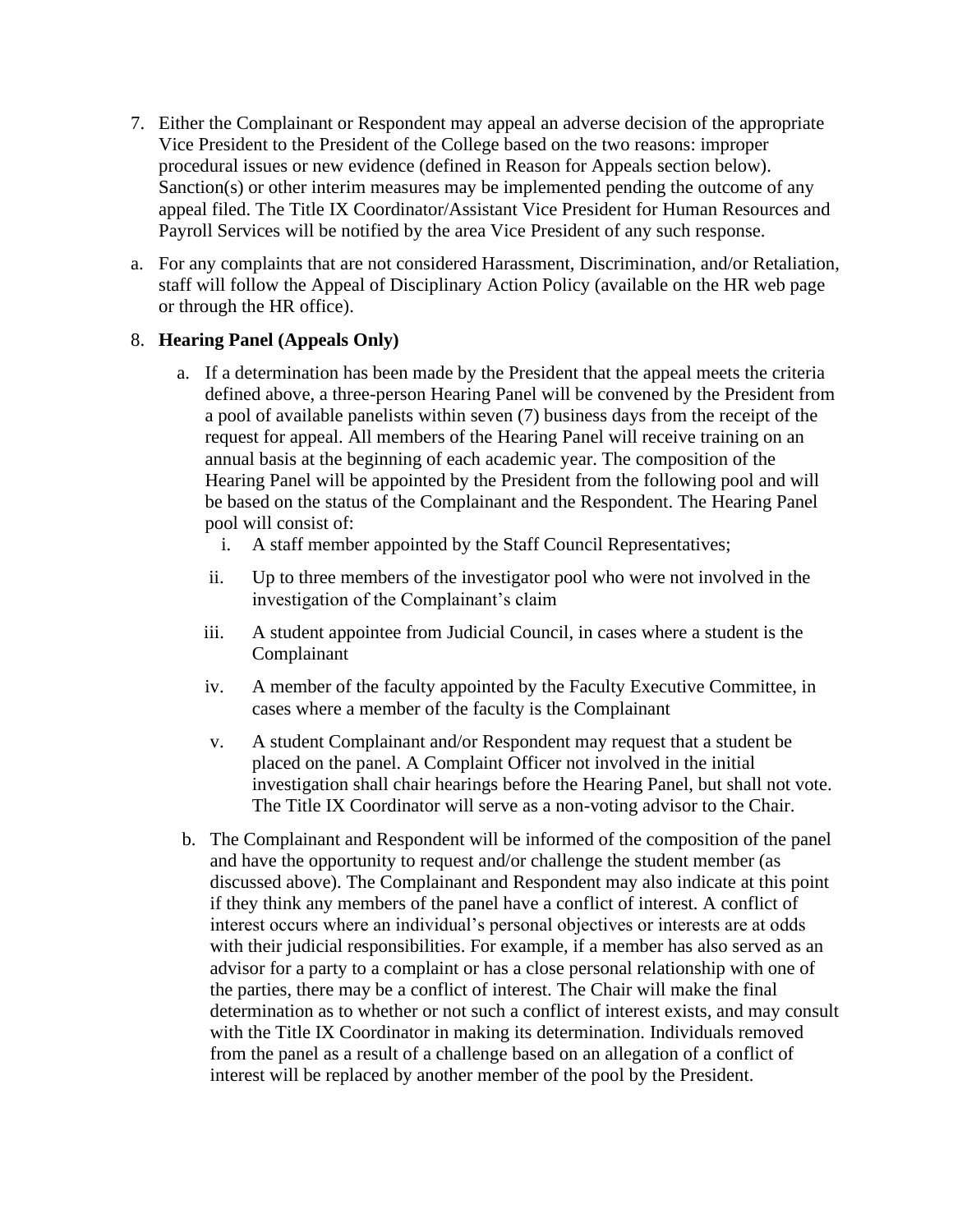- c. The Hearing Panel will review the Investigators' Report, the Statement of Alleged Policy Violation, and the request for an appeal within ten (10) days of their selection to the Hearing Panel. The Hearing Panel may refer back to the Investigators or the area Vice President any questions concerning the contents or conclusions of the investigation materials or may ask additional questions of the Complainant and/or Respondent as part of the hearing.
	- i. If the panel determines that "new" evidence that did not come to light during the investigation has been presented during the hearing, the panel may adjourn the hearing for a period that the panel deems appropriate to enable the Complainant and/or Respondent to respond to such evidence. Evidence is considered "new" only if the panel believes the evidence is relevant and important and could not with a reasonable effort have been discovered earlier by the party.
- d. An appeal is not intended to be a new investigation of the complaint. In most cases, an appeal is confined to a review of the written documentation and/or record of the investigation and pertinent documentation regarding the grounds for appeal. In the cases where additional questioning is needed, the hearings will be closed, except to the Respondents and Claimants, and the attendance of lawyers will not be permitted. Both the Respondent and the Claimant may have an advisor/support person from within the Claremont Colleges community, approved by the panel, at the hearing. The advisor may consult with the party but may not address the hearing panel. Once the hearings have ended and the process of deliberation has begun, meetings of the panel will be closed to all but panel members and the Title IX Coordinator. All proceedings will be confidential and will not be discussed outside the process. Any witnesses and advisors must keep the hearing proceedings strictly confidential. To protect the integrity of the investigation and hearing process, the parties should also keep the hearing proceedings confidential. However, Complainants and Respondents are not prohibited from sharing details of the hearing proceedings with family, counsel, advisor/support person, or other advisors of their choosing. The Hearing Panel may only find responsibility for claims or pieces of claims that appear on the Statement of Alleged Policy Violations prepared by the Area Vice President.
- e. The Hearing Panel will prepare a Final Determination Report and submit it to the President within ten (10) business days of completing deliberations. The determination of the Hearing Panel will be the College's final and binding document for the resolution of the complaint.
- f. The President will meet with the Complainant and Respondent, separately, within ten (10) business days of receiving the Final Determination Report from the Hearing Panel, to communicate the final determination of the College. Neither the Complainant nor the Respondent are required to meet with the President and may decline to do so. The area Vice President will proceed with enacting or retracting any remedies and/or sanctions identified in the Final Determination Report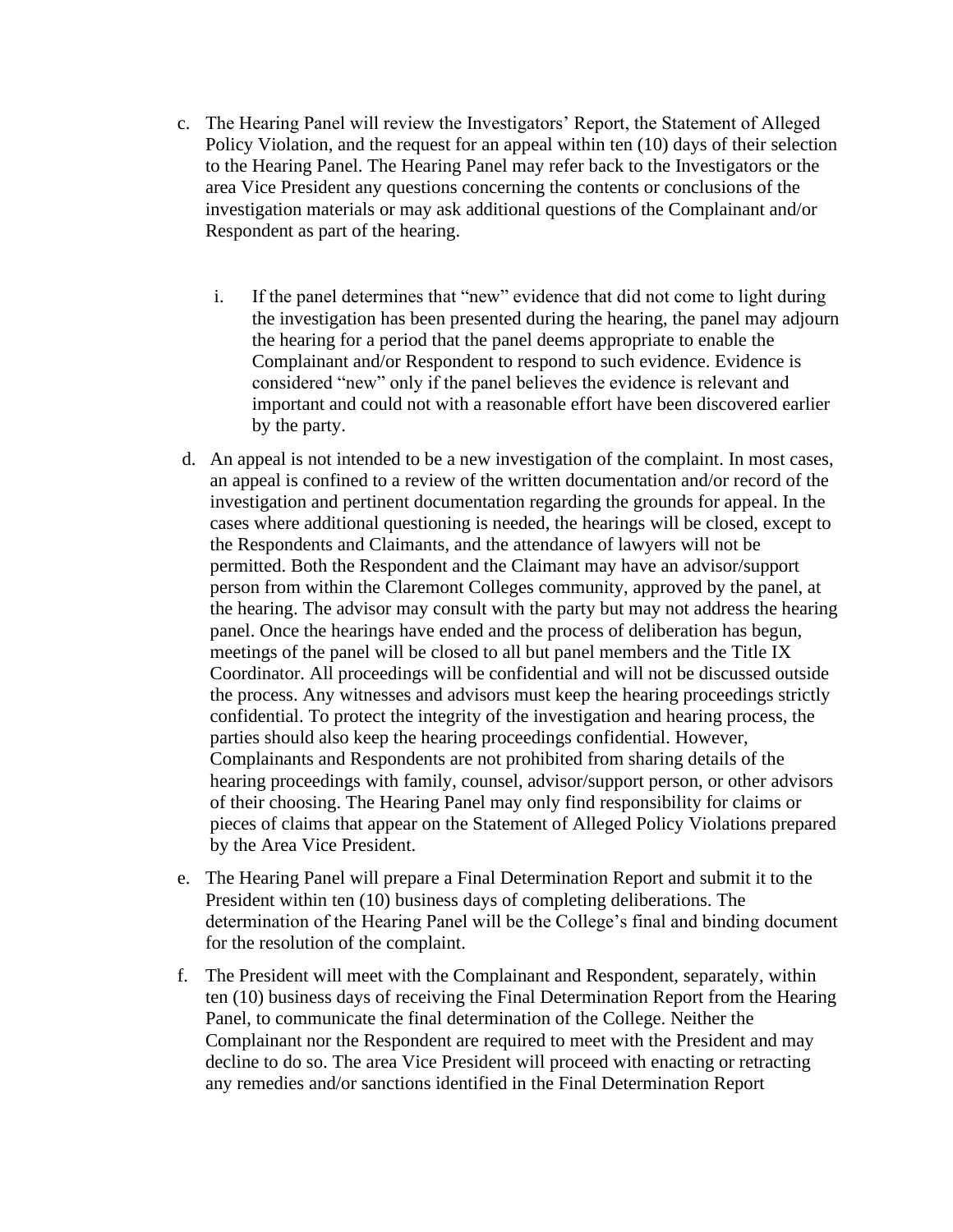immediately following the meetings with the President or within five (5) days if either the Complainant or Respondent refuses to meet.

- 9. **Interim Measures:** The College may take whatever measures are deemed necessary in response to an allegation in order to protect an individual's rights and personal safety and the safety of the College community. Such measures include, but are not limited to, an interim suspension (immediate, temporary suspension pending the outcome of complaint process), a no contact order (an order that an individual refrain from direct or indirect contact with another person or persons), restrictions on access to campus or areas of campus, and/or appropriate changes in academic schedule. Interim measures may include reporting the matter to the local police. Failure by the Respondent to adhere to the parameters of any interim measure is a violation of College policy and may lead to additional disciplinary action.
	- a. Such interim measures may be imposed:
		- i. In instances where it is determined that the Respondent poses a potential threat to another;
		- ii. To ensure the safety and well-being of members of the college community and/or preservation of College property;
		- iii. To ensure the Respondent's own physical or emotional safety and well-being; or
		- iv. If the Respondent poses a threat of disruption or interference with the normal operations of the College.
- 10. **Support Person/Advisor:** The Complainant and Respondent may each have a support person present with them at all meetings and any hearing associated with a complaint and in which the respective individual is participating. The support person must be a current member of the Claremont Colleges community and shall not have involvement in the underlying case. The support person may attend, but shall not participate in, meetings or the hearing. Because this is an administrative process, legal counsel will not be permitted, except when required by applicable law. In such cases an attorney will only be permitted in a non-participatory advisory role for the Complainant and/or Respondent at that individual's expense.

## D. **Reason for Possible Appeal - Faculty and Staff Respondents**

# A. **From Decisions of the Appropriate Vice President Concerning Cases of Harassment, including Sexual Harassment, Discrimination and Retaliation**

Either the Complainant or Respondent may appeal an adverse ruling of the appropriate Vice President to the President of the College. An appeal is not intended to be a new investigation of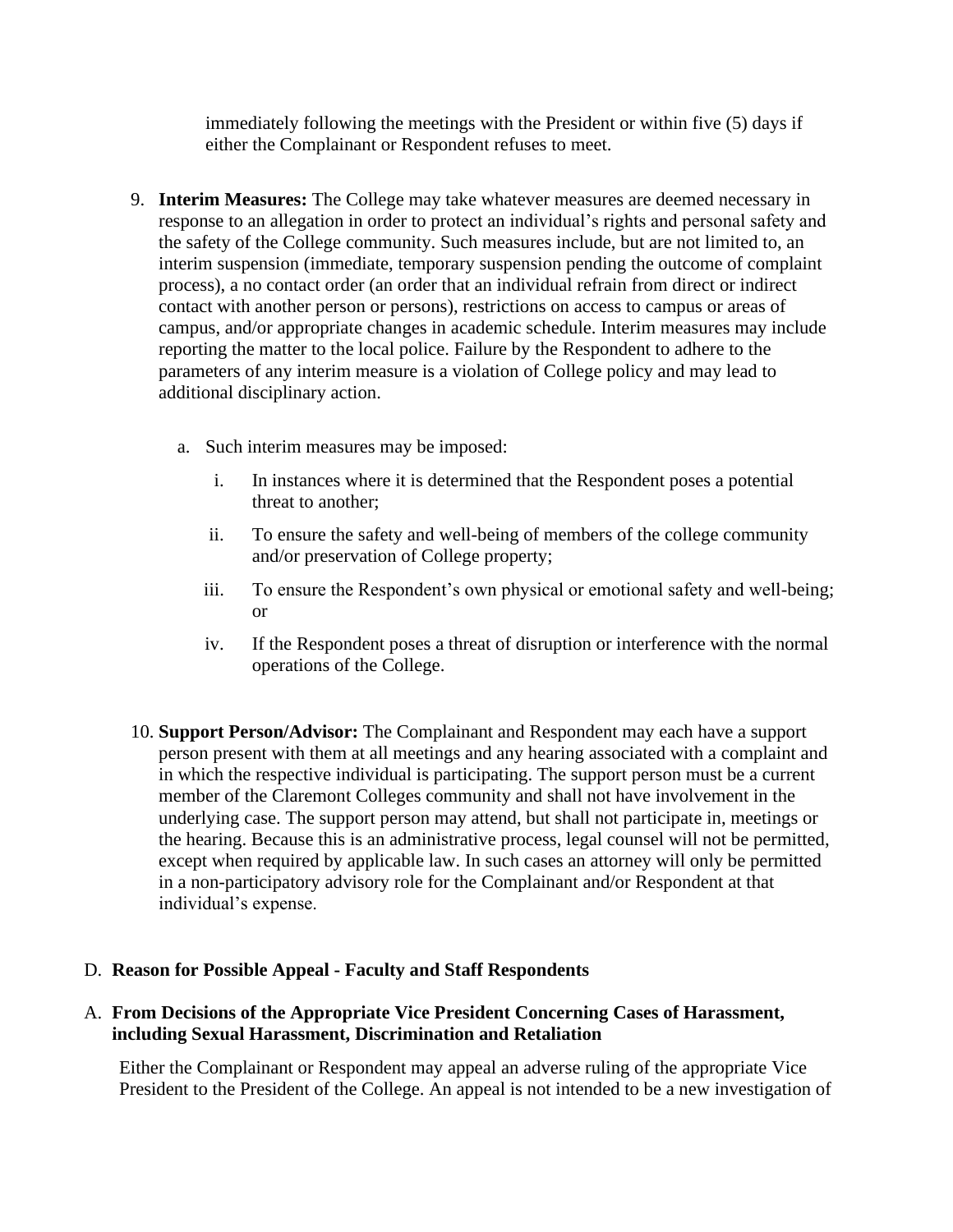the complaint. In most cases, an appeal is confined to a review of the written documentation and/or record of the investigation and pertinent documentation regarding the grounds for appeal. An appeal is not an opportunity for the President to substitute their judgment for that of the Investigators or the appropriate Vice President merely because the President disagrees with the finding and/or sanction(s). Appeal decisions are to be deferential to the Investigators, and the Vice Presidents, making changes to the finding only where there is clear error and to the sanction only if there is a compelling justification to do so.

Complaints that are not considered Harassment and/or Discrimination (as defined in section 1.b.1), staff will follow the Appeal of Disciplinary Action Policy.

Written notice of intention to appeal and written reasons for the appeal shall be provided within ten (10) business days of the Vice President's decision.

The decisions made by an appropriate Vice President are generally final. Appeal of the decisions may be made on only two grounds. Either or both may be cited in the appeal.

- 1. **Improper Judicial Procedure.** The party may appeal if the procedures outlined in the Discrimination and Harassment policies are violated. The President shall consider:
	- a. Whether provisions of the policies were violated in such a clear manner as to deny the respondent consideration of their position during the hearing.
	- b. Whether the panel, through negligence or lack of impartiality, overlooked or flagrantly ignored information which would have led to a different finding concerning the alleged violation of the Discrimination and Harassment policies.

If the President accepts an appeal made on the grounds of improper judicial procedure, the President shall order the creation of a new hearing panel. The President may provide specific directives or explanations for the guidance of the hearing panel.

- 2. **New Evidence.** During the standard hearing process, sufficient time is allowed to gather all available evidence. However, in extraordinary circumstances a party may appeal if new evidence becomes available. The President must consider:
	- a. Whether the evidence was genuinely unavailable and could not have been made available through the appellant's diligent efforts at the time of the original hearing; and
	- b. Whether the evidence would have led to a different conclusion had it been available.

If the President answers in the affirmative to both of these questions, the President will grant the appeal and send the case to a hearing panel for reconsideration, and may provide specific directions or explanations for the guidance of the hearing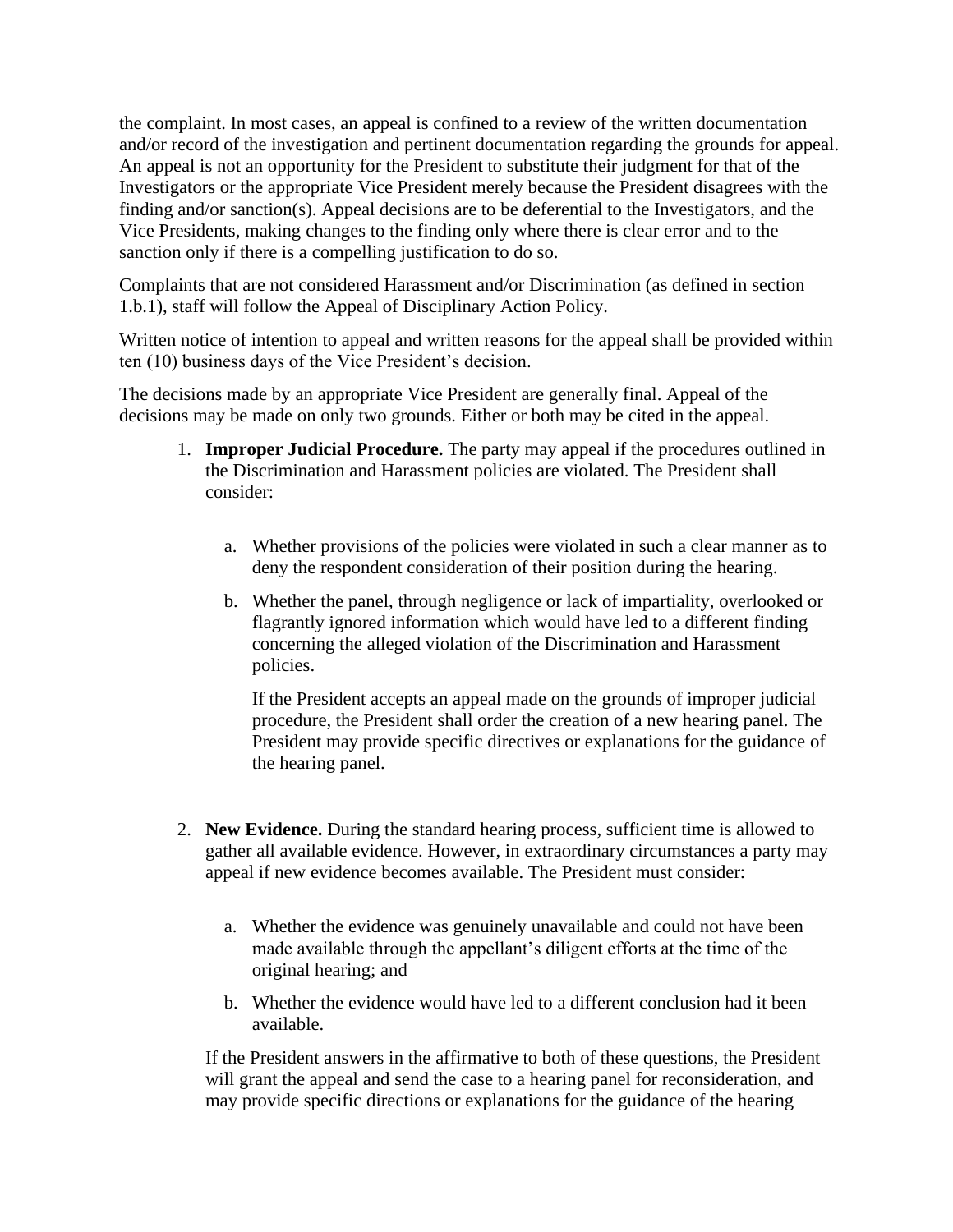panel.

In certain extraordinary circumstances and in consultation with the appropriate Vice President, the Title IX Coordinator may request the President to review a case on the grounds of fairness and precedent. If such an appeal is granted, the case shall be heard by a hearing panel.

Written notice of any appeal decision shall be provided to both parties, the Title IX Coordinator/Assistant Vice President for Human Resources and Payroll Services, and the appropriate Vice President, normally within 30 days after the appeal request has been submitted by a party, unless unforeseen events or unusual circumstances compel a longer review period. Sanction(s) or other interim measures may be implemented pending the outcome of any appeal filed. The Hearing Panel's decisions concerning all appeals are final.

Sanction(s) or other interim measures may be implemented pending the outcome of any appeal filed. A request may be made to the President for special consideration in exigent circumstances, but the presumptive stance of Pitzer College is that the sanctions will stand. In cases where the appeal results in reinstatement to the College or of privileges, all reasonable attempts will be made to restore the individual to their prior status, recognizing that some opportunities lost may be irretrievable.

# **V. Appointment and Duties of a College Complaint Officer**

The office responsible for the category of the Respondent (i.e. student, faculty, or staff) normally will be in charge of the investigation. It will be the responsibility of each Complaint Officer to:

- a. Administer and conduct discrimination and harassment investigations (not involving allegations of sexual misconduct) pursuant to this policy;
- b. Maintain and monitor confidential records relating to complaints brought under this policy;
- c. Initiate formal or informal resolution procedures as appropriate.

The Complaint Officers shall also have the authority to:

- a. Coordinate with the other Complaint Officers an on-going, campus-wide educational program designed to help all members of the Pitzer College community understand, prevent, and combat harassment and discrimination;
- b. Oversee the dissemination of this policy;
- c. Suggest training courses and seminars as part of the informal resolution process;
- d. Initiate follow-up with respect to cases that have been resolved; and
- e. Provide annual reports to the President and to the whole Pitzer College community on efforts against harassment and discrimination at the College

# **VI. Record Retention**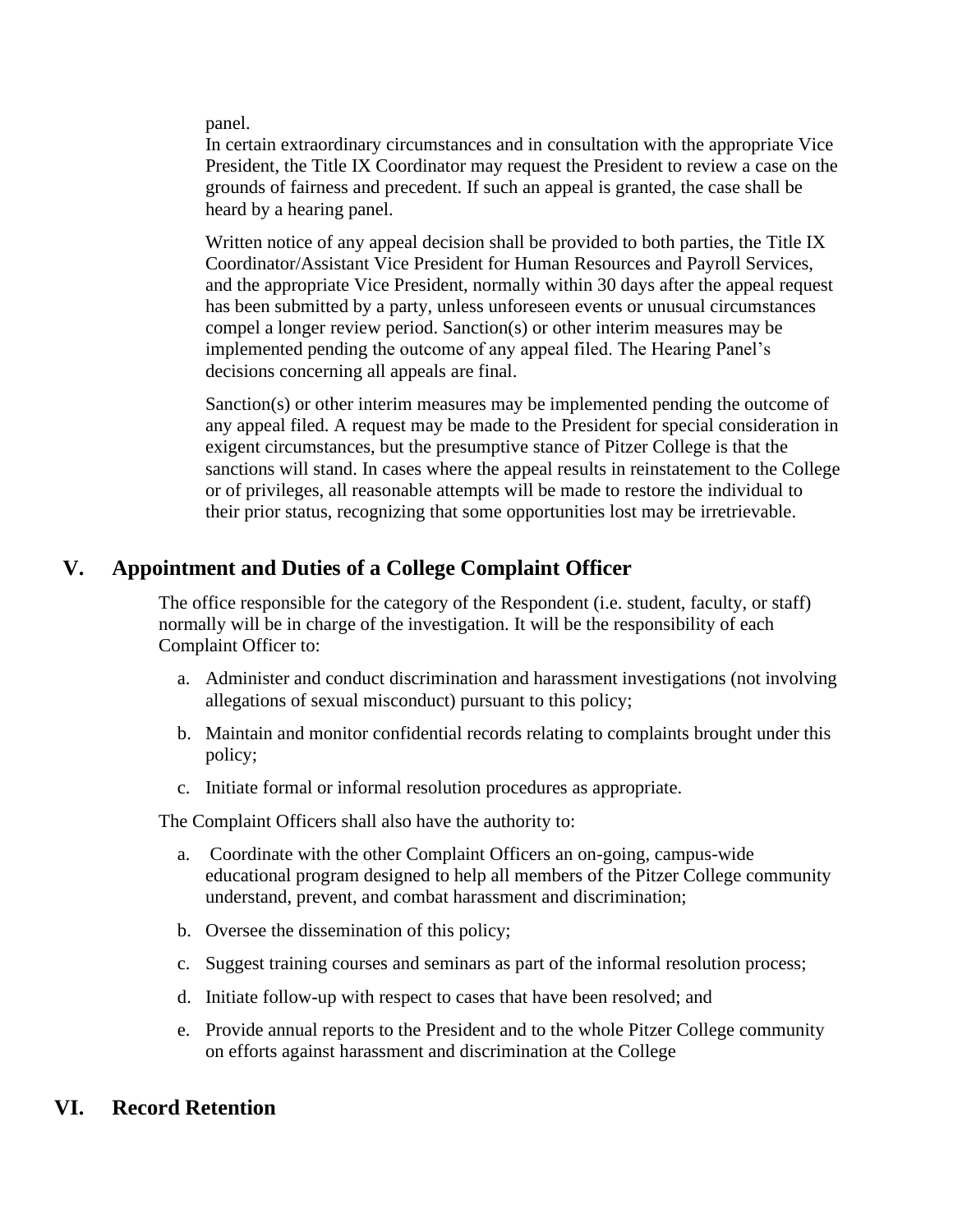Records of investigations and hearings are maintained by the College as indicated below.

- 1. **Students:** For Complainants and Respondents, who are students, the records will be maintained for five (5) years past the student's graduation or if the student leaves the College before graduation, for five (5) years past their original expected graduation date.
- 2. **Faculty or Staff:** For Complainants and Respondents who are faculty or staff, the records will be maintained for five (5) years past the conclusion of the investigation and any hearing, or the end of employment with the College, whichever of these is later.

# **VII. Special Provisions**

- A. **Attempted Violations:** In most circumstances, the College will treat attempted conduct as if that conduct had been completed.
- B. **College as Complainant:** As necessary, the College reserves the right to initiate a complaint, to serve as Complainant, and to initiate complaint proceedings without a formal complaint by the subject of the alleged misconduct.
- C. **Alcohol and substance use:** The use of alcohol or other drugs will never function as a defense for any behavior that violates College policy.
- D. **Past Sexual History:** The past sexual history of a party will generally not be admissible by the other party in an investigation or hearing unless such information is determined to be highly relevant by the Title IX Coordinator. If the party believes the past sexual history of the other party is relevant to the investigation and/or hearing they must submit a written request to the Title IX Coordinator explaining the nature of the information and why the information is relevant to the investigation and/or hearing. The Title IX Coordinator will review the request and render a decision within two (2) business days.
- E. **Respondent's Prior Conduct History:** Any previous College policy violation(s) by the Respondent are generally not admissible as relevant evidence about the present allegation. However, the Title IX Coordinator or Complaint Officer may supply information about previous behavior and/or complaints to the Investigator(s), and appropriate hearing officers or panels:
	- 1. The Respondent was previously found to be responsible for a similar violation; or
	- 2. The information indicates a pattern of behavior by the Respondent and substantial conformity with the present allegation.

However, a Respondent's prior conduct will be taken into consideration by the appropriate Vice President, President and a panel (when applicable) when determining what sanction(s) to recommend or impose.

# **VIII. Rights of Parties Involved in a Proceeding Under These Policies**

- A. **Complainants** are afforded the following rights:
	- 1. To be treated with respect, dignity, and sensitivity throughout the process.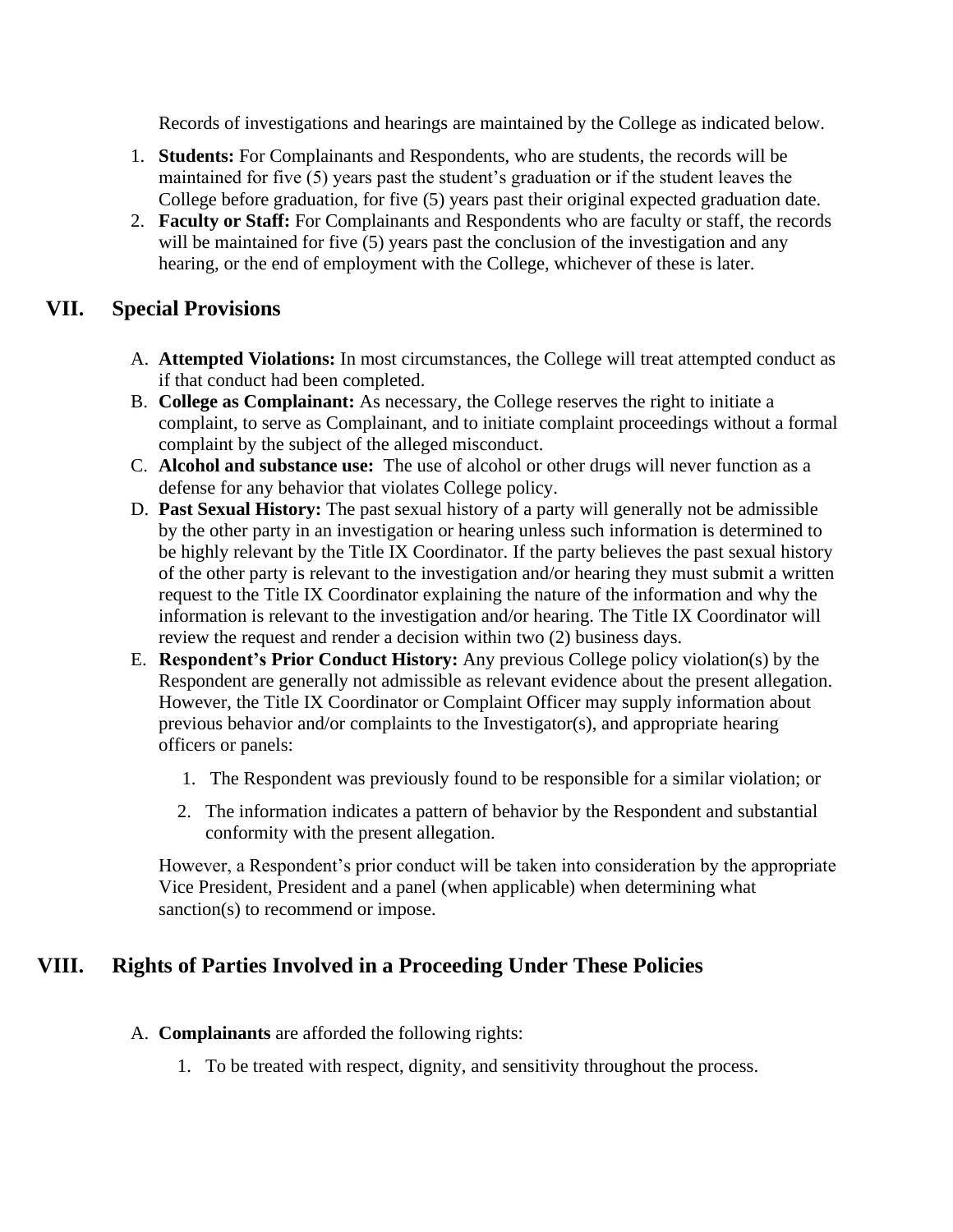- 2. To seek support services from the College, including those provided by Monsour Counseling and Psychological Services.
- 3. For student Complainants, to confidentiality and protection under the Family Education Rights and Privacy Act (FERPA). For all Complainants, the College will make all reasonable efforts to ensure the preservation of privacy, restricting access to information to those with a legitimate need to know.
- 4. To be informed of the College's policies and complaint procedures related to discrimination, harassment, sexual misconduct, and retaliation.
- 5. To a prompt and thorough investigation of the allegation(s).
- 6. To challenge the appointment of the Investigator or a Board member or request an alternate Vice President if a conflict of interest is present.
- 7. To participate or decline to participate in the complaint process related to a discrimination, harassment, sexual misconduct, and/or retaliation complaint with the understanding that the process may continue without their involvement and that the Investigator and/or Board will determine an outcome with the information available to it.
- 8. To appeal the decision made by the Investigator, Title IX Coordinator or Board and sanction(s) determined by the appropriate Vice President in accordance with the procedures set forth above.
- 9. To be notified, in writing, of the case resolution including the outcome of any appeal.
- 10. To report the incident to law enforcement and/or civil authorities if one wishes to do so.
- 11. To understand that information collected in this process may/could be subpoenaed for a criminal or civil proceeding.
- 12. To have a support person/advisor by the student, faculty or staff complaint procedures.

# B. **Respondents are afforded the following rights:**

- 1. To be treated with respect, dignity, and sensitivity throughout the process.
- 2. To seek support services through the College, including through Monsour Counseling and Psychological Services.
- 3. For student Respondents, to confidentiality and protection under the Family Education Rights and Privacy Act (FERPA). For all Respondents, the College will make all reasonable efforts to ensure the preservation of privacy, restricting access to information to those with a legitimate need to know.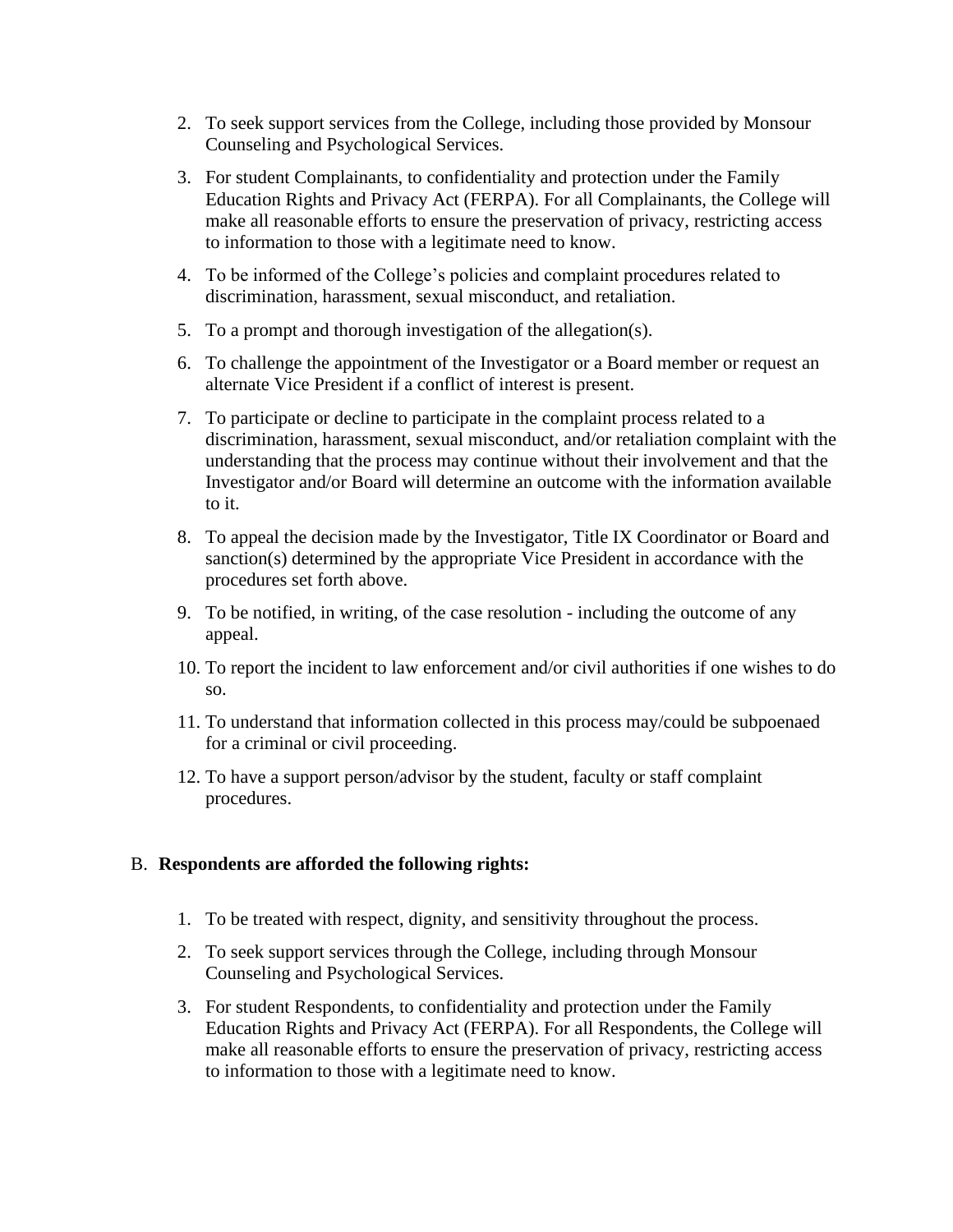- 4. To be informed of the College's policies and complaint procedures related to discrimination, harassment, sexual misconduct, and retaliation.
- 5. To a prompt and thorough investigation of the allegation(s).
- 6. To challenge the appointment of the Investigator, a member of the Board or request an alternate Vice President if a conflict of interest is present.
- 7. To participate or decline to participate in the review procedure, with the understanding that the process will continue regardless and the Investigator and/or Board will determine an outcome with the information available to it.
- 8. To appeal either the decision or sanctions of the appropriate Vice President in accordance with the procedures set forth above.
- 9. To be notified, in writing, of the case resolution including the outcome of the appeal.
- 10. To report the incident to law enforcement and/or civil authorities if one wishes to do so.
- 11. To understand that information collected in this process may be subpoenaed in criminal or civil proceedings.
- 12. To have a support person/advisor as defined by the student, faculty or staff complaint procedures.

# **IX. Alternative Resolution Options**

In some circumstances, in addition to the resolution procedures discussed above in Section IV, the College may choose an alternative form of resolution to the one provided in this Document. In these instances, the College will attempt to gain approval from both parties whenever possible. This alternative process will adhere to Title IX standards.

A. **Mediation:** This informal procedure is intended to resolve actual or perceived instances of harassment and discrimination through agreement and mutual understanding between the parties involved without the need for more formal action by the College. Informal resolution will normally be completed within four weeks although mediation, if required, may take longer.

> After the Complaint Officer or other investigator completes an investigation, both parties may agree to attempt an informal resolution of a charge of harassment or discrimination. If the Complaint Officer determines that such an informal process is appropriate under the facts and circumstances of the case, one or more of the following, or similar, methods may be utilized:

- a. A meeting of the Complaint Officer, the Complainant, and the Respondent; and/or
- b. A meeting between the Complaint Officer and the Respondent; and/or
- c. A recommendation of training courses or seminars for either principal; and/or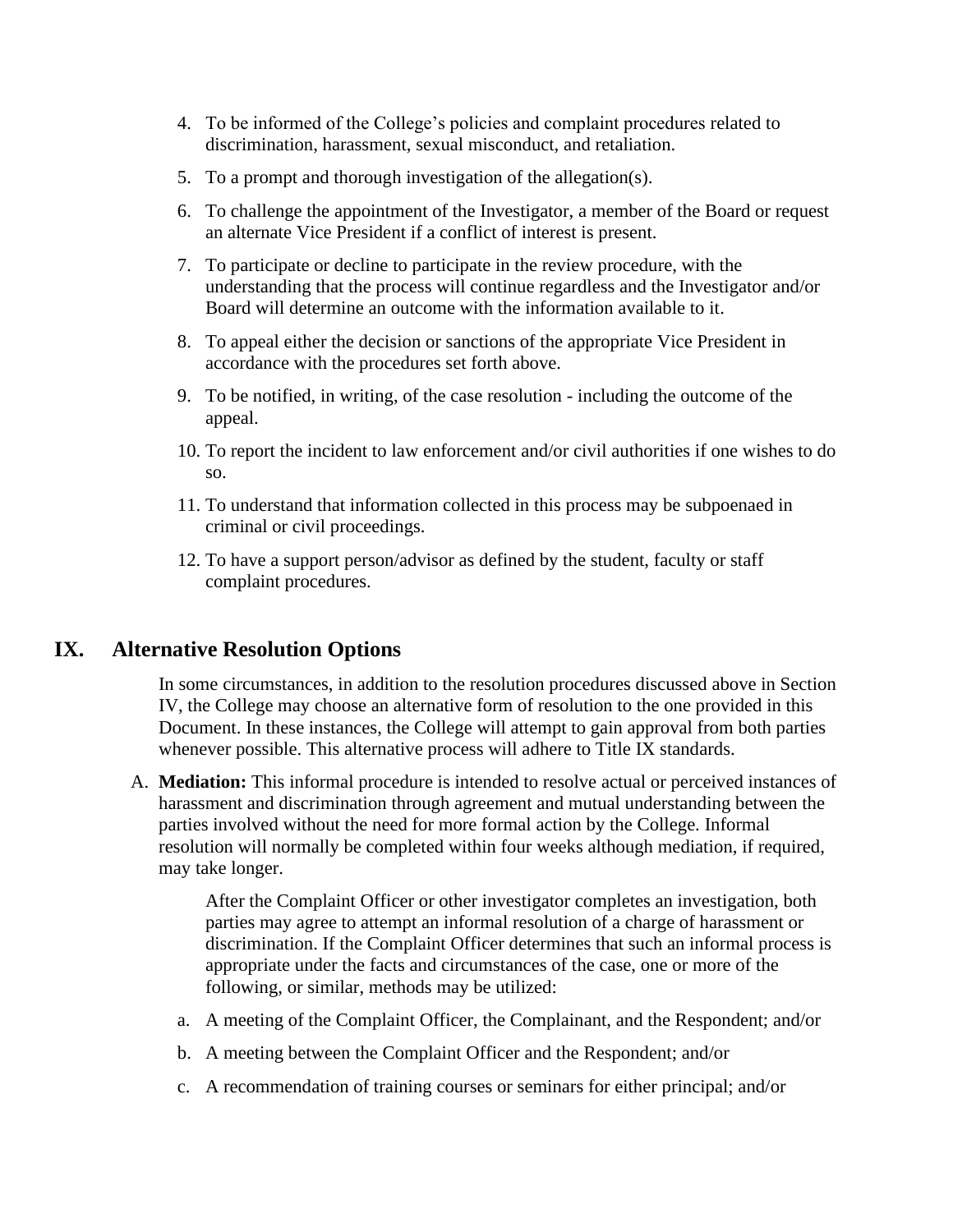d. Referral of the case to a mediator who has both legal and/or personnel relations experience. The mediator will discuss the issues with both principals and seek appropriate actions by the principals involved to reach an acceptable resolution. Mediation must be agreed to by both parties. Mediation is not an option for resolution in cases involving allegations of sexual assault.

At the conclusion of an informal procedure which results in the parties and the Complaint Officer agreeing the charge has been successfully resolved, each party will be asked to sign an acknowledgment that the informal procedure was performed with their agreement and resulted in a resolution of the charge that was satisfactory to each party.

The details of any conditions agreed to by either party (e.g. counseling, the avoidance of a particular behavior) may be included in this agreement. Signing the acknowledgment form is the final step in the informal resolution process, and is entirely voluntary. There will be no adverse consequences for anyone who declines to participate in the informal resolution procedure or who participates in an informal resolution procedure and then subsequently declines to sign the acknowledgment of resolution. The signed acknowledgment will be kept in the confidential files of Human Resources and available to its Complaint Officers.

If either party declines to sign the acknowledgment of an agreement, the informal procedure will be deemed unsuccessful.

# **X. The College's External Reporting Obligations**

# A. **The Jeanne Clery Disclosure of Campus Security Policy and Campus Crime Statistics Act (The "Clery Act")**

1. **Statistical Reporting:** Certain College officials have a duty to report certain misconduct for federal statistical reporting purposes ("Clery Act"). All personally identifiable information is kept confidential, but statistical information must be passed along to campus law enforcement regarding the type of incident and its general location (on or off‐campus, in the surrounding area, but no addresses are given) for publication in the annual Campus Security Report. This report helps to provide the community with a clear picture of the extent and nature of campus crime, to ensure greater community safety. Mandated federal reporters include: staff in the Office of Student Affairs, campus law enforcement, local police, coaches, athletic directors, residence life staff, student activities staff, human resources staff, advisors to student organizations, and any other official with significant responsibility for student and campus activities. The information to be shared includes the date, the location of the incident (using Clery location categories) and the Clery crime category. This reporting protects the identity of the victim and may be done anonymously.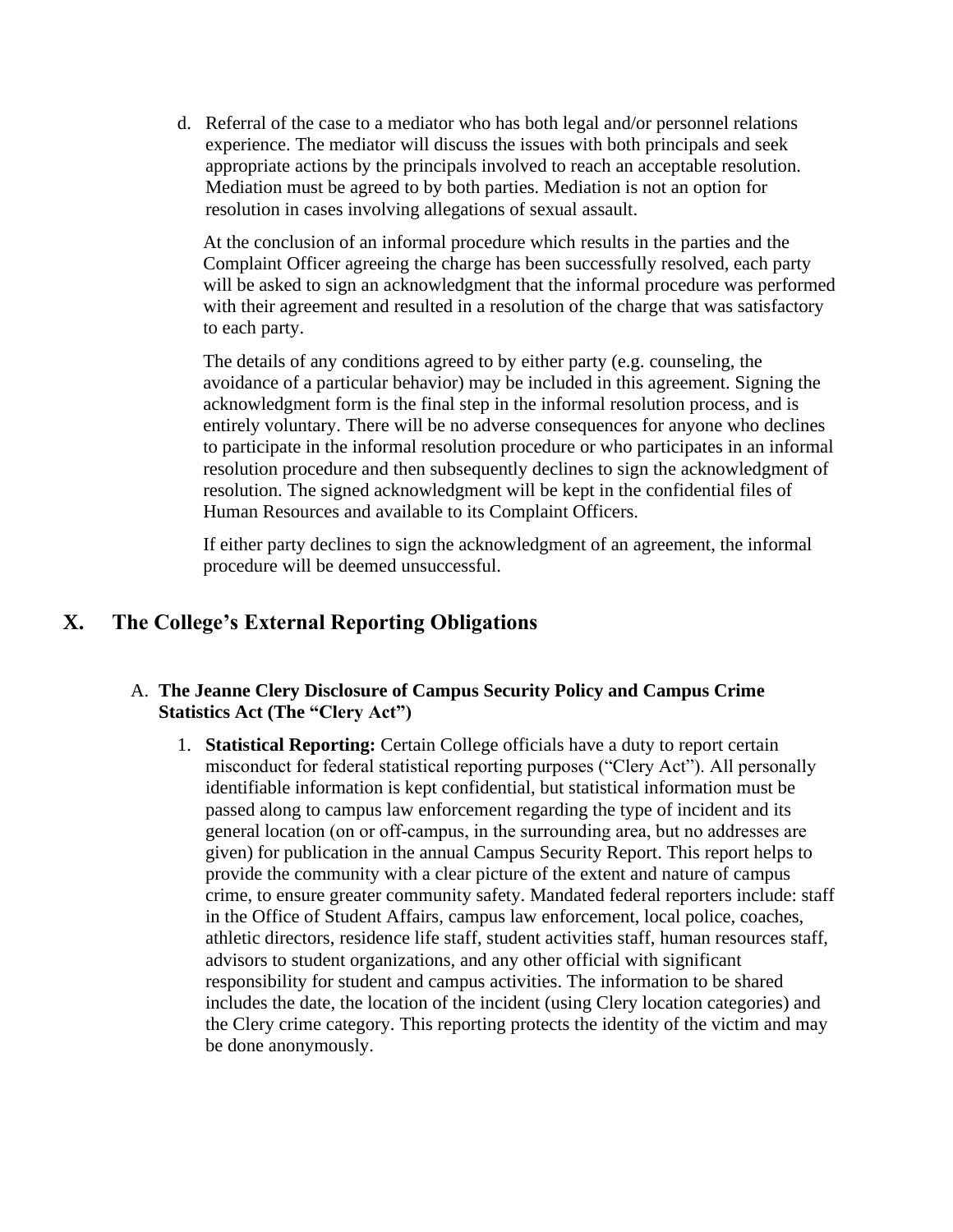2. **Timely Warning:** Complainants should also be aware that College administrators must issue immediate timely warnings for incidents reported to them that are confirmed to pose a substantial threat of harm or danger to members of the College community. For purposes of the Timely Warning requirement, the College will not disclose a Complaint's name. However, the College will provide enough information for community members to make safety decisions in light of the danger. The reporters for timely warning purposes are exactly the same as detailed in the paragraph above.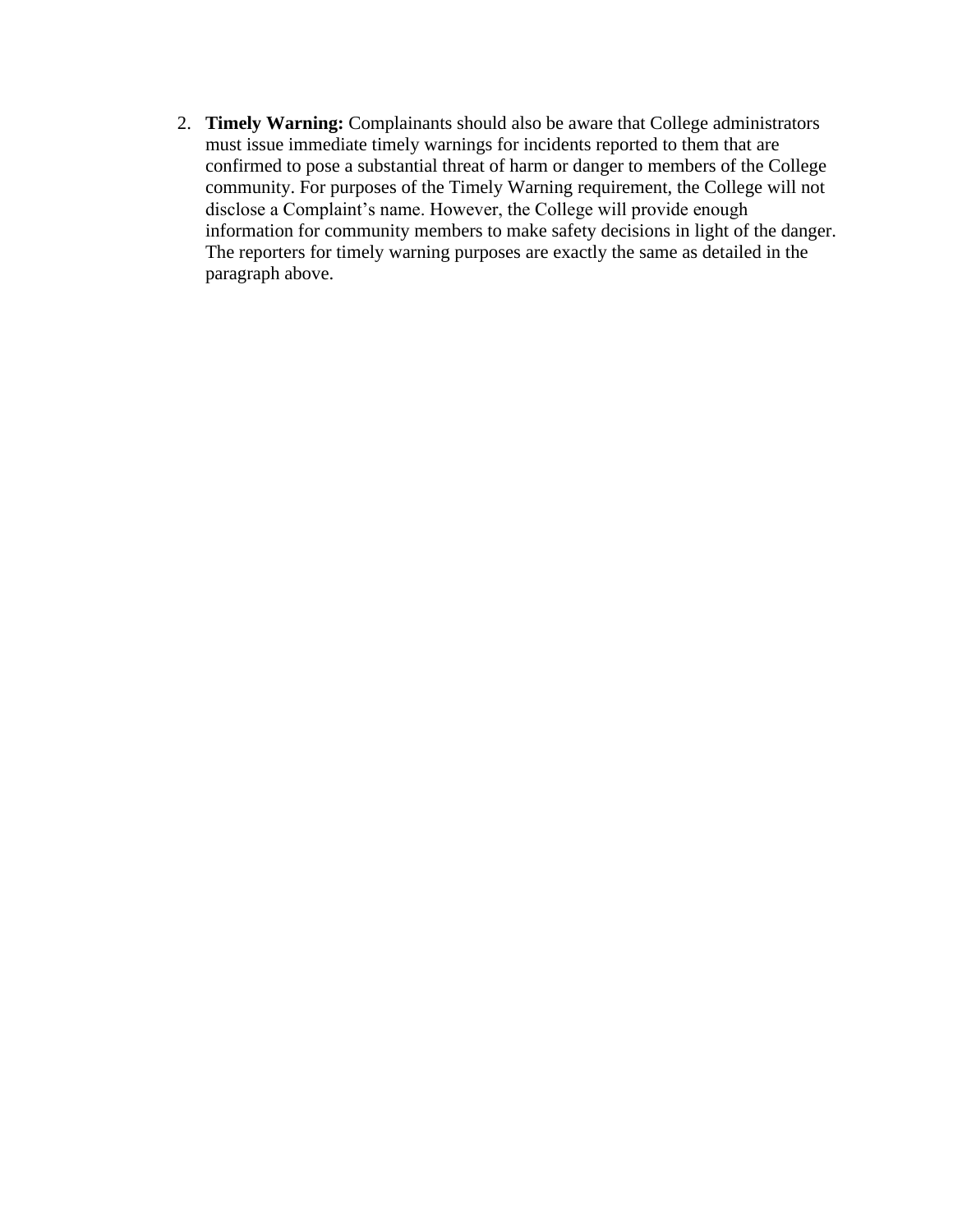# B. **FERPA**

- 1. The outcome of a campus hearing is part of the educational record of the Respondent, if they are a student, and the employee record if they are a faculty or staff member. The educational records of students are protected from release under a federal law, FERPA. The College complies with FERPA regulations regarding the privacy of student records and observes the following exceptions to FERPA, as mandated by the Clery Act:
- 2. The Complainant(s) in a non-consensual sexual contact/intercourse incident have the right to be informed of the finding, and sanction(s) of the investigation or hearing, in writing, without condition or limitation.
- 3. The Complainant(s) in sexual exploitation, sexual harassment, stalking, relationship violence and any other gender-based offense have the right to be informed of the finding, in writing, and to be informed of any sanction(s) that directly relate to them, and to essential facts supporting the outcome when the outcome is "responsible" (and the underlying offense is a crime of violence as defined below and in 34 C.F.R. 99.39) and/or it is equitable to share the essential findings with all parties.
- 4. The Clery Act permits the College to release publicly the name, nature of the violation and the sanction(s) for any student who is found in violation of a College policy that is a "crime of violence," including: arson, burglary, robbery, criminal homicide, sex offenses, assault, intimidation (which may encompass stalking and/or bullying), hazing, destruction/damage/vandalism of property and kidnapping/abduction. The College will release this information to the Complainant in any of these offenses regardless of the outcome.

# **Appendix A: Sexual Misconduct Prevention and Risk Reduction**

**Prevention:** If you find yourself in the position of being the initiator of sexual behavior, you owe sexual respect to your potential partner and yourself. These suggestions may help you avoid committing a nonconsensual sexual act and reduce your risk of being accused of sexual misconduct:

- 1. Clearly communicate your intentions to your sexual partner and give them a chance to clearly communicate their intentions to you.
- 2. Understand and respect personal boundaries. Do not pressure a potential partner.
- 3. DON'T MAKE ASSUMPTIONS about consent; about someone's sexual availability; about whether they are attracted to you; about how far you can go or about whether they are physically and/or mentally able to consent. If there are any questions or ambiguity then you DO NOT have consent and you should stop.
- 4. If you think you are receiving unclear or conflicting messages from your partner, this is a clear indication that you should stop, defuse any sexual tension and communicate better.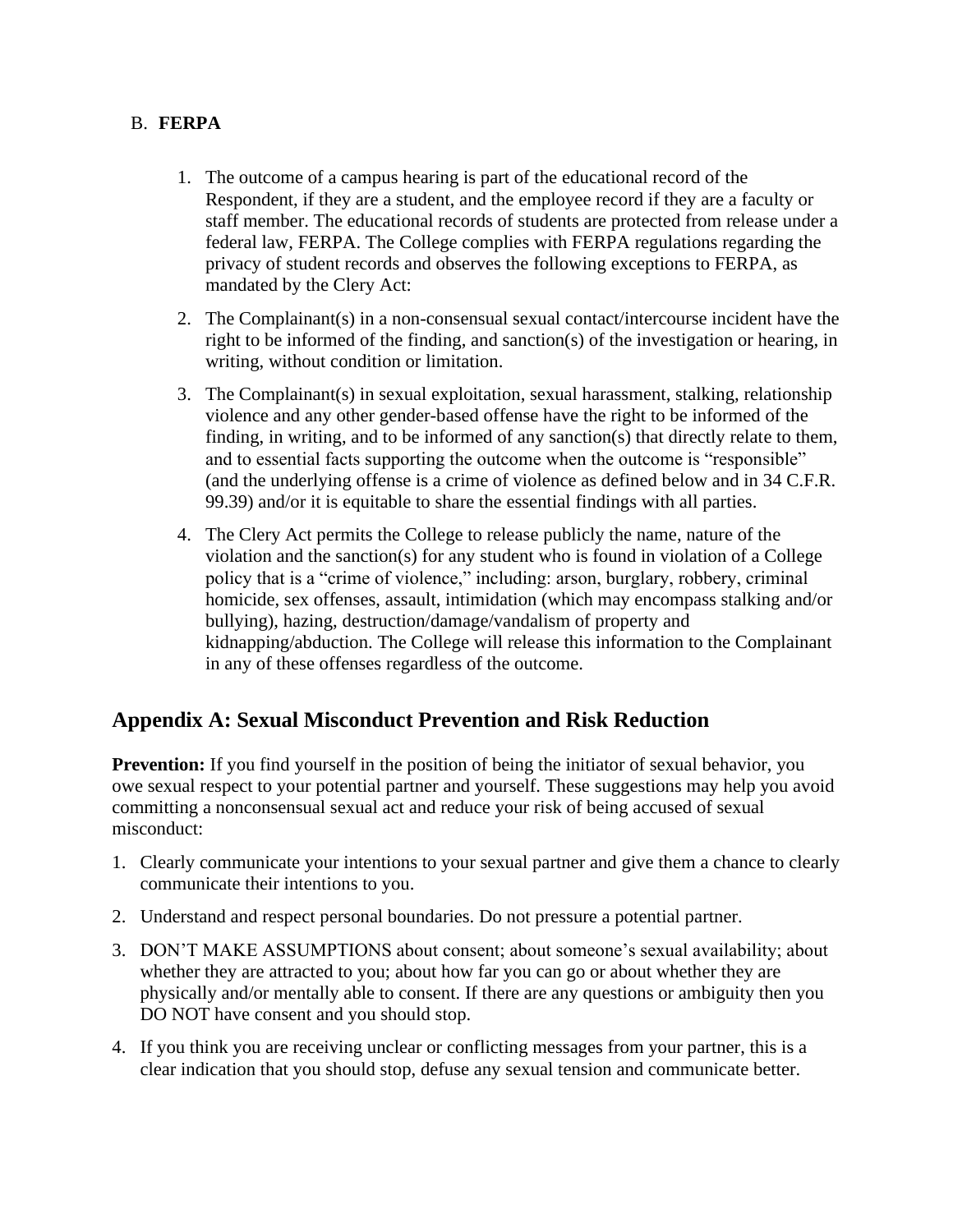- 5. Don't take advantage of someone's drunken, drugged, or otherwise incapacitated state, even if they did it to themselves.
- 6. Realize that your potential partner could be intimidated by you, or fearful. You may have a power advantage simply because of your gender or size. Don't abuse that power.
- 7. Understand that consent to some form of sexual behavior does not automatically equal consent to any other form of sexual behavior.
- 8. Silence and passivity cannot be interpreted as an indication of consent. Read your potential partner carefully, paying attention to verbal and non‐verbal communication and body language. If you are not sure, stop.

**Risk Reduction:** Risk reduction tips can, unintentionally, take victim-blaming tone. With no intention to victim-blame, and with recognition that only those who commit sexual violence are responsible for such conduct, these suggestions may nevertheless help you to reduce your risk of experiencing a non-consensual sexual act.

- 1. If you have sexual limits, make them known as early as possible.
- 2. If you do not want to engage in a particular activity, tell the other person "NO" clearly and firmly.
- 3. Try to remove yourself from the physical presence of a sexual aggressor, if you can do so safely.
- 4. If someone is nearby, ask for help or if it is safe to do so, text or call someone.
- 5. Take affirmative responsibility for your alcohol intake/drug use and acknowledge that alcohol/drugs lower your sexual inhibitions and may make you vulnerable to someone who views a drunk or high person as a sexual opportunity.
- 6. Take care of your friends and ask that they take care of you. A real friend will challenge you if you are about to make a mistake. Respect them when they do.

# **Appendix B: Frequently Asked Questions: Sexual Assault and Misconduct**

Below are some of the most commonly asked student questions regarding sexual misconduct.

## **1. Does information about a complaint remain confidential?**

The confidentiality of all parties to a complaint of sexual misconduct must be respected, insofar as it does not interfere with the College's obligation to fully investigate allegations of sexual misconduct. Where confidentiality is not strictly kept, it will still be tightly controlled on a need‐to-know basis. Dissemination of information and/or written materials to persons not involved in the complaint procedure is not permitted. Violations of the privacy of the Complainant or the Respondent may lead to disciplinary action by the College. In all complaints of sexual misconduct, all parties will be informed of the outcome. In some instances, the College may choose to make a brief public announcement of the nature of the violation and the action taken, without using the name or identifiable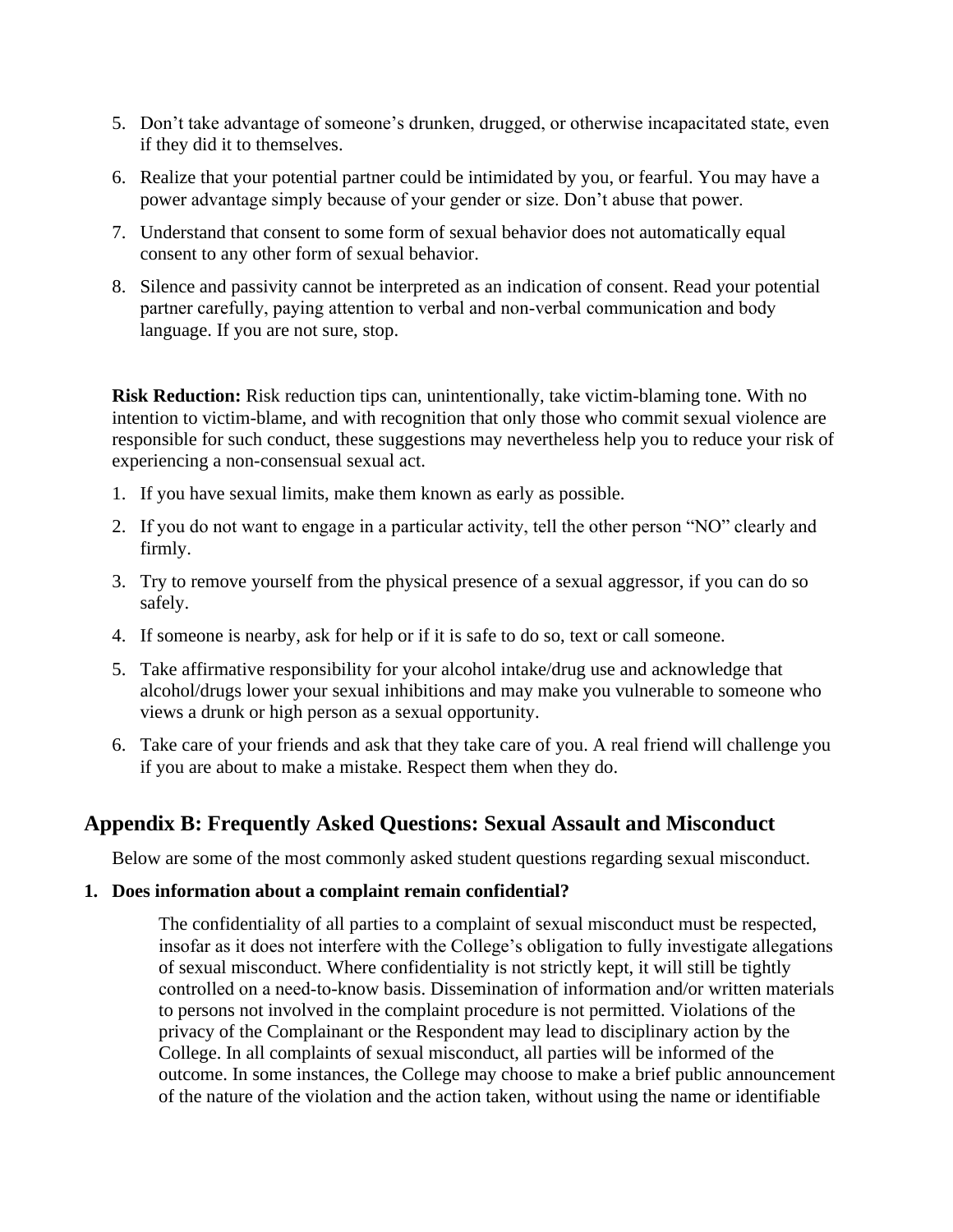information of the alleged victim. Certain College administrators are informed of the outcome within the bounds of student privacy (e.g., the President, Dean of Students, Director of Campus Safety, Title IX Coordinator). If there is a report of alleged sexual misconduct to the College and there is evidence that a felony has occurred, local police will be notified if the Complainant consents. This does not mean charges will be automatically filed or that a Complainant must speak with the police. The College also must statistically report the occurrence on campus of major violent crimes, including certain sex offenses, in an annual report of campus crime statistics. This statistical report does not include personally identifiable information.

## **2. Will I (as a survivor/victim) have to pay for counseling/or medical care?**

Students can access CUC Counseling Service, and the Counseling Service also hosts a support group for survivors of sexual assault. If you are accessing community and noninstitutional services, payment for these services may be covered by your health insurance plan; please check your coverage. If you have elected coverage under the Claremont College's Student Health Insurance Plan ("SHIP"), payment for these services may also be covered under this insurance plan. SHIP documentation is available at: <https://services.claremont.edu/student-health-services/>

## **3. Will my parents or guardian be told?**

Unless you are under 18 years old, no; not unless you tell them. Whether you are the Complainant or the Respondent, the College's primary relationship is to you, the student, and not to your parent or guardian. However, we strongly encourage you to communicate with your parents when you are in distress whether for medical, behavioral, or academic reasons. Moreover, the College has an obligation to and will contact your parents if we believe your health or safety is at risk or if your status at the College is at risk (due to residential or College suspension or expulsion). In addition, College officials will speak with your parents directly at your request.

# **4. Do I have to name the alleged perpetrator?**

Yes, if you want the College to pursue its complaint procedures as outlined in this Document. No, if you choose to respond informally and do not file a formal complaint. You should consult the confidentiality provisions set forth in the Document to better understand the College's legal obligations depending on what information you share with different College officials. Complainants should be aware that not identifying the alleged perpetrator may limit the College's ability to respond comprehensively.

# **5. Will the alleged perpetrator know my identity?**

Yes, if you file a formal complaint. Sexual misconduct is a serious offense and the Respondent has the right to know the identity of the complainant/alleged victim. If there is a hearing, the College does provide alternative testimony options.

# **6. What do I do if I am accused of sexual misconduct?**

DO NOT contact the Complainant. You may want to speak with someone in the campus community who can act as your support person/advisor. The Title IX Coordinator can explain the College's complaint procedures for addressing sexual misconduct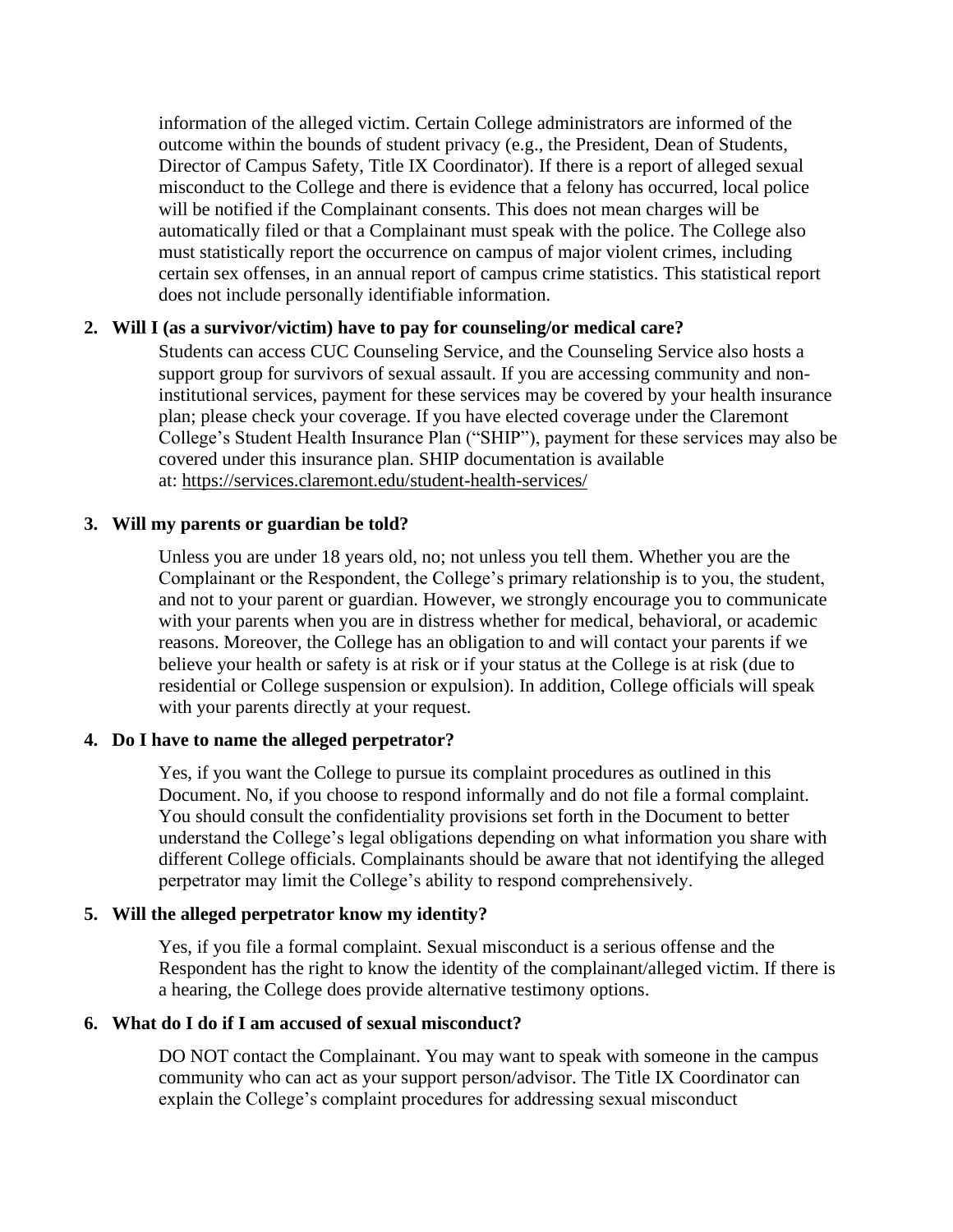complaints. You may also want to seek confidential counseling through the counseling center or seek support through off campus services in the community. See below regarding legal representation.

## **7. What about legal advice?**

Complainants do not need private legal counsel to pursue criminal prosecution because representation will be handled by the District Attorney's office. However, it is the Complainant's choice whether or not to retain an attorney and you may want to retain an attorney if you are considering filing a civil action. Respondents may want to retain legal counsel given the potential for criminal and/or civil action. Legal counsel may only participate in College proceedings as a support person to their respective party and at that individual's expense.

# **8. What about changing residence hall rooms or other accommodations?**

The Complainant and Respondent may request a room change through the Title IX Coordinator who will facilitate with a Dean of Campus Life room change to the first available, suitable room. If a Complainant wants the Respondent to move, Complainant must be willing to pursue a formal complaint. No contact orders can be imposed.

Other accommodations available to Complaints might include:

- Assistance with or rescheduling an academic assignment (paper, exams, etc.);
- Assistance in requesting an incomplete in a class;
- Assistance with transferring class sections, if available;
- Temporary withdrawal;
- Assistance with alternative course completion options;
- Other accommodations for health and safety as necessary.

# **9. What should I do about preserving evidence of a sexual assault?**

Police are in the best position to secure evidence of a crime. Physical evidence of a criminal sexual assault must be collected from the alleged victim's person within 120 hours (although the sooner the better for collection of evidence), though evidence can often be obtained from towels, sheets, clothes, etc. for much longer periods of time. If you believe you have been a victim of a criminal sexual assault, you should go to the emergency room, before washing yourself or your clothing. The Sexual Assault Nurse Examiner, a nurse who is specially trained to collect evidence in cases of alleged sexual assault, at Pomona Valley Hospital Medical Center (1798 N. Garey Avenue, Pitzer, CA 91767, 909-865-9500) is usually on call 24 hours a day, 7 days a week. If you decide to seek medical attention and wish to have evidence collected, contact the emergency room and request that they call a SANE nurse.

The hospital staff will collect evidence, check for injuries, address pregnancy concerns and address the possibility of exposure to sexually transmitted infections. If you have changed clothing since the assault, bring the clothing you had on at the time of the assault with you to the hospital in a clean, sanitary container such as a clean paper grocery bag or wrapped in a clean sheet (plastic containers do not breathe, and may render evidence useless). If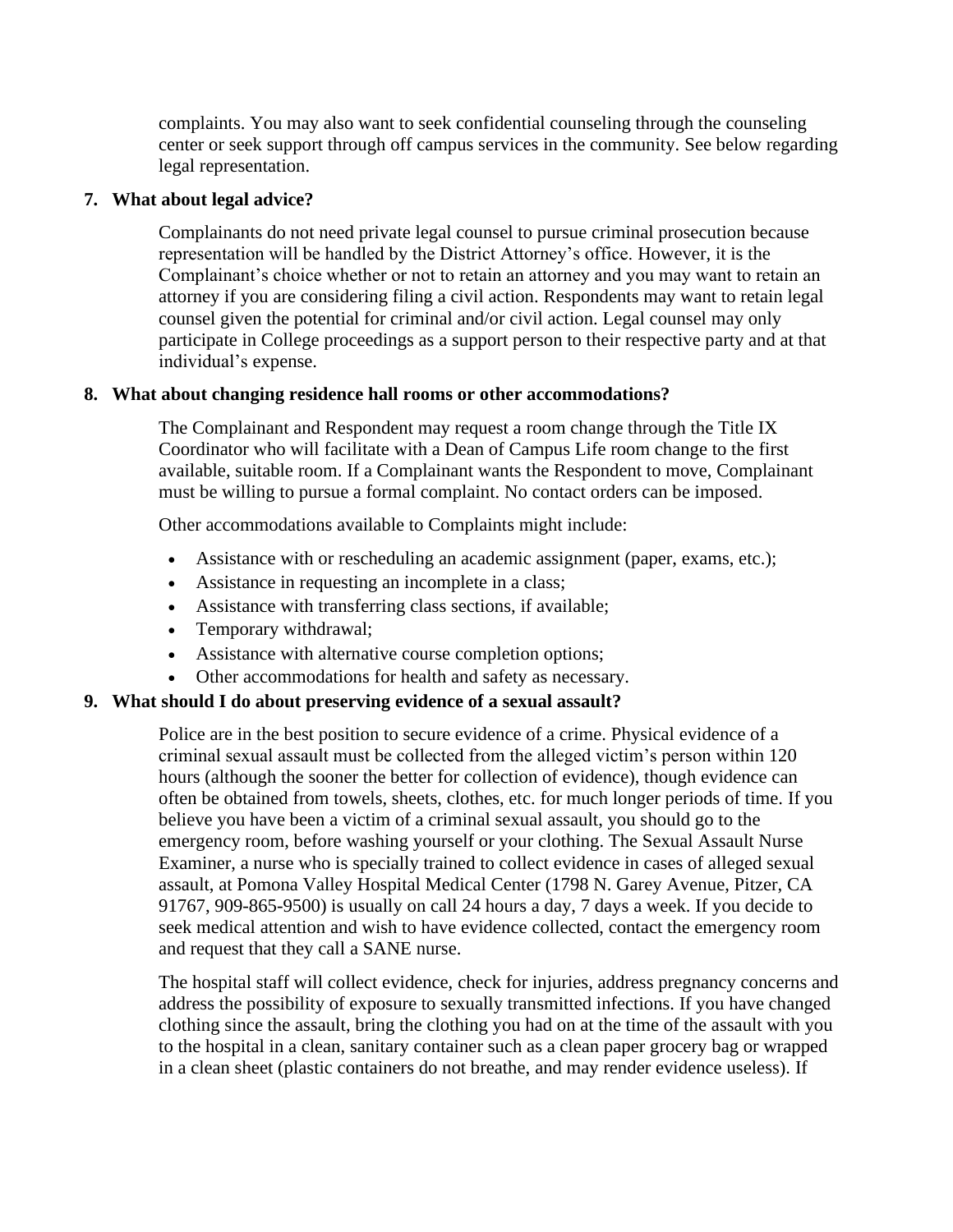you have not changed clothes, bring a change of clothes with you to the hospital, if possible, as they will likely keep the clothes you are wearing as evidence.

You can take a support person with you to the hospital, and they can accompany you through the exam, if you want. If you would like someone from the College staff to accompany you to the hospital, contact Campus Safety at 909-607-2000 and ask them to contact the On-Call Dean. An On-Call Dean is available whenever the College offices are closed to assist students in emergency situations. In addition, the Advocates for Survivors of Sexual Assault are a student support resource.

If you go to the hospital, local police will be called, but you are not obligated to talk to the police or to pursue prosecution. Collecting evidence can assist the authorities in pursuing criminal charges, should you decide later to do so at a later date. Collecting evidence will not obligate you to any course of action.

## **10. Will the Complainant be sanctioned when reporting a sexual misconduct if they have illegally used drugs or alcohol?**

No. The severity of the infraction will determine the nature of the College's response, but whenever possible the College will respond educationally rather than punitively to the illegal use of drugs and/or alcohol. The seriousness of sexual misconduct is a major concern and the College does not want any of the circumstances (e.g., drug or alcohol use) to inhibit the reporting of sexual misconduct.

## **11. Will the use of drugs or alcohol affect the outcome of a sexual misconduct complaint?**

The use of alcohol and/or drugs by either party will not diminish the Respondent's responsibility. On the other hand, alcohol and/or drug use is likely to affect the Complainant's memory and, therefore, may affect the outcome of the complaint. A person bringing a complaint of sexual misconduct must either remember the alleged incident or have sufficient circumstantial evidence, physical evidence and/or witnesses to support their complaint. If the Complainant does not remember the circumstances of the alleged incident, it may not be possible to impose sanctions on the Respondent without further corroborating information. Use of alcohol and/or other drugs will never excuse a violation by a Respondent.

## **12. Will either party's prior use of drugs and/or alcohol be a factor when reporting sexual misconduct?**

Not unless there is a compelling reason to believe that prior use or abuse is relevant to the present complaint.

## **13. What should I do if I am uncertain about what happened?**

If you believe that you have experienced sexual misconduct but are unsure of whether it was a violation of the College policy, you should contact the College's Title IX Coordinator who can explain the policy and resolution options. If you would like to speak with someone in strict confidence to explore the incident, you may want to first speak with a counselor at Monsour Counseling and Psychological Services, a chaplain from the McAlister Center, an Advocate for Survivors of Sexual Assault, or a rape crisis hotline.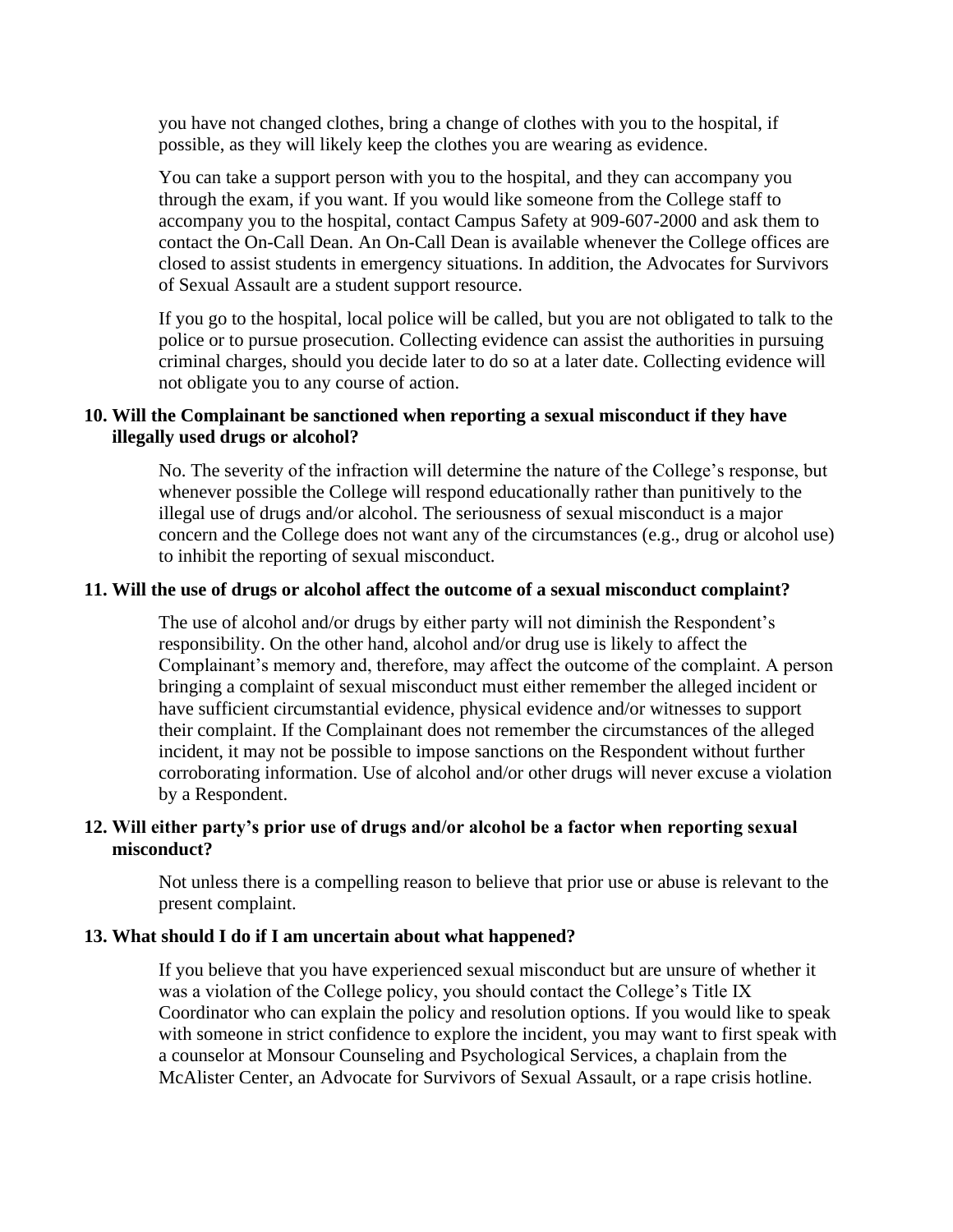Advocates for Survivors of Sexual Assault are a trained student group who are available through a pager system to assist students who have experienced sexual assault or misconduct on a 24/7 basis (909-607-1778). While the Advocates do not enjoy a legal confidentiality privilege as the other College officials listed above, they are considered to be confidential resources and not mandated reporters.

# **Appendix C: What to Do if You Have Experienced Sexual Misconduct, Including Sexual Assault**

If you have been a victim of sexual misconduct, the sooner you seek help the more options you have available to you. The following steps are important to take as soon as possible.

- 1. **Get away from your attacker and to a safe place as soon as possible.** Call 911 or Campus Safety (909-607-2000).
- 2. **Seek medical attention** to assess and treat any injuries, screen for pregnancy and any sexually transmitted infections, and collect evidence (if you consent to do so). If you decide to seek medical attention, contact the emergency room at **Pomona Valley Hospital Medical Center** (1798 N. Garey Avenue, Pomona, CA 91767, 909-865-9500) in advance and request that they call a Sexual Assault Nurse Examiner (SANE), a nurse who is specially trained to collect evidence. A SANE nurse is usually on call 24 hours a day, 7 days a week. Evidence can be collected up to 96 hours after the incident. If you have changed clothing since the incident, bring the clothing you had on at the time with you to the hospital in a clean paper bag or wrapped in a clean sheet (plastic containers do not breathe, and may render evidence useless). If you have not changed clothes, bring a change of clothes with you to the hospital.

You can take a support person with you to the hospital, and they can accompany you through the exam, if you want. If you would like someone from the College staff to accompany you to the hospital, contact Campus Safety at 909-607-2000 and ask them to contact the On-Call Dean.

Advocates for Survivors of Sexual Assault are a trained student group who are available through a pager system to assist students who have experienced sexual assault or misconduct on a 24/7 basis (909-607-1778). While the Advocates do not enjoy a legal confidentiality privilege as the other College officials listed above, they are considered to be confidential resources and not mandated reporters.

If you go to the hospital, the police will be called, but you are not obligated to talk to the police or to pursue prosecution. Collecting evidence will not obligate you to any course of action but can assist the authorities in pursuing criminal charges should you decide later to do so later.

3. **Seek support:** Don't be afraid to ask for help and support; feelings of shame, guilt, fear, and shock are normal. Call a trusted friend or family member or one of the on and off campus resources listed below:

**Title IX Coordinator:** Corinne Vorenkamp (Broad Center 212, 909-607-2958).